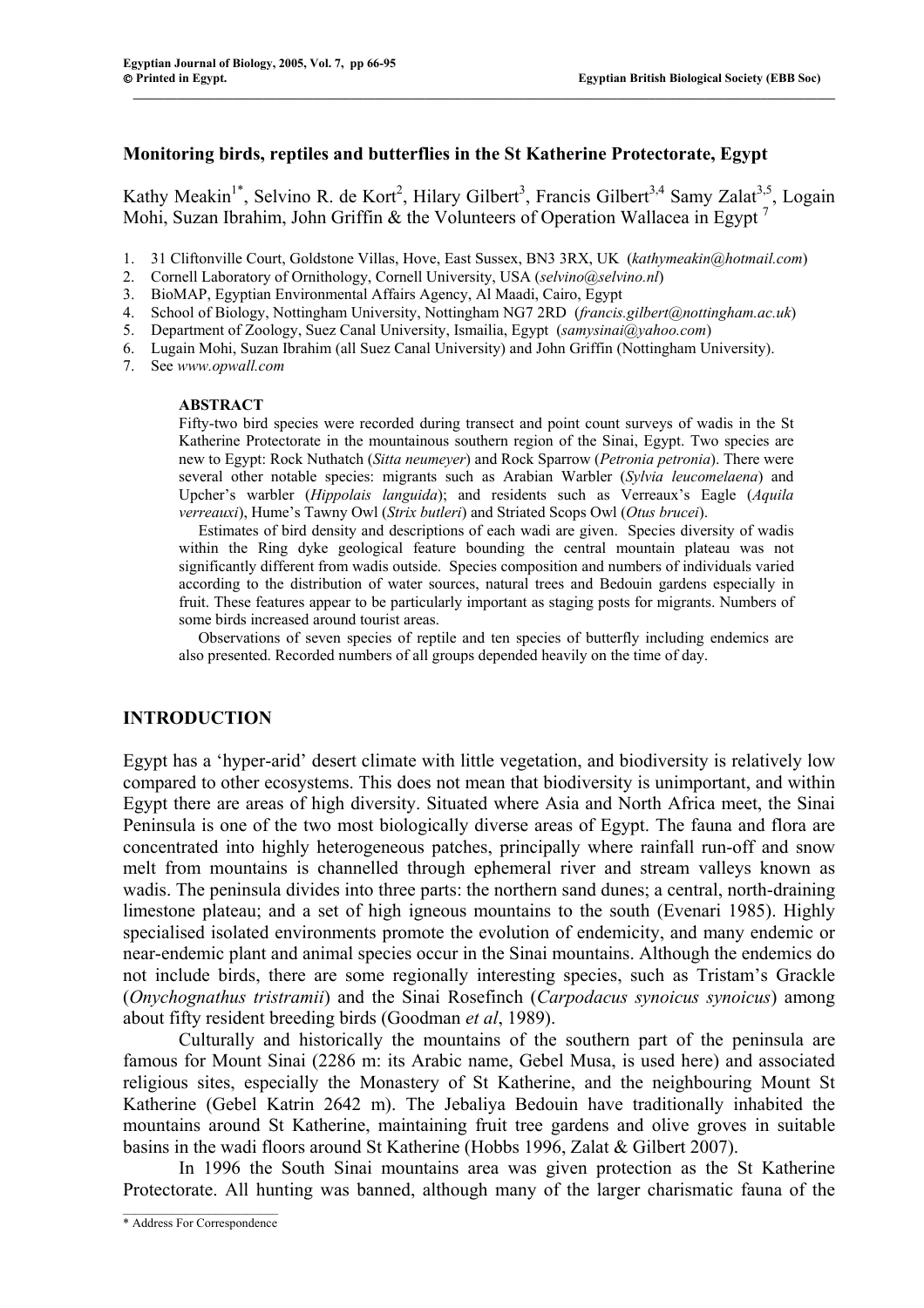region such as the Sinai leopard (*Panthera pardus jarvisi*) had already been hunted to extinction, and others such as the Nubian Ibex (*Capra ibex nubiana*) were already rare. Current threats include overgrazing, especially on palatable species of endemic plants, and the mixed blessing of tourism, which increases the value of preserving the region's wildlife, but risks damaging it from increased disturbance and water consumption (Hobbs 1996).

Few biological records have been collected from the Protectorate on a systematic basis and there is little detailed information on where species occur and if there are differences in the faunas between wadi systems and altitudes. To improve knowledge, and to assist the rangers of the St Katherine Protectorate with their monitoring programme, preliminary surveys of birds were carried out *ad hoc* in 1996-2001 and systematically in 2002. In 2005, a UK-based charity (Operation Wallacea) together with Egyptian colleagues and the St Katherine Protectorate started a long-term monitoring programme by recruiting 49 British (self-funded) matched with 40 Egyptian undergraduates (funded by the British Council), 23 rangers from Protected Areas around Egypt (funded by the BioMAP project of the EEAA, Cairo) and a number of local Bedouin experts. These teams conducted eight weeks of biological recording guided by local Bedouin in 18 different wadi systems.

## **METHODS**

In the preliminary surveys of 1996-2001, birds were identified *ad hoc* by H.G. during time spent in St Katherine and trekking in wadis while collecting plants and insects. In 2002 a bird census was carried out over a 14-day period between August 24<sup>th</sup> and September 6<sup>th</sup>. Led by S.de K., a team of five people walked slowly and quietly along the length of a number of wadis (in the Ring Dyke, Feiran and 'Ain Hodra), listening for bird calls, and observing and identifying birds with binoculars (using Porter *et al*. 2004). Records were made of the species, number of individuals in the group, sex of individuals, time of sighting, whether they were flying, perching or foraging, and whether they were in/outside the Bedouin gardens. The surveys were carried out both in the early morning (0600 - 0900 h) and evening (1600 - 1930 h) when the birds were most active. In addition, five local Bedouin were asked a series of questions to help understand how and why the population and diversity of the avian fauna in the area may have changed through time. They were shown pictures of species expected to occur here, and the species seen, and then asked a series of questions concerning the abundance past and present, and the basic ecology and behaviour of each species.

All other data were gathered between June  $25<sup>th</sup>$  and Sept  $4<sup>th</sup>$  2005 by teams led by K.M. All times are local time  $(GMT + 2)$ . The following wadis were surveyed (Fig 1): twelve wadis within the Ring Dyke that forms the boundary to the central granite mountains of the St Katherine Protectorate; a further four in the lower-altitude sandy desert east of the ring dyke towards the Gulf of Aqaba; the granitic Wadi Isla draining south-westwards from near Gebel Katrin; and the fruit and date palm gardens of Wadi Feiran to the north-west of St Katherine.

Transects of generally 1 to 2 km (see Table 1) were walked along each wadi starting as close to 0600 h as possible at a pace of 1 km per hour, initially recording the time and GPS position of the group when birds were observed. Large inaccuracies in GPS position readings were sometimes found, probably due to signal reflection off of the the steep, rocky wadi walls. In an attempt to compensate, the group's position was instead recorded every ten minutes and the position of a bird was related to the position fix at the nearest time to its observation. Tenminute readings should have plotted the route of the transect itself so that inaccurate points could later be easily identified and adjusted when the data were plotted on a GIS map.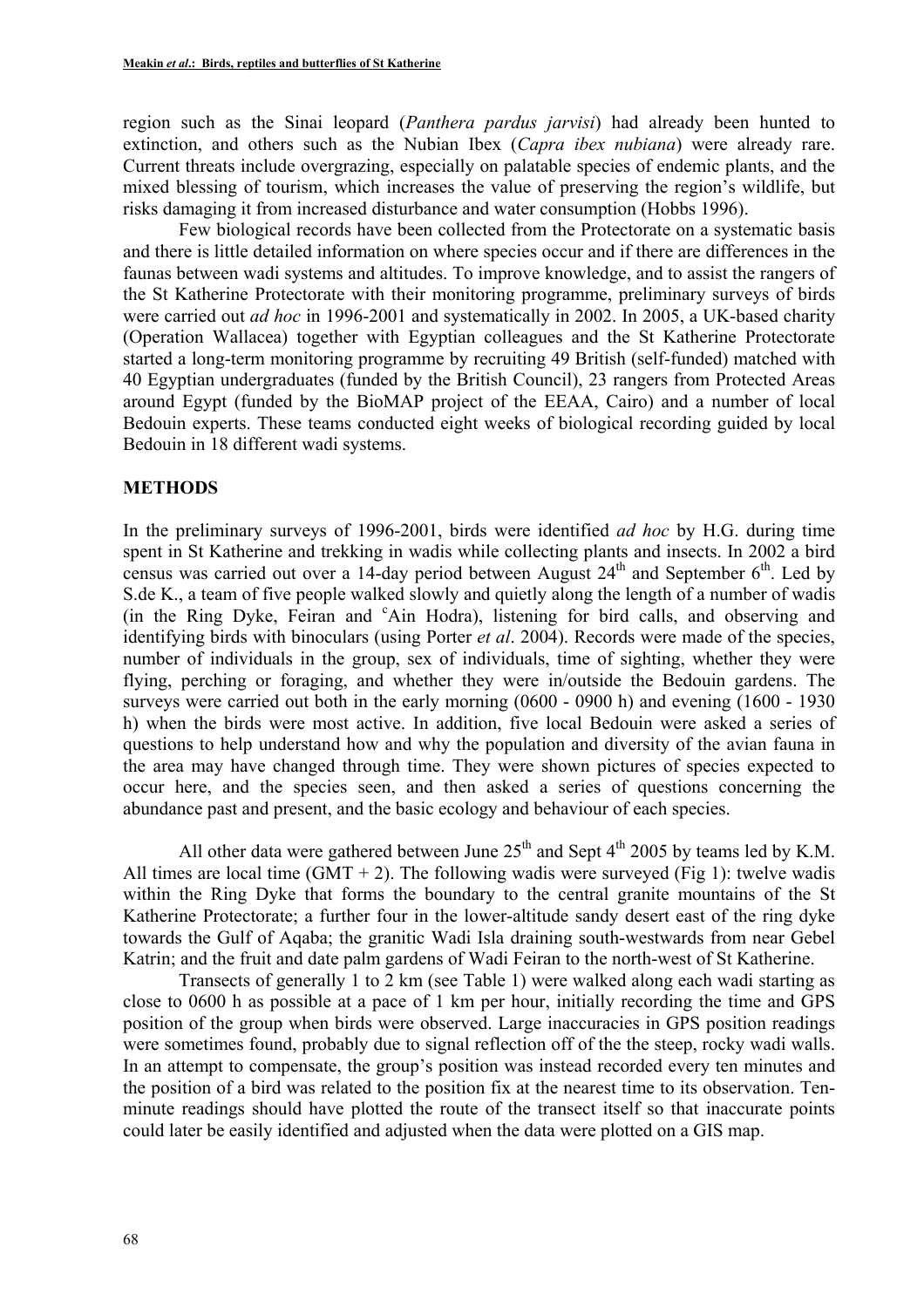



The estimated distance from the observer to the bird and its bearing from the direction of travel were recorded. After 1000 h very few birds were active and only incidental observations of species were made. In garden and oasis locations ('Ain Hodra and Wadi Feiran) where either the extent of the habitat or access was restricted, point counts and species lists were made. Some extra bird counts were done in the vicinity of the monastery (Wadi el Deir).

The full schedule of treks is given in Table 1. Birds were identified from experience and from various field guides: the names follow Snow at al. (1998). Although the main focus was on birds, we also recorded reptiles and butterflies on an *ad hoc* basis. The eight reptile species to be monitored in the St Katherine Protectorate were selected by Baha El Din & Baha El Din (2000), and identified using a photographic key developed from Baha El Din (2001). Ten key butterfly species (Table 2) were chosen as targets for the surveys on a variety of grounds: importance, abundance and ease of identification. They were identified from Larsen (1990).

#### *Site descriptions*

Wadi Isla (1200 – 560 m a.s.l). (**Area 1**) The 20-km length of the wadi descends through boulder fields to a wide sand and gravel dry river bed flanked by cliffs and sections constricted by harder rocks into canyons. Largely uninhabited, some small simple fields have been built up above the sand of the wadi bed that are watered via long lengths of hose pipe from a network of deep wells at intervals along the bed of the wadi. Where there were springs between the rocks there were a few trees, mainly acacia or palms or areas of sedge. These were most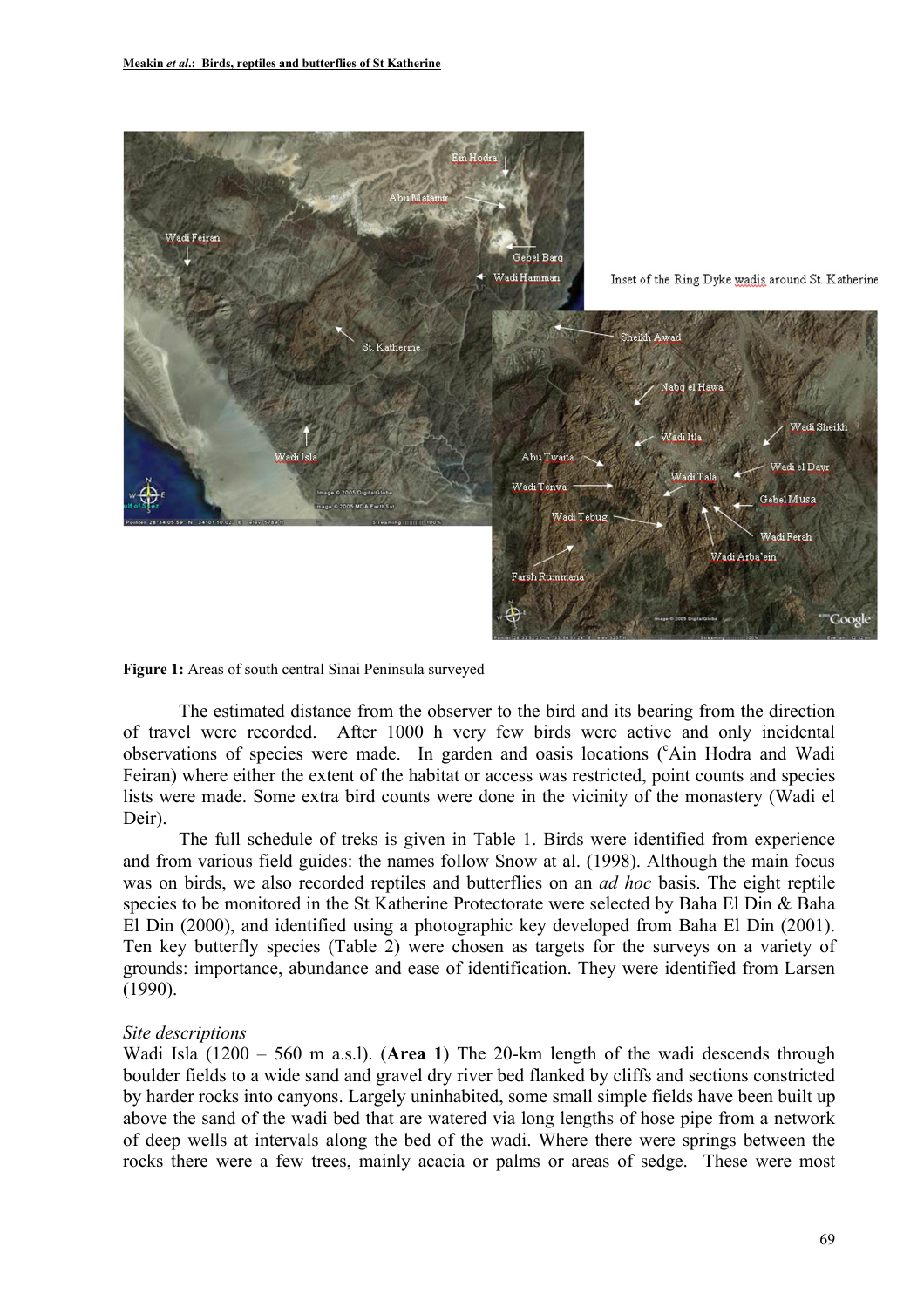extensive where Wadi Muagid, a steep rocky tributary, joined Wadi Isla at approximately 700 m altitude.

One set of wadis (**Area 2**) were all within the Ring Dyke, local to St Katherine, and were either surveyed within a day from the field base (wadis Arba'ein, Talah, Itlah and Nabq el Hawa) one overnight camp (Wadi Ferah, Safsafa and Gebel Musa) or two overnight camps (Wadi Gebel system).

**Table 1:** Schedule of the Operation Wallacea expeditions in south Sinai in 2005. A 'cluster' is a term for a flock of birds (ranging from 1 for single birds, to large numbers in some cases)

| Schedule    |              |             |             |                     |                             |                           |
|-------------|--------------|-------------|-------------|---------------------|-----------------------------|---------------------------|
| <b>Date</b> | Wadi         | <b>Area</b> | Length (m)  | <b>Point Counts</b> | Time (h)                    | No. of clusters seen      |
| 30th June   | Isla         | area1       | 5000        |                     | 5                           | 31                        |
| 30th June   | Isla         | area1       | 2000        |                     | 1.5                         | 25                        |
| 2nd July    | Isla         | area1       | 1000        |                     | 1.5                         | 5                         |
| 1st July    | Moagid       | area1       | 1000        |                     | $\overline{1.5}$            | 5                         |
| 1st July    | Moagid       | areal       | 1000        |                     | $\overline{4}$              | 9                         |
| 2nd Aug     | Arbaein      | area2       |             | $\mathbf{1}$        |                             | $\boldsymbol{0}$          |
| 18th July   | Dir          | area2       |             | 1                   |                             | 11                        |
| 18th July   | Dir          | area2       |             | 1                   |                             | 20                        |
| 7-9th Aug   | Gebel        | area2       |             | 1                   |                             | 35                        |
| 28th July   | Safsafa      | area2       |             | 1                   |                             | 14                        |
| 20th July   | Tenya        | area2       |             | 1                   |                             | $\theta$                  |
| 21st July   | Abu Tuita    | area2       | 1000        |                     | 1                           | $\mathcal{G}$             |
| 8th July    | Arbaein      | area2       | <i>2000</i> |                     | $\overline{4}$              | 35                        |
| 22nd July   | Farsh Romana | area2       | 1000        |                     | 1                           | 18                        |
| 27th July   | Ferah        | area2       | <i>1200</i> |                     | 1.5                         | 9                         |
| 9th Aug     | Itlah        | area2       | <i>1000</i> |                     | 1                           | 26                        |
| 9th Aug     | Itlah        | area2       | 400         |                     | 1.5                         | 9                         |
| 6th July    | Itlah        | area2       | <i>2500</i> |                     | $\mathcal{F}_{\mathcal{L}}$ | 14                        |
| 6th July    | Itlah        | area2       | 600         |                     | $\overline{l}$              | 14                        |
| 26th July   | Naqb Howa    | area2       | 600         |                     | $\overline{2}$              | 5                         |
| 5th July    | Safsafa      | area2       | 1500        |                     | $\overline{4}$              | 21                        |
| 20th July   | Shagg        | area2       | 2000        |                     | $\overline{2}$              | 26                        |
| 29th July   | Sheikh       | area2       | 2300        |                     | 2.5                         | 10                        |
| 19th July   | Tala         | area2       | 2000        |                     | $\overline{2}$              | 35                        |
| 12th July   | Tala         | area2       | 2000        |                     | 0.5                         | 9                         |
| 21st July   | Tenya        | area2       | 1000        |                     | 1                           | 18                        |
| 6th Aug     | Hodra        | area3       |             | 1                   | 1                           | 49                        |
| 5th Aug     | Hodra        | area3       |             |                     | 0.5                         | 22                        |
| 5th Aug     | Hodra        | area3       |             | 1                   | 1                           | 24                        |
| 14th July   | Hodra        | area3       |             | $\overline{I}$      | $\cal I$                    | $19$                      |
| 15th July   | Matamir      | area3       |             |                     |                             | 1                         |
| 15th July   | Matamir      | area3       |             | 1                   |                             | $\boldsymbol{\mathit{I}}$ |
| 4th Aug     | Hammam       | area3       | 3000        |                     | $\mathfrak{Z}$              | $\mathcal{G}$             |
| 5th Aug     | Hodra        | area3       | <i>1500</i> |                     | $\mathcal{L}_{\mathcal{L}}$ | 51                        |
| 14th July   | Hodra        | area3       | 1500        |                     | 1                           | 11                        |
| 11th Aug    | Feiran       | area4       | <i>1000</i> |                     |                             | 20                        |
| 12th Aug    | Feiran       | area4       |             | $\boldsymbol{l}$    | 1.5                         | 24                        |
| 11th Aug    | Feiran       | area4       |             | $\overline{l}$      | 1.5                         | 35                        |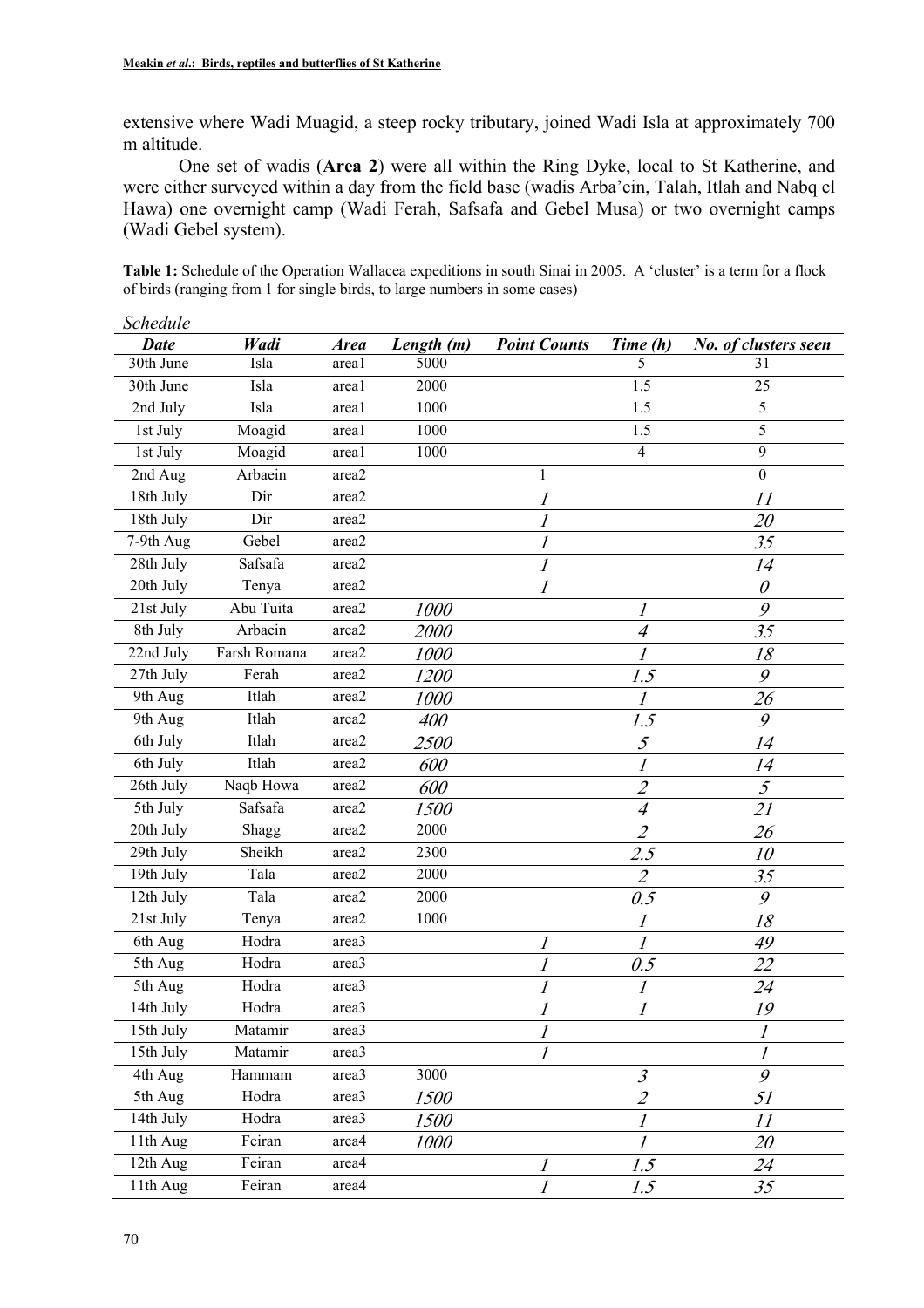| 19th Aug                                        | Sheikh Awad                                              | area <sub>5</sub> | <i>2000</i> | 1.5    | 25 |  |  |  |  |  |
|-------------------------------------------------|----------------------------------------------------------|-------------------|-------------|--------|----|--|--|--|--|--|
| 18th Aug                                        | Sheikh Awad                                              | area <sub>5</sub> | <i>2000</i> |        | 38 |  |  |  |  |  |
| 18th Aug                                        | Sheikh Awad                                              | area <sub>5</sub> | <i>2000</i> |        |    |  |  |  |  |  |
| (a) total number of point-count clusters<br>255 |                                                          |                   |             |        |    |  |  |  |  |  |
|                                                 |                                                          |                   |             |        |    |  |  |  |  |  |
|                                                 | (b) total number of line-transect clusters               |                   |             | 495    |    |  |  |  |  |  |
| (c) total time in transects                     |                                                          |                   |             | 54.5   |    |  |  |  |  |  |
|                                                 | (d) clusters per hour in transects                       |                   |             | 9.08   |    |  |  |  |  |  |
|                                                 | (e) Hectares per hour surveyed in transects              |                   |             | 8.09   |    |  |  |  |  |  |
|                                                 | (f) equivalent time in point counts $(= c * a/b)$        |                   |             | 28.08  |    |  |  |  |  |  |
|                                                 | (g) equivalent area surveyed in point counts $(= e * f)$ |                   |             | 227.18 |    |  |  |  |  |  |

**Table 2**: Targetted species of reptile and butterfly for recording. The reptiles were chosen by Baha El Din & Baha El Din (2000) as monitoring indicators for St Katherine. The butterflies were chosen on the basis of importance, abundance and ease of identification.

| <b>Reptiles</b>    | Geckonidae  | Ptyodactylus hasselquistii |                          |
|--------------------|-------------|----------------------------|--------------------------|
|                    |             | Ptyodactylus guttatus      |                          |
|                    | Agamidae    | Pseudotrapelus sinaitus    | Blue Agama               |
|                    |             | Laudakia stellio           | Sinai Agama              |
|                    |             | Uromastyx aegyptia         | Egyptian                 |
|                    |             | Uromastyx ornata           |                          |
|                    | Lacertidae  | Acanthodactylus boskianus  |                          |
|                    |             | Mesalina guttulata         |                          |
|                    |             |                            |                          |
| <b>Butterflies</b> | Lycaenidae  | Zizeria karsandra          | Mediterranean Grass Blue |
|                    |             | Pseudophilotes sinaicus    | Sinai Baton Blue         |
|                    |             | Freyeria trochylus         | Grass Jewel              |
|                    | Nymphalidae | Melitaea deserticola       | Desert Fritillary        |
|                    | Satyridae   | Pseudotergumia pisidice    | Desert Grayling          |
|                    |             | Satyrium jebelia           | Sinai Hairstreak         |
|                    | Pieridae    | Pontia daplidice           | <b>Bath White</b>        |
|                    |             | Colotis phisadia           | Blue-spotted Arab        |
|                    |             | Colotis (Madais) fausta    | Salmon Arab              |
|                    | Hesperidae  | Carcharodes alcaea         | Mallow Skipper           |
|                    |             |                            |                          |

Gebel Musa (Mount Sinai) and Safsafa - Elijah's Basin and El Loza (2200- 2000 m a.s.l.). A series of granite basins running north over approximately 2.5 km from Elijah's Basin between the granite slabs and domes of Safsafa (2168 m). A large farsh (open area) with basic campsite facilities and two large cypress trees below the summit of Gebel Musa, Elijah's Basin is most visited by tourists descending Gebel Musa via the Steps of Repentance. A narrow trail connects Elijah's Basin with El Loza and a series of smaller basins via passes over boulders. Relatively well vegetated with a naturally occurring dwarf montane vegetation, some basins have fenced areas to exclude domestic but not wild grazing animals, or have been historically cultivated by monks living in hermitages on the Safsafa massif who planted or maintained tree species such as almond (*Prunus dulcis*) and fig (*Ficus* sp).

Wadi Shrayj and Ferah (1700-1900 m a.s.l.). The boulder field of Wadi Shrayj rises steeply from small gardens under the north side of Safsafa to the less rocky gravel and stone basin of Wadi Ferah. There are a few walled gardens in pans before the wadi opens out into a sparsely vegetated valley that descends into Wadi Arba'ein at the Bedouin village.

Wadi Arba'ein (1700-1770 m a.s.l.). Wadi Arba'ein rises gradually south from Suez Canal University's Research Centre at the edge of the town of St Katherine for approximately 3 km through red-granite boulder fields, ending at the garden of Deir El Arbaein, where on one side the Pilgrim's trail goes up Gebel Musa, and on the other side the monks' path winds up the black basalt of Gebel Katerina. Wadi Arba'ein receives fairly heavy camel traffic from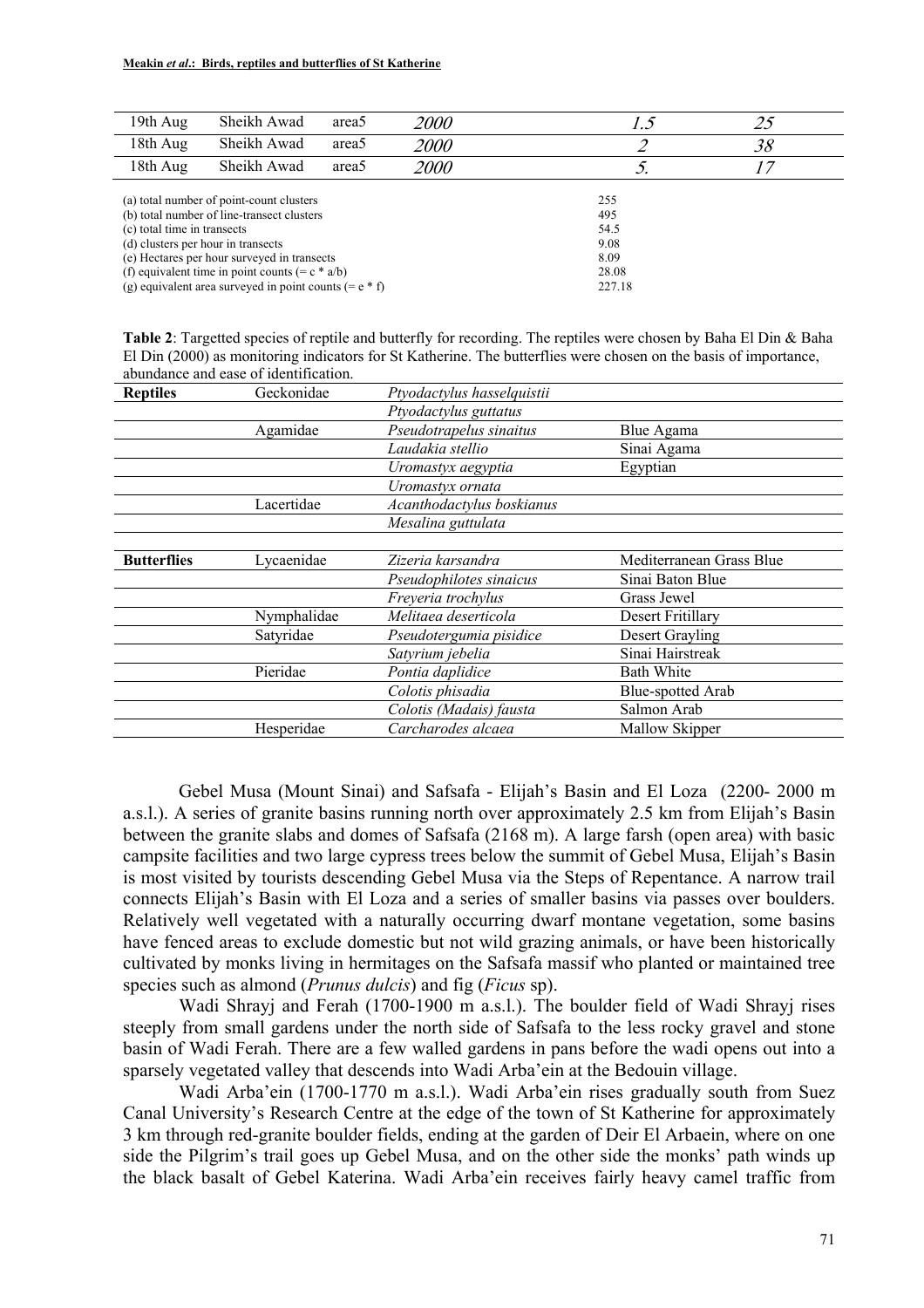Bedouin trading on the mountain. A Bedouin village at the end of the wadi maintains one of the monastery's largest gardens: the olive grove of the convent of Deir El Arba'ein, or the Garden of the Forty Martyrs. There are two smaller gardens of olive (*Olea europaea*), fig, cypress trees (*Cupressus*) and poplar (*Populus* sp) in basins lower down the wadi. Steep scree slopes of large boulders and slabs on either side of the wadi channel the annual snow melt from the surrounding steep mountainsides down the wadi every spring, replenishing wells and ground water.

Wadi Tala (1520-1670 m a.s.l.). Wadi Tala is a U-shaped rocky wadi running northsouth for approximately 2.5 km west of St Katherine. Connected to the north via a short gorge to Wadi Itlah, the scree slopes of the flanking high cliffs widen out into extensive areas of barren slab at the bases of which on the wadi floor are two large areas of walled garden, one planted with olive trees belonging to the Monastery. At the southern head of the wadi are smaller Bedouin gardens. Most bird records came from overlooking the monastery garden from the slabs above.

Wadi Itlah (1400-1520 m a.s.l.). A narrower and longer defile than Wadi Tala, running north-west south- east for approximately 4 km. Scree slopes of extensive boulder fields drop down to the dry bed of the wadi. Where water collects, small Bedouin fruit gardens have been created with some smallholdings, goats, sheep and donkeys particularly in the southern reach of the wadi where the floor opens out. More natural vegetation and trees such as Carob (*Ceratonia siliqua*) and Date Palm (*Phoenix dactylifera*) grow in pockets between boulders.

The Wadi Gebel wadi system (1800-2000 m a.s.l). (Wadis Tubug / Shagg, Zawatein, Tenya, Abu Twaita, and Farsh Rumana: see Zalat & Gilbert 1998). These are high-altitude wadis on a massif formed by the high peaks of, among others, Gebel Abbas Basha (2363 m) Gebel Umm Loz (2176 m) and Gebel Bab (2228 m) to the west of Gebel Musa and the town of St Katherine. They were surveyed over three days. Ascending to the massif up the pass of Abu Geefa from the town, the higher rainfall and lower temperatures support Bedouin fruit gardens wherever enough soil and water is able to collect on open ground. Wadi Tubug and Shagg are fairly narrow granite ravines with gardens or rocky pans of natural vegetation, but beyond the pass at the head of wadi Zawatein, wadis Tenya and Abu Twaita are much longer, more open and exposed with some basaltic rocks from the surrounding basalt and granite hills and larger areas of walled garden. Trekking westwards over the massif from Abu Twaita there was a steep descent down to the Blue Pool (Galt el-Azraq) and back out again to the south through the narrow and well-vegetated wadi Talla to the large open area and gardens of Farsh el-Rumana. From here St Katherine was regained via Wadi Gebel.

Nabq el-Hawa (1520-1550 m a.s.l). A long wadi at the end of the Plain of el-Raha that leads out of the mountains north from St Katherine, down to Sheikh Awad. Only the rocky head of the wadi where it descends from the village of Abu Seila was surveyed.

Wadi Sheikh (1460-1500 m a.s.l). Lower than the mountain wadis of Arba'ein, Talah and Ferrah, Wadi Sheikh is a wider, less mountainous gravel plain that lies to the east of Gebel Musa and carries the road into St Katherine.

Ain Hodra (600 m a.s.l) (**Area 3**). The oasis of Ain Hodra towards the head of Wadi Hodra lies in the eastern Sinai, to the north-east of the road to Dahab. Surrounded by steep cliffs, a large area of date palms and fruit trees is tended by Bedouin as a series of gardens. Several also act as campsites for tourists on Bedouin safaris. Beyond the gardens the wadi opens out into a wide dry riverbed of sand flanked by steep cliffs of sandstone or metamorphic rock and narrow canyons.

Abu Matamir (800 m a.s.l). To the south of the road to Dahab on the eastern side of the penninsula, Abu Matamir is on the edge of an area of sandstone outcrops at the end of a wide sandy plain flanked by low metamorphic rock hills to the east. To the south east a wadi of metamorphic rocks connects to the Gebel Barq area.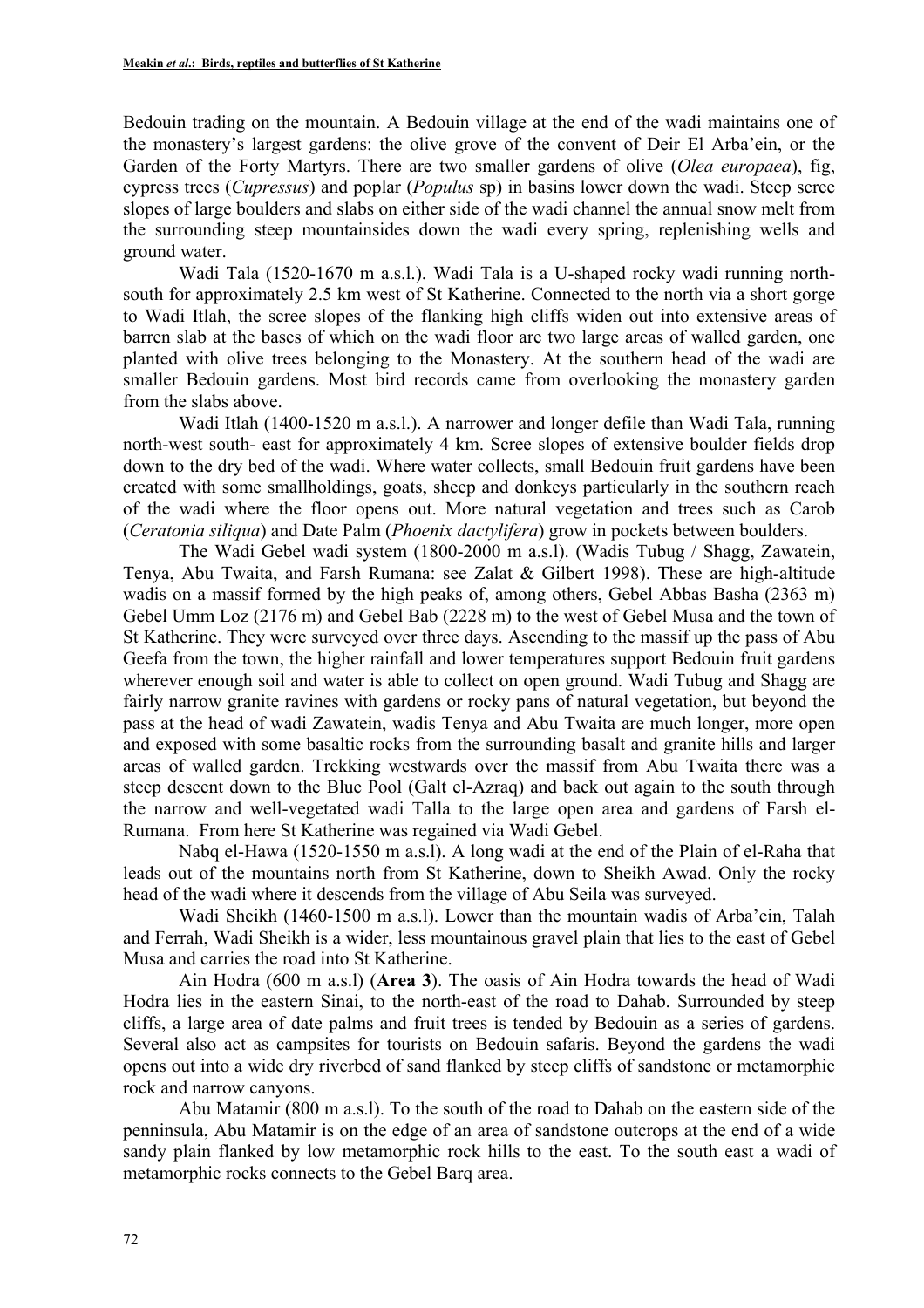Wadi Hamman & Gebel Barq (700 -570 m a.s.l.). Further south from Abu Matamir, Gebel Barq is a sandstone outcrop area surrounded by wide sand and gravel plains. Further south again from Gebel Barq, Wadi Hamman drops down through metamorphic and igneous rocks to form a wide dry river bed similar to the mid reaches of Wadi Isla but with a higher occurrence of acacia trees. As with Wadi Isla a series of large deep wells has been dug into the water table.

Wadi Feiran (700-750 m a.s.l) (**Area 5**). This is the most densely populated of the wadis visited. Large areas of date palm and fruit gardens have been planted in the wadi floor between cliffs of metamorphic and sandstone rock. In places the cliffs of the wadi are fringed by deep lacustrine deposits of compacted sand in the lees of the wadi which contain many caves. Most observations were made in the small el-Bragga fruit tree garden in a large area of palms and small holdings in the Markaz Feiran area of the wadi and in the much larger orchard of Feiran Garden slightly higher in the Wadi further to the east.

Sheikh Awad (1120 -1140 m a.s.l.) (**Area 5**). Just outside the Ring Dyke at the northern end of Nabq el-Hawa, Sheikh Awad is an area of mixed sandstone and metamorphic rock with large exposures of slab, shallow wadis of sand and gravel basins and areas of garden. The Protectorate have encouraged local enterprise by building an ecolodge for tourist groups.

#### *Analysis of density and diversity*

Too few sightings were available for Line Transect methods to be used on individual species (the commonest species, the White-crowned Black Wheater, was seen 118 times, but many of these were not during line transects). The point counts had no distances recorded, and hence could not be used to estimate densities. Thus we adopted an *ad hoc* method of combining the datasets to allow density estimation using reasonable numbers of observations. This was done by working out the "area equivalent" for each of the point counts, taking into account the length of time spent at each point and assuming that the overall number of birds seen reflects the same rates of recording as in the line transects. This allowed an 'observed density' to be calculated for each species from the number seen and the area sampled (the actual area of the line transects [assuming a transect width of 100 m], plus the 'apparent area' of the point counts). The assumption may not have been valid because the point counts were done in areas (such as gardens and oases) where bird density was expected to be greater. As a result, the estimated densities refer to 'normal' parts of wadis, rather than small patches where birds concentrate.

The 'apparent density' does not take into account the reduction in observability with distance from the observer, the whole basis of the Line Transect method. Therefore we worked out the overall density of birds (of all species lumped together) from just the line transects using Distance5 (Thomas at al., 2005), and compared this to the overall apparent density by our rough method that included the point counts. We then adjusted the observed densities of each species using the same ratio, to arrive at the approximate densities presented here.

We calculated Simpson's Index of Diversity (1-D) (see Lande 1996) to estimate diversities.

### **RESULTS**

Records of casual observations and the more systematic surveys of 2002 are presented in Table 3. Forty-one species of bird were recorded during the 2002 census: the species and number of individuals recorded in each wadi system are presented in Appendix 1.

Thirty-five species of bird were recorded during the 2005 expedition (Table 4), plus a few extra in casual observations. The species and number of individuals recorded in each wadi system during each visit is given in Appendix 2 (which combines transect and point-count data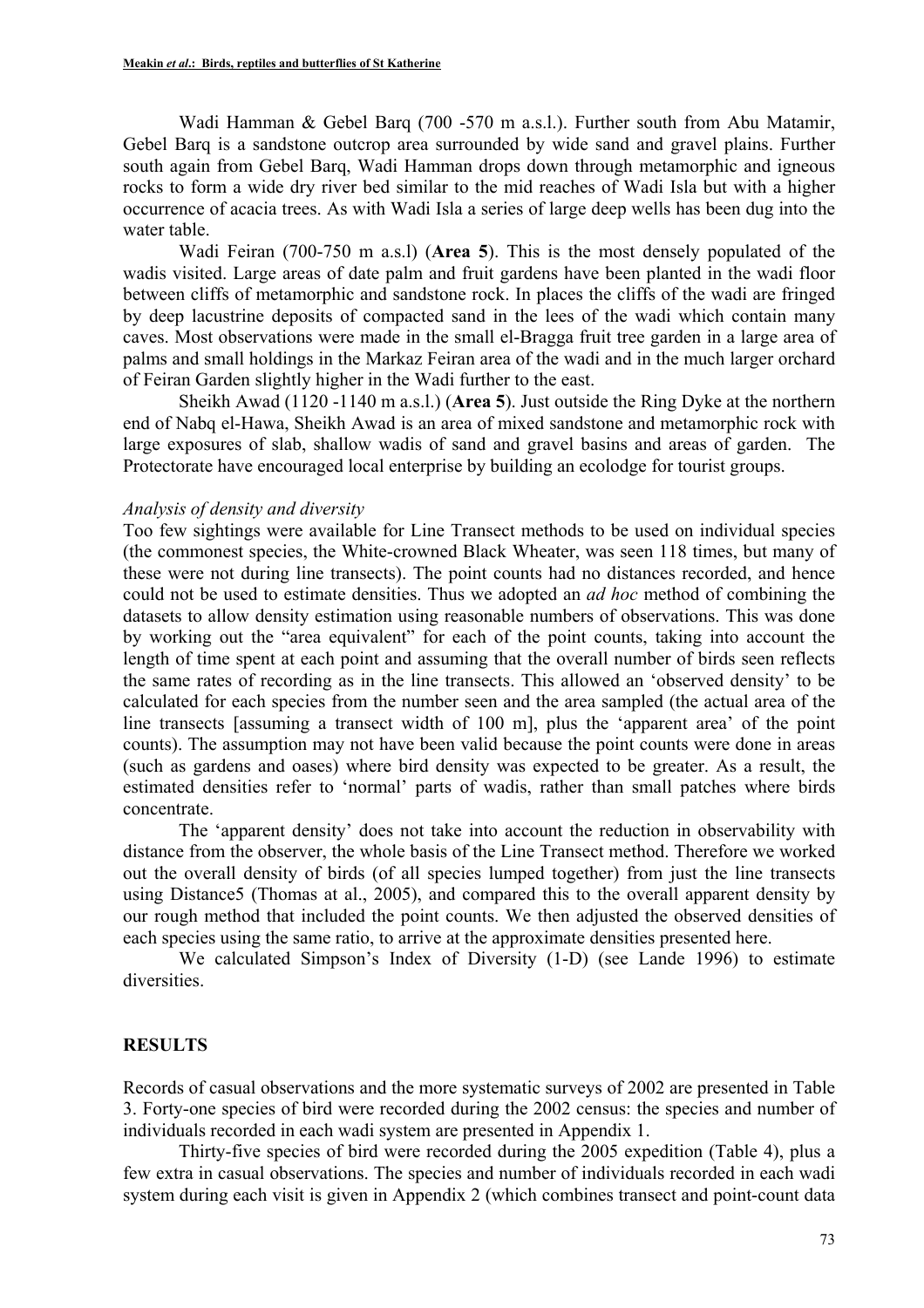together). No species was seen in all 17 wadis. The White-crowned Black Wheatear was the most frequently recorded and widespread species followed by the Rock Martin. Twenty-two resident breeding species and thirteen migrants/unknown status species were recorded. **Table 3**: Bird species recorded *ad hoc* during numerous visits, and during a systematic survey in 2002.

| Common name             | Latin name                               | <b>Previous</b><br>observations                                                  | <b>Status</b> in<br>2002<br>survey | 2002 survey observations Bedouin comments                                                                    |                                                                                                                                                                                                                                                                                                                                                                                                                                    |
|-------------------------|------------------------------------------|----------------------------------------------------------------------------------|------------------------------------|--------------------------------------------------------------------------------------------------------------|------------------------------------------------------------------------------------------------------------------------------------------------------------------------------------------------------------------------------------------------------------------------------------------------------------------------------------------------------------------------------------------------------------------------------------|
|                         |                                          |                                                                                  |                                    | * = information provided by Bedouin that conflicts with available literature information about distributions |                                                                                                                                                                                                                                                                                                                                                                                                                                    |
| *Little Owl             | Athene noctua                            |                                                                                  | absent                             | not recorded                                                                                                 | present in winter; feeds on mice [not<br>recorded from south Sinai except once<br>at Dahab in 1984]                                                                                                                                                                                                                                                                                                                                |
|                         | *White-tailed Eagle Haliaeetus albicilla |                                                                                  | absent                             | not recorded                                                                                                 | migratory; found on the mountain peaks<br>apart from in summer and autumn,<br>when they move to the wadis and<br>gardens, eg Wadi Gebel and Telah<br>[recorded from Egypt as a former<br>breeding resident; an irregular winter<br>visitor, last seen in 1954, but never<br>from Sinai]                                                                                                                                            |
| White Pelican           | Pelecanus onocrotalus                    |                                                                                  | absent                             | not recorded                                                                                                 | migratory; found in Ain El Hodra; die<br>after coming down for a wash and a<br>drink of water                                                                                                                                                                                                                                                                                                                                      |
| White Stork             | Ciconia ciconia                          |                                                                                  | Very rare                          | one individual found dead<br>in Wadi Tarfa                                                                   | migratory; present Sept - Dec; seen<br>flying in large flocks for 3 h duration;<br>they carry ectoparasites which weaken<br>them and can cause death: have been<br>found in Ain El Khodra, Gebel and St<br>Katherine after having come down to<br>drink for a period of two weeks, after<br>which they die; when they see the<br>gardens of St Katherine they feed on<br>worms and fish in the pools and also on<br>the vegetation |
| <b>Black Stork</b>      | Ciconia nigra                            |                                                                                  | Very rare                          | one individual found dead<br>in Wadi Tarfa                                                                   | migratory; seen passing overhead; Ain<br>El Khodra and St Katherine                                                                                                                                                                                                                                                                                                                                                                |
| <b>Black Kite</b>       | Milvus migrans                           |                                                                                  | absent                             | not recorded                                                                                                 | feeds on Chukar and Sand Partridge                                                                                                                                                                                                                                                                                                                                                                                                 |
| Red Kite                | Milvus milvus                            |                                                                                  | absent                             | not recorded                                                                                                 | feeds on Chukar and Sand Partridge                                                                                                                                                                                                                                                                                                                                                                                                 |
| Lammergeier             | Gypaetus albicilla                       |                                                                                  | absent                             | not recorded                                                                                                 | migratory; commonly seen soaring;<br>found around mountain tops, especially<br>around Wadi Gebel; feeds on Sand<br>Partridges and young goats; present last<br>year [2001] in summer and autumn;<br>can still be seen every month or two                                                                                                                                                                                           |
| <b>Egyptian Vulture</b> | Neophron<br>percnopterus                 | Wadi Feiran (May<br>1997)                                                        | absent                             | not recorded                                                                                                 | builds nests in caves on mountain sides;<br>in groups of 4-11; feeds on young goats<br>and insects; found in Wadi Telah,<br>Gebel, El Galt al Azraq and Lamasridi,<br>but absent from Wadi Arba'ein                                                                                                                                                                                                                                |
| Long-legged<br>Buzzard  | <b>Buteo rufinus</b>                     | Wadi Gebel (Aug<br>1995) and Wadi<br>Mila <sup>c</sup> aqa in Isla (Aug<br>1996) |                                    | Flying over St Katherine                                                                                     |                                                                                                                                                                                                                                                                                                                                                                                                                                    |
| Marsh Harrier           | Circus aeruginosus                       |                                                                                  | Very rare<br>$(1)$ female)         | one individual recorded in<br>Wadi Sa <sup>c</sup> al, flying low<br>over plain in early<br>morning          |                                                                                                                                                                                                                                                                                                                                                                                                                                    |
| Hen Harrier             | Circus cyaneus                           |                                                                                  | absent                             | not recorded                                                                                                 | feeds on Sand Partridge                                                                                                                                                                                                                                                                                                                                                                                                            |
| Pallid Harrier          | Circus macrourus                         |                                                                                  | absent                             | not recorded                                                                                                 | feeds on Sand Partridge                                                                                                                                                                                                                                                                                                                                                                                                            |
| Montagu's Harrier       | Circus pygargus                          |                                                                                  | absent                             | not recorded                                                                                                 | feeds on Sand Partridge                                                                                                                                                                                                                                                                                                                                                                                                            |
| Steppe Buzzard          | Buteo buteo vulpinus                     | one found dead in<br>Wadi Gebel (Aug<br>2001)                                    | Very rare                          | one individual recorded in                                                                                   | present in late-summer and autumn;<br>Wadi Feiran, perched on a found in St Katherine and Wadi Gebel;<br>post in an extensive garden feed on Sand Partridges and Chukars<br>(dark type)                                                                                                                                                                                                                                            |
| <b>Imperial Eagle</b>   | Aquila heliaca                           |                                                                                  | absent                             | not recorded                                                                                                 | migratory                                                                                                                                                                                                                                                                                                                                                                                                                          |
| Verreaux's Eagle        | Aquila verreauxii                        |                                                                                  | absent                             | not recorded                                                                                                 | used to be present in summer and<br>autumn in Wadi Arba'ein, but absent for<br>two years; scavengers, feeding on<br>carrion                                                                                                                                                                                                                                                                                                        |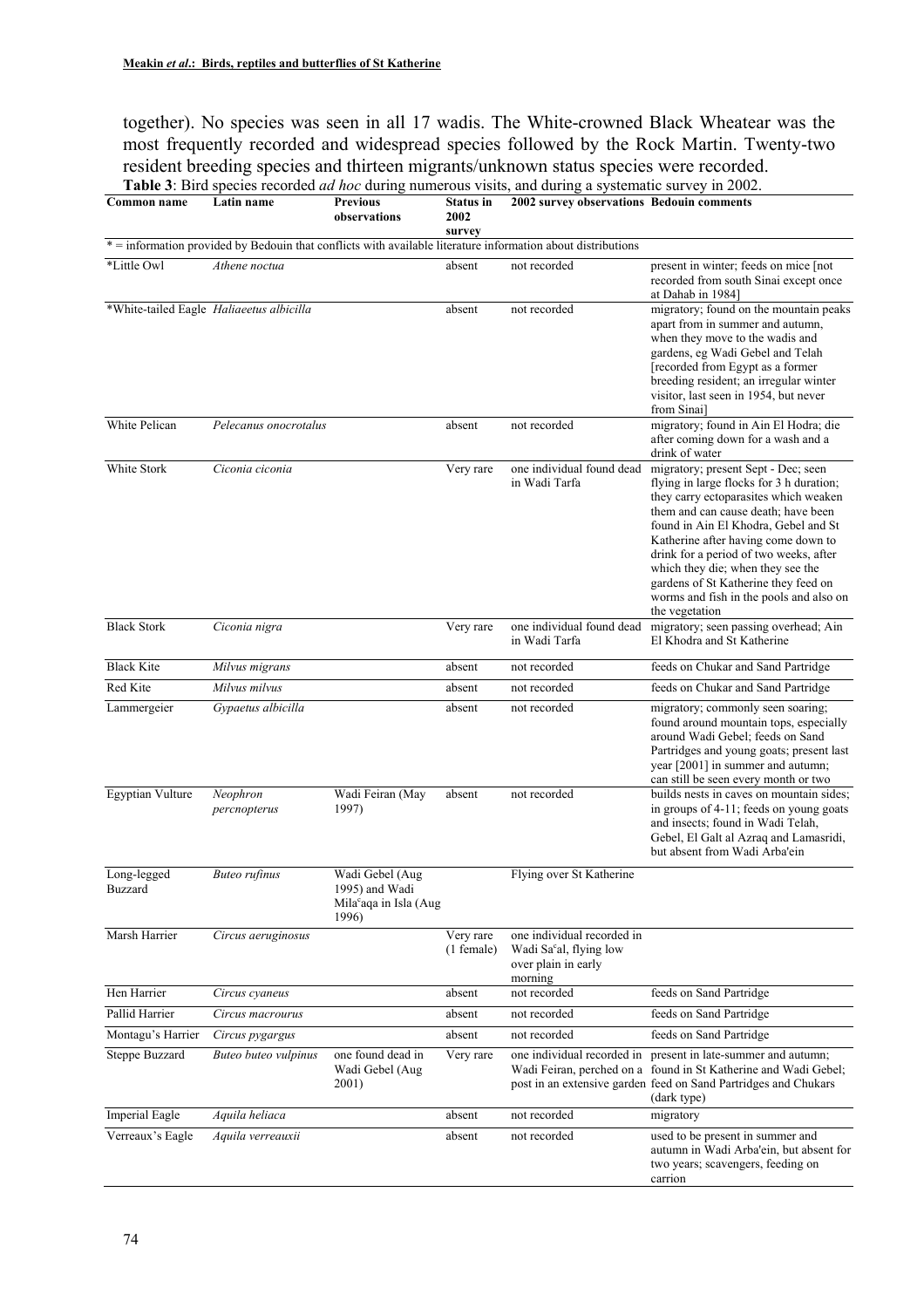| Bonelli's Eagle                     | Hieraaetus fasciatus         |                                                                                            | absent           | not recorded                                                                                                                                                                             | present throughout the year; found in<br>the high mountains around St<br>Katherine, Gebel Bab, Tarbosh,<br>Madsus, Um Shomar and Wadi Gebel                                                                                                                                                                     |
|-------------------------------------|------------------------------|--------------------------------------------------------------------------------------------|------------------|------------------------------------------------------------------------------------------------------------------------------------------------------------------------------------------|-----------------------------------------------------------------------------------------------------------------------------------------------------------------------------------------------------------------------------------------------------------------------------------------------------------------|
| Lesser Kestrel                      | Falco naumanni               |                                                                                            | Very rare        | one individual recorded in<br>Wadi Feiran                                                                                                                                                | migratory; found on mountain tops in<br>El Galt El Azraq, Gebel Bab, Wadi<br>Za'atar and St Katherine; in summer,<br>feed on Sand Partridge, small birds,<br>grackles and pigeons; absent for the last<br>7-8 years                                                                                             |
| Red Footed Falcon Falco vespertinus |                              |                                                                                            | absent           | not recorded                                                                                                                                                                             | found in high mountains, descending to<br>St Katherine; feeds on small birds                                                                                                                                                                                                                                    |
| Kestrel                             | Falco tinnunculus            | possibly a Barbary<br>Falcon, Wadi Feiran<br>(May 1997)                                    |                  |                                                                                                                                                                                          |                                                                                                                                                                                                                                                                                                                 |
| Sooty Falcon                        | Falco concolor               |                                                                                            | absent           | not recorded                                                                                                                                                                             | migratory, present in Wadi Gebel Apr -<br>Nov; juveniles used to be present; feeds<br>on Sand Partridges and Chukars in<br>gardens                                                                                                                                                                              |
| Lanner Falcon                       | Falco biarmicus              | Ras Mohamed (Aug<br>2001)                                                                  | absent           | not recorded                                                                                                                                                                             | migratory; present in May and June;<br>found near water; feeds on small birds                                                                                                                                                                                                                                   |
| Chukar                              | Alectoris chukar             | present everywhere<br>in the high mountain<br>wadis; also Gebel<br>Serbal (May 1997)       | Common           | found on the steep rocky<br>slopes of the narrow<br>Wadis around St<br>Katherine; the distinctive<br>call is frequently heard as<br>individuals communicate<br>within their small groups | breeding resident; found on the<br>mountains in all wadis except Ain El<br>Khodra; build their nests under worm<br>seed plants [?] by digging in the ground<br>between rocks; feed on olives and<br>fruits, storing them in winter; lay their<br>eggs on marsh [ <i>Juncus</i> ?] in numbers of<br>$12-40$ eggs |
| Sand Partridge                      | Ammoperdix heyi              | Wadi Itlah (Aug<br>2001)                                                                   | absent           | not recorded                                                                                                                                                                             | breeding resident; present in all wadis,<br>mountains, gardens and houses<br>throughout the year; builds the nest<br>from plants; feeds on camel dung and<br>plant seeds; vary in colour among wadis                                                                                                            |
| Green Sandpiper                     | Tringa ochropus              |                                                                                            | Very rare        | migratory: only seen on<br>one occasion in Wadi<br>Feiran                                                                                                                                |                                                                                                                                                                                                                                                                                                                 |
| Rock Dove                           | Colomba livia                | Wadi Tobouq (Aug<br>1995) $&$ on the side<br>of Gebel Serbal<br>(May 1996)                 | Very<br>common   | fairly widespread, found in<br>flocks of up to 50<br>individuals; often seen<br>perched on rock faces                                                                                    |                                                                                                                                                                                                                                                                                                                 |
| Laughing Dove                       | Streptopelia<br>senegalensis | common throughout Common                                                                   |                  | generally found in gardens<br>in small groups (2-4<br>individuals); very<br>abundant in Wadi Ain El<br>Hodra, where many date<br>palms are cultivated                                    | breeding resident; found in all wadis<br>throughout the year, especially Wadi<br>Talah and St Katherine; present in<br>groups, and make their nests on carob<br>and olive trees or inside human houses;<br>feed on olives and pomegranate seeds<br>off the ground                                               |
| Common Cuckoo                       | Cuculus canorus              |                                                                                            | Very rare        | only seen on one occasion<br>in the early morning at El<br>Galt Al Azraq                                                                                                                 |                                                                                                                                                                                                                                                                                                                 |
| Hume's Tawny Owl Strix butleri      |                              | heard in Wadi Gebel Status<br>(Aug 1995)                                                   | unknown          | individuals can be heard<br>calling after dusk at the<br>end of Wadi Arba'ein,<br>beneath Mt Sinai.                                                                                      | breeding resident; present throughout<br>the year in Wadi Gebel, Telah, El Talah<br>and Ain El Hodra; build nests from<br>plants and feed on insects                                                                                                                                                            |
| Common Swift                        | Apus apus                    |                                                                                            | absent           | not recorded                                                                                                                                                                             | feed on insects                                                                                                                                                                                                                                                                                                 |
| European Bee-eater Merops apiaster  |                              |                                                                                            | Rare             | seen in two wadis only, El<br>Galt Al Azraq and Feiran:<br>in gardens perched on<br>trees, searching for prey                                                                            | migratory; feeds on insects, particularly<br>wild bees; build their nests from twigs;<br>live in small groups of between 4 and 9;<br>present from spring until the end of<br>summer; found in Wadi Arba'ein, Gebel<br>and St Katherine                                                                          |
| Hoopoe                              | Upupa epops                  | Wadi Tobouq (Aug<br>1995)                                                                  | Rare             | solitary at ground level in<br>gardens; more common in<br>Wadi Feiran than<br>elsewhere (total 5)                                                                                        | breeding resident; live in all wadis<br>throughout the year; feed on<br>earthworms, and build their nests from<br>twigs                                                                                                                                                                                         |
| Desert Lark                         | Ammomanes deserti            | common in high<br>wadis; also Serbal<br>(May 1997), Zeituna<br>& Wadi Remham<br>(Aug 1996) | Fairly<br>common | found throughout the area<br>outside gardens on rocks<br>and rubble; solitary or in<br>pairs                                                                                             |                                                                                                                                                                                                                                                                                                                 |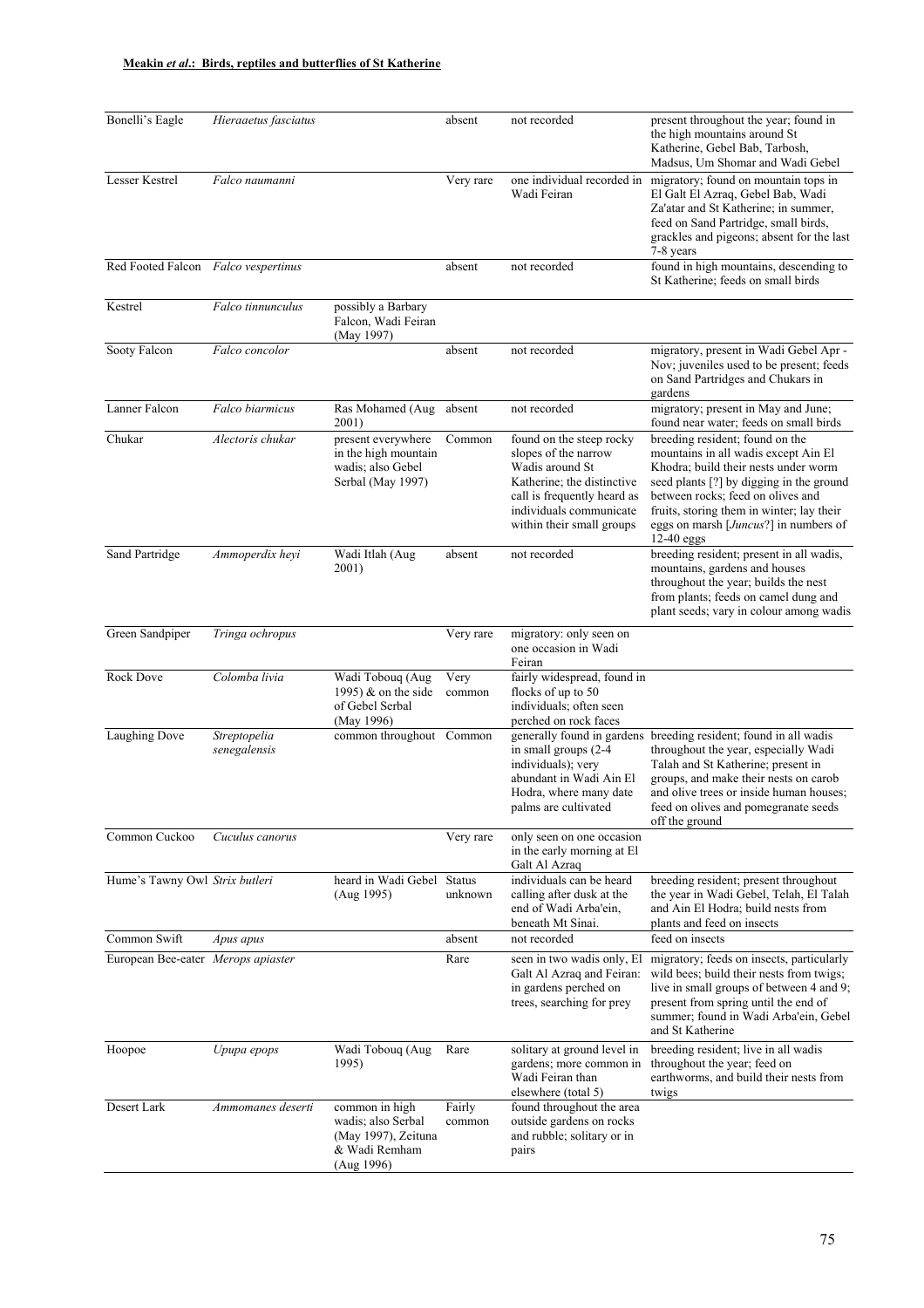| African Rock<br>Martin                  | Ptyonoprogne fuligula common in the high | mountains and also<br>Feiran/Serbal                                              | Very<br>common   | frequently seen flying in<br>characteristic fashion<br>throughout the area; very<br>conspicuous                                                                                                                                                                       |                                                                                                                                                                                                                                                                                |
|-----------------------------------------|------------------------------------------|----------------------------------------------------------------------------------|------------------|-----------------------------------------------------------------------------------------------------------------------------------------------------------------------------------------------------------------------------------------------------------------------|--------------------------------------------------------------------------------------------------------------------------------------------------------------------------------------------------------------------------------------------------------------------------------|
| Grey Wagtail                            | Motacilla cinerea                        |                                                                                  | absent           | not recorded                                                                                                                                                                                                                                                          | migratory                                                                                                                                                                                                                                                                      |
| White Wagtail                           | Motacilla alba                           |                                                                                  | absent           | not recorded                                                                                                                                                                                                                                                          | migratory; present in St Katherine in<br>winter, appearing after the Grey<br>Wagtail; feeds on insects                                                                                                                                                                         |
| Rufous Bush Robin Cercotrichas          | galactotes                               |                                                                                  | absent           | not recorded                                                                                                                                                                                                                                                          | present in all wadis at the end of<br>summer after the migration of the Sinai<br>Rosefinch in Oct; feeds on worms<br>found in fruits, especially grapes and<br>pomegranates                                                                                                    |
| Yellow-vented<br>Bulbul                 | Pycnonotus<br>xanthopygos                | Wadi Rim on Serbal<br>(May 1997); Wadi<br>Tobouq (Aug 2001)                      | Common           | fairly widespread;<br>predominantly found in<br>gardens foraging in trees;<br>are habituated and super-<br>abundant in the gardens of<br>Wadi Ain El Hodra                                                                                                            | breeding resident; build their nests in<br>palms, and are present in all the gardens<br>throughout the year; feed on white<br>beans                                                                                                                                            |
| Blackstart                              | Cercomela melanura                       | May 1997 and Aug<br>2004 in Feiran, Wadi<br>Aleyat & Wadi Rim<br>on Gebel Serbal | Rare             | only found in the gardens<br>of Wadi Feiran, El Haswa<br>and Ain El Hodra; solitary<br>or in pairs (total 7)                                                                                                                                                          | breeding resident; present throughout<br>the year in Wadi El Talah, Telah, Gebel<br>and Ain El Khodra; feed on fruits<br>especially figs and grapes                                                                                                                            |
| Finsch's Wheatear                       | Oenanthe finschii                        | Wadi Isla near<br>canyon (31 Aug<br>1996)                                        |                  |                                                                                                                                                                                                                                                                       |                                                                                                                                                                                                                                                                                |
| Mourning Wheatear Oenanthe lugens       |                                          | seen 5 times in the<br>high mountains in<br>August                               | Very rare        | one individual seen in<br>Wadi Tarfa                                                                                                                                                                                                                                  | present                                                                                                                                                                                                                                                                        |
| Hooded Wheatear                         | Oenanthe monacha                         | Wadi Gebel & Itlah<br>(Aug 1995 & 2004)                                          | absent           | not recorded                                                                                                                                                                                                                                                          | found in St Katherine, but when the<br>White-crowned Black Wheatear is<br>found in the same place, they compete<br>together                                                                                                                                                    |
| White-crowned<br><b>Black Wheatear</b>  | Oenanthe leucopyga                       | common everywhere Very                                                           | common           | widespread throughout the<br>area; the species has both<br>black-headed and white-<br>headed morphs; it is as yet<br>unknown how this<br>dimorphism relates to the<br>sex of the individuals; are<br>found throughout the<br>wadis and in St Katherine<br>town itself | breeding resident in wadis and around<br>houses; feed on insects; build their nests<br>in three stages: small smooth stones are<br>placed in front of the nest to prevent<br>snakes from entering; the nest is<br>covered with small stones; and finally<br>layered with twigs |
| Scrub Warbler                           | Scotocerca inquieta                      | reasonably common<br>in the high<br>mountains                                    | Fairly<br>common | found on rocks at ground<br>level throughout the wadi<br>system; easily identified<br>due to their raised elongate<br>tail                                                                                                                                            | present throughout the year and found<br>in all areas; feed on insects                                                                                                                                                                                                         |
| European Reed<br>Warbler                | Acrocephalus<br>scirpaceu                |                                                                                  | Very rare        | one individual seen<br>foraging in a small bush in<br>a garden in Wadi Feiran                                                                                                                                                                                         |                                                                                                                                                                                                                                                                                |
| Olivaceous Warbler Hippolais pallida    |                                          |                                                                                  | Very rare        | only one individual found<br>foraging in a garden bush<br>in Wadi Ain El Hodra                                                                                                                                                                                        |                                                                                                                                                                                                                                                                                |
|                                         | Olive-tree Warbler Hippolais olivetorum  | 7 records along Isla<br>and in the high<br>mountains in August                   |                  |                                                                                                                                                                                                                                                                       |                                                                                                                                                                                                                                                                                |
| Icterine Warbler                        | Hippolais icterina                       |                                                                                  | Very rare        | one individual seen in<br>Wadi Tarfa                                                                                                                                                                                                                                  | migratory; present in summer; found in<br>gardens, feeding on ants and other<br>insects                                                                                                                                                                                        |
| Spectacled Warbler Sylvia conspicillata |                                          |                                                                                  | absent           | not recorded                                                                                                                                                                                                                                                          | very rare, and much depleted in<br>numbers; present from April to<br>November; build nest from plants;<br>found in Wadi Tenia and El Galt Al<br>Azraq; feeds on insects                                                                                                        |
| Menetries' Warbler Sylvia mystacea      |                                          |                                                                                  | absent           | not recorded                                                                                                                                                                                                                                                          | present in August and September                                                                                                                                                                                                                                                |
| Desert Warbler                          | Sylvia nana                              |                                                                                  | absent           | not recorded                                                                                                                                                                                                                                                          | found in Wadi Gebel; feeds on<br>pomegranates                                                                                                                                                                                                                                  |
| Garden Warbler                          | Sylvia borin                             | between Zeituna and<br>Wadi Remhan (Aug<br>1996)                                 |                  |                                                                                                                                                                                                                                                                       |                                                                                                                                                                                                                                                                                |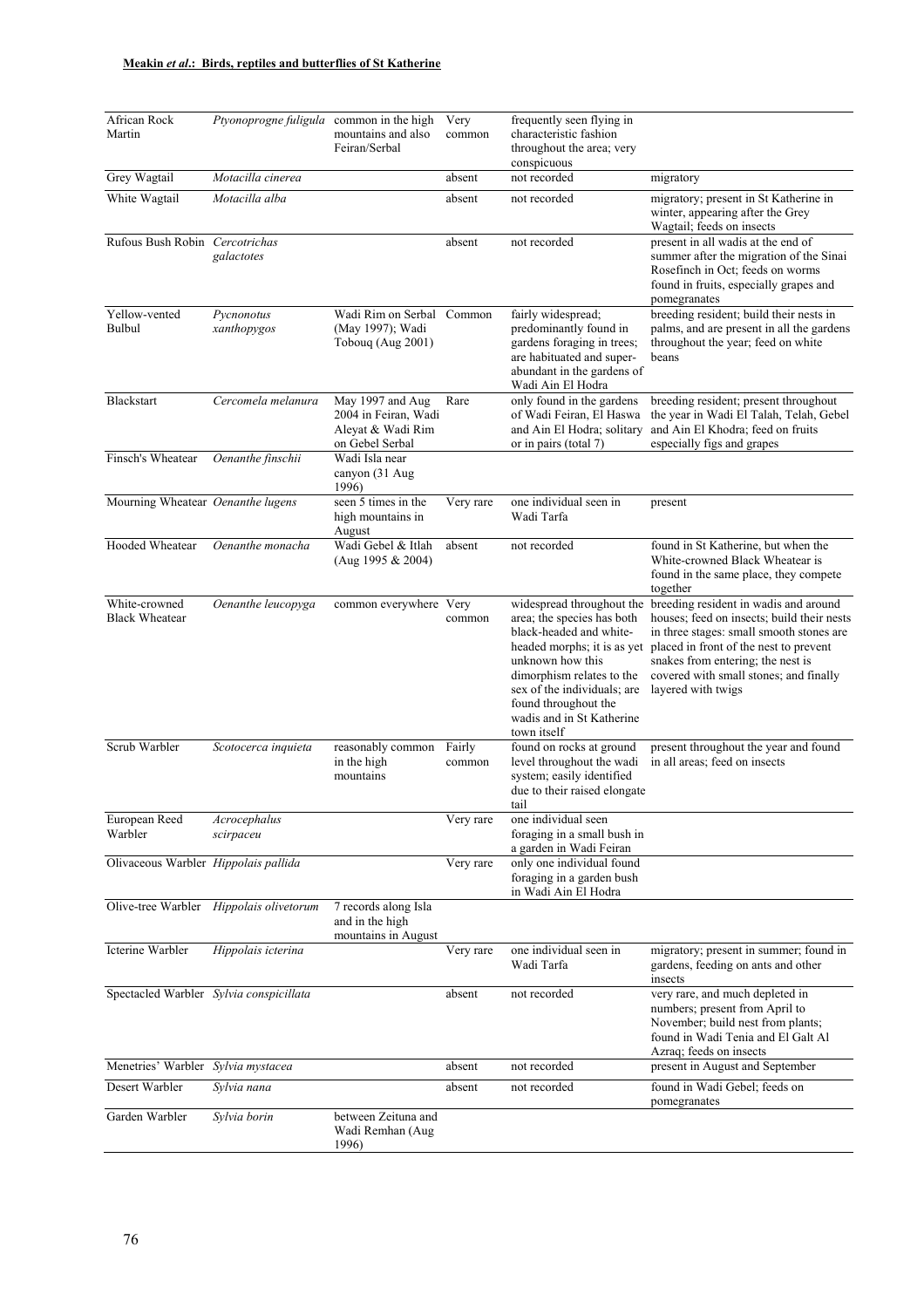| Arabian Warbler                                           | Sylvia leucomelaena  |                                                                                                          | Rare             | seen in gardens of Wadi<br>Gebel and El Galt Al<br>Azraq, solitary or in small<br>groups (total 4)                                                                                                                                   | lives in Wadi Gebel, Arba'ein and St<br>Katherine; eats figs, grapes and<br>pomegranates                                                                                                                                                                                                                                                 |
|-----------------------------------------------------------|----------------------|----------------------------------------------------------------------------------------------------------|------------------|--------------------------------------------------------------------------------------------------------------------------------------------------------------------------------------------------------------------------------------|------------------------------------------------------------------------------------------------------------------------------------------------------------------------------------------------------------------------------------------------------------------------------------------------------------------------------------------|
| Orphean Warbler                                           | Sylvia hortensis     | Wadi Itlah (Aug<br>2001)                                                                                 | Fairly<br>common | found in trees in gardens<br>of wadis around St<br>Katherine (total 17)                                                                                                                                                              | present throughout the year; feeds on<br>pomegranates and olives in wadi Telah,<br>Gebel and El Talah; build their nests<br>from twigs                                                                                                                                                                                                   |
| Lesser Whitethroat                                        | Sylvia curruca       | Wadi Moagid in Isla Fairly<br>(Aug 1996)                                                                 | common           | similar distribution as the<br>Orphean Warbler; often<br>found foraging on trees of<br>gardens in groups of<br>mixed warbler species;<br>Orphean and Lesser<br>Whitethroat are the most<br>common warblers in the<br>area (total 12) | used to be abundant, but absent for 3-4<br>years; present in summer; feeds on figs,<br>pomegranate and grapes                                                                                                                                                                                                                            |
| Blackcap                                                  | Sylvia atricapilla   |                                                                                                          | Very rare        | a single pair was seen in a<br>garden in Wadi Tobouq                                                                                                                                                                                 |                                                                                                                                                                                                                                                                                                                                          |
| Green Warbler                                             | Phylloscopus nitidus |                                                                                                          | Very rare        | trees in the gardens of<br>Wadi Gebel and Tobouq                                                                                                                                                                                     | only seen foraging in small present in spring; feeds on grapes                                                                                                                                                                                                                                                                           |
| ?recorded as<br>Chiffchaff, but too<br>early in migration | Phylloscopus         | Wadi Gebel & Wadi Very rare<br>Remhan at Deir<br>Antoush (Aug 1996)                                      |                  | single sightings in the<br>gardens of both Wadi<br>Neshil and Feiran                                                                                                                                                                 | present in summer until Aug-Sept;<br>feeds on pomegramates; build nests<br>from herbs; found in Wadi Tenia,<br>Arba'ein and St Katherine; more<br>prevalent in recent years                                                                                                                                                              |
| Rock Nuthatch                                             | Sitta neumayer       | Safsafa (Elijah's<br>basin) (Aug $2004$ )                                                                |                  |                                                                                                                                                                                                                                      |                                                                                                                                                                                                                                                                                                                                          |
| Spotted Flycatcher Muscicapa striata                      |                      |                                                                                                          | Fairly<br>common | solitary individuals seen<br>perched on the bare outer<br>branches of trees in<br>gardens (total 10)                                                                                                                                 | one interviewee saw one in autumn                                                                                                                                                                                                                                                                                                        |
| Collared Flycatcher Ficedula albicollis                   |                      |                                                                                                          | absent           | not recorded                                                                                                                                                                                                                         | found in Wadi Enshiel, on black rocks,<br>and in Wadi Arba'ein; builds nest from<br>twigs; feeds on seeds, grapes and citrus;<br>live in pairs and groups of 4 to 10<br>individuals                                                                                                                                                      |
| Palestine Sunbird                                         | Nectarinia osea      | Wadi Aleyat in<br>Feiran (May 1997),<br>otherwise around St<br>Katherine & in Wadi<br>Isla in August     | Rare             | seen foraging in bushes<br>and small trees; only the<br>study (total 4)                                                                                                                                                              | migratory; build nests near together in<br>the garden olive trees; live in pairs but<br>female was seen during the only one appears [at any one time?];<br>feeds on fruits in autumn; males are few<br>in number; very rare, but present in<br>Wadi Arba'ein and St Katherine                                                            |
| Golden Oriole                                             | Oriolus oriolus      | Wadi Mila <sup>c</sup> aqa at<br>bottom of Wadi Isla<br>(Aug 1996)                                       | absent           | not recorded                                                                                                                                                                                                                         | present in autumn                                                                                                                                                                                                                                                                                                                        |
| Red-backed Shrike Lanius collurio                         |                      | 2 in Wadi Tobouq<br>(Aug), otherwise 4<br>times in Wadi Isla<br>(Aug)                                    | Fairly<br>common | found in the gardens,<br>generally perched on the<br>outer branches of trees;<br>highly concentrated in<br>Wadi Gebel (total 21)                                                                                                     | found throughout the year; feeds on<br>insects; weak flight; build nest from<br>small twigs; found in the gardens of<br>Wadi Gebel, Talah, Arba'ein and St<br>Katherine; singly or in pairs                                                                                                                                              |
| Great Grey Shrike                                         | Lanius excubitor     | seen regularly in the<br>high mountains and<br>Wadi Remhan in<br>August                                  | Very rare        | Azraq (total 3)                                                                                                                                                                                                                      | solitary individuals seen in migratory, present in late summer and<br>Wadi Gebel and El Galt Al autumn; feeds on insects and<br>pomegranates                                                                                                                                                                                             |
| Woodchat Shrike                                           | Lanius senator       | Wadi Feiran (Aug<br>2004)                                                                                | Very rare        | Wadi Tarfa and Feiran<br>(total 2)                                                                                                                                                                                                   | solitary individuals seen in one interviewee saw one in autumn                                                                                                                                                                                                                                                                           |
| Masked Shrike                                             | Lanius nubius        | Wadi Tellah (Aug<br>1996) and 2 seen in<br>Isla at Wadi Zelliga<br>& Mila <sup>c</sup> aqa (Aug<br>1996) | Very rare        | Al Azraq and Wadi Feiran pairs<br>(total 3)                                                                                                                                                                                          | individuals seen in El Galt found in Wadi Arba'ein; singly or in                                                                                                                                                                                                                                                                         |
| Brown-necked<br>Raven                                     | Corvus ruficollis    | Wadi Feiran & Gebel Rare<br>Serbal (May 1997)<br>and Wadi Gebel<br>(Aug 1995)                            |                  | seen in flight at moderate<br>heights in El Galt Al<br>Azraq, Ain El Hodra and<br>Feiran (total 5)                                                                                                                                   | resident, especially common last year<br>[2001]; feed on rubbish; have decreased<br>in the last few years, perhaps due to the<br>decrease in the quantity of rubbish;<br>build their nests from small stones and<br>rubbish in caves in the higher<br>mountains; live in all wadis except<br>Wadi Arba'ein; occur outside the<br>gardens |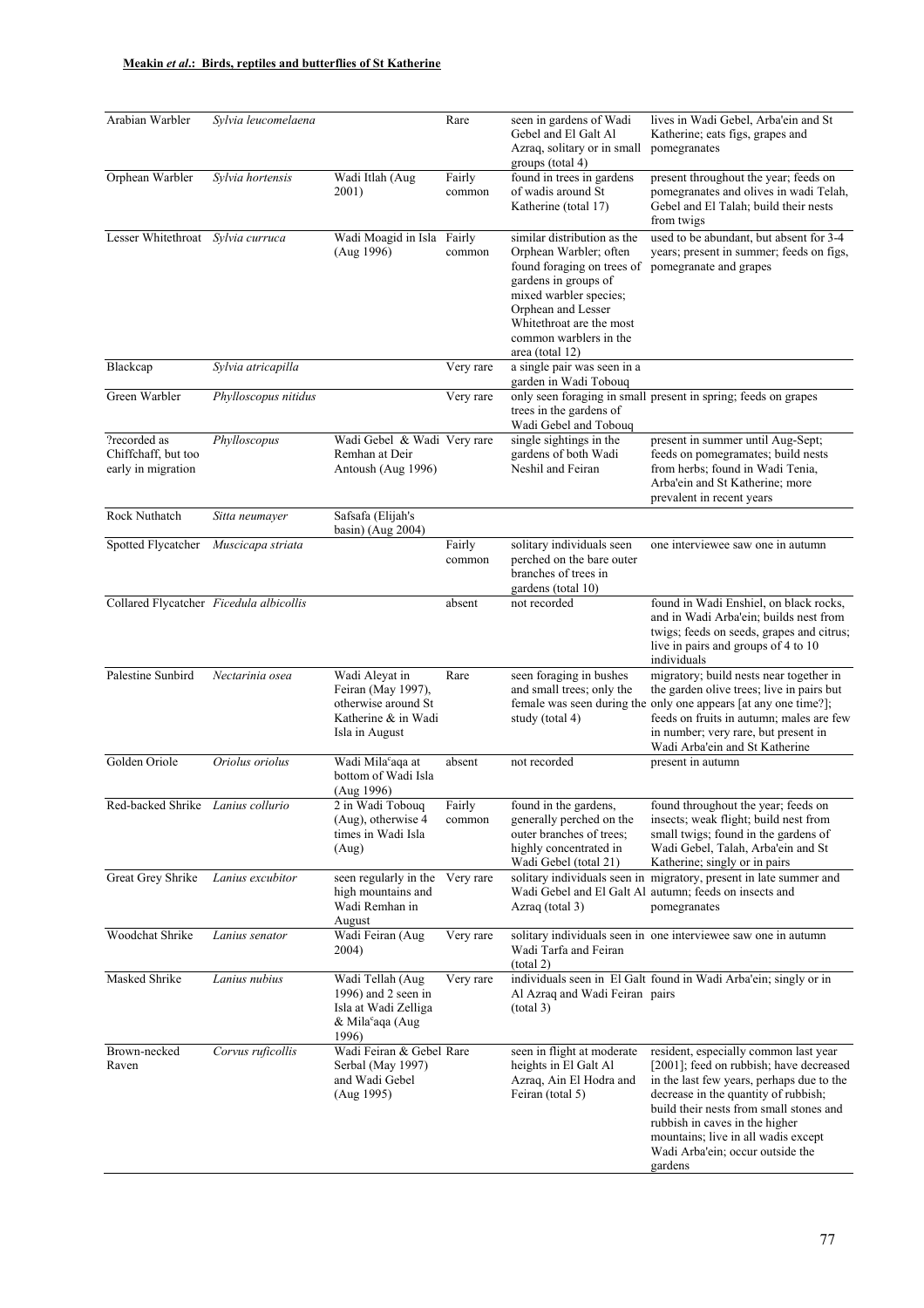| Fan-tailed Raven                | Corvus rhipidurus           | Wadi Feiran (Aug<br>2004)                                                                           | absent         | not recorded                                                                                                                                              | found in Wadi Arba'ein; builds nest<br>from twigs; live in pairs, but collect in<br>large groups of 40-50 to feed                                                                                                                                                                                                                                                           |
|---------------------------------|-----------------------------|-----------------------------------------------------------------------------------------------------|----------------|-----------------------------------------------------------------------------------------------------------------------------------------------------------|-----------------------------------------------------------------------------------------------------------------------------------------------------------------------------------------------------------------------------------------------------------------------------------------------------------------------------------------------------------------------------|
| Tristram's Grackle              | Onychognathus<br>tristramii | common in the high<br>mountains; also seen<br>in Feiran/Serbal<br>(May 1997) and Isla<br>(Aug 1996) | Common         | found throughout the area<br>in small groups, outside<br>the gardens on steep.<br>rocky wadi slopes and<br>around the boundaries of<br>gardens (total 30) | resident; occur in three sizes; build their<br>nests in the same manner as the White-<br>crowned Black Wheatear; live in Wadi<br>Gebel, Zawateen, Arba'ein and St<br>Katherine, but are not present in Ain El<br>Hodra; found near camels, feeding on<br>insects that live on the skin; also feeds<br>on plants like maize, fig and<br>pomegranate; occur in groups of 2-20 |
| Pale Rock Sparrow? Carpospiza   | brachydactyla               | 6 records in the high<br>mountains in August;<br>identity uncertain                                 |                |                                                                                                                                                           |                                                                                                                                                                                                                                                                                                                                                                             |
| Rock Sparrow                    | Petronia petronia           |                                                                                                     | Very rare      | one pair seen on low rocks<br>in Wadi Talah                                                                                                               |                                                                                                                                                                                                                                                                                                                                                                             |
| Trumpeter Finch                 | Bucanetes githagineus       |                                                                                                     | Rare           | El Galt Al Azraq and<br>Feiran; seen only in small<br>numbers on the ground<br>(total 6)                                                                  | seen in the gardens of both migratory; build nests in red granite<br>rocks using small twigs; live in all<br>wadis containing grapes and figs;<br>arrives in March, and leaves in Oct<br>before the temperature decreases                                                                                                                                                   |
| Sinai Rosefinch                 | Carpodacus synoicus         | reasonably common<br>in the high<br>mountains, and also<br>Serbal (May 1997)<br>and Isla (Aug 1996) | Very<br>common | found throughout the wadi<br>gardens and rocky cliffs in<br>medium-sized, mixed-sex<br>groups                                                             | same as Trumpeter Finch                                                                                                                                                                                                                                                                                                                                                     |
| House Bunting                   | Emberiza striolata          |                                                                                                     | absent         | not recorded                                                                                                                                              | absent for the last 8 years; was present<br>in groups of 5-9 in Wadi Gebel; feeds<br>on insects and figs                                                                                                                                                                                                                                                                    |
| Cinereous Bunting               | Emberiza cinerecea          |                                                                                                     | absent         | not recorded                                                                                                                                              | present in autumn; found in gardens on<br>pomegranate trees                                                                                                                                                                                                                                                                                                                 |
| Ortolan Bunting                 | Emberiza hortulana          |                                                                                                     | absent         | not recorded                                                                                                                                              | one interviewee saw one in autumn                                                                                                                                                                                                                                                                                                                                           |
| Cretzschmar's<br><b>Bunting</b> | Emberiza caesia             |                                                                                                     | absent         | not recorded                                                                                                                                              | found on pomegranate trees                                                                                                                                                                                                                                                                                                                                                  |
| Black-headed<br><b>Bunting</b>  | Emberiza<br>melanocephala   |                                                                                                     | Very rare      | only a single individual<br>seen in a garden of Wadi<br>El Haswa                                                                                          |                                                                                                                                                                                                                                                                                                                                                                             |

# **Table 4**: Estimated densities of bird species in the five wadi systems

|                              | density per km <sup>2</sup> |           |              |        |             |  |  |  |  |
|------------------------------|-----------------------------|-----------|--------------|--------|-------------|--|--|--|--|
| <b>Species</b>               | Isla                        | Ring Dyke | Eastern Sina | Feiran | Sheikh Awad |  |  |  |  |
| Rock Dove                    | 2.1                         | 27.6      | 21.2         | 0.0    | 0.0         |  |  |  |  |
| Rock Martin                  | 5.3                         | 21.2      | 7.6          | 3.0    | 6.8         |  |  |  |  |
| Laughing Dove                | 1.1                         | 7.5       | 19.2         | 4.9    | 4.1         |  |  |  |  |
| White-crowned Black Wheatear | 4.4                         | 13.7      | 5.4          | 2.5    | 2.9         |  |  |  |  |
| Yellow-vented Bulbul         | 0.9                         | 4.1       | 4.1          | 9.7    | 2.3         |  |  |  |  |
| Chukar                       | 1.8                         | 16.2      | 0.0          | 0.0    | 0.0         |  |  |  |  |
| Sinai Rosefinch              | 0.8                         | 15.9      | 0.0          | 0.0    | 0.0         |  |  |  |  |
| <b>Blackstart</b>            | 4.0                         | 2.8       | 5.4          | 3.1    | 1.1         |  |  |  |  |
| Desert Lark                  | 1.6                         | 8.0       | 0.8          | 0.0    | 0.8         |  |  |  |  |
| Tristam's Grackle            | 1.4                         | 8.0       | 0.0          | 0.9    | 0.0         |  |  |  |  |
| Sand Partridge               | 4.5                         | 0.0       | 0.0          | 0.0    | 5.6         |  |  |  |  |
| House Sparrow                | 0.0                         | 0.0       | 7.7          | 0.0    | 0.4         |  |  |  |  |
| Scrub Warbler                | 0.9                         | 4.0       | 0.6          | 0.3    | 0.6         |  |  |  |  |
| Palestine Sunbird            | 0.0                         | 3.7       | 0.0          | 0.6    | 0.0         |  |  |  |  |
| Orphean Warbler              | 0.0                         | 1.0       | 0.6          | 0.0    | 1.9         |  |  |  |  |
| Hoopoe                       | 0.0                         | 1.2       | 0.0          | 0.5    | 0.0         |  |  |  |  |
| Chiffchaff                   | 0.0                         | 0.0       | 0.0          | 0.8    | 0.3         |  |  |  |  |
| Domestic Pigeon              | 0.0                         | 0.6       | 0.0          | 0.0    | 0.6         |  |  |  |  |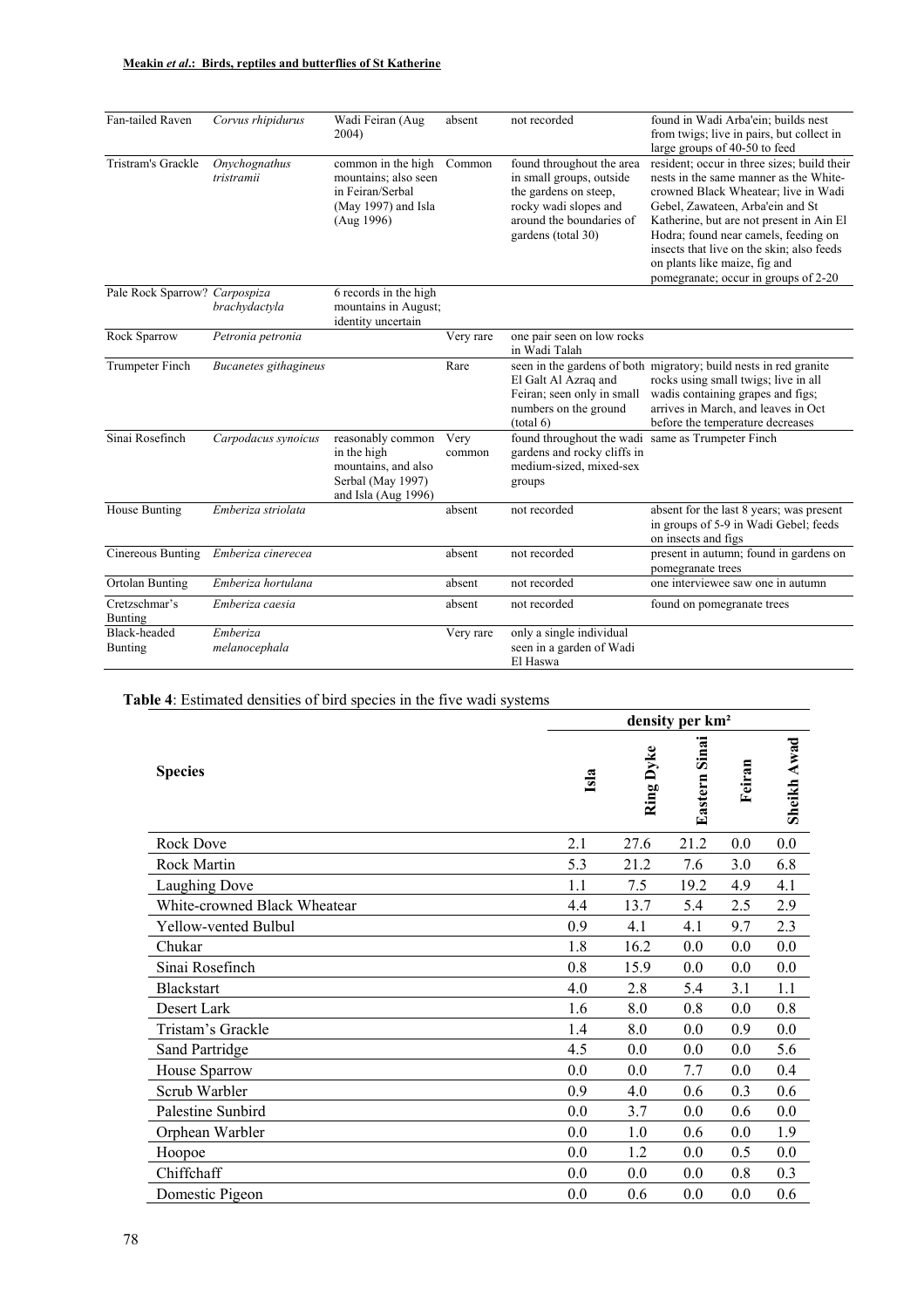| Reed Warbler         | 0.0  | 0.0   | 0.0  | 1.1  | 0.0  |
|----------------------|------|-------|------|------|------|
| Trumpeter Finch      | 0.0  | 0.0   | 0.8  | 0.0  | 0.0  |
| Hooded Wheatear      | 0.0  | 0.3   | 0.0  | 0.0  | 0.3  |
| Brown-necked Raven   | 0.5  | 0.0   | 0.0  | 0.0  | 0.0  |
| Olivaceous Warbler   | 0.0  | 0.3   | 0.2  | 0.0  | 0.0  |
| Olive-tree Warbler   | 0.0  | 0.2   | 0.2  | 0.0  | 0.2  |
| Fan-tailed Raven     | 0.0  | 0.3   | 0.0  | 0.0  | 0.0  |
| Great Spotted Cuckoo | 0.2  | 0.0   | 0.0  | 0.0  | 0.2  |
| Lesser Grey Shrike   | 0.0  | 0.0   | 0.0  | 0.0  | 0.3  |
| Sooty Falcon         | 0.0  | 0.0   | 0.3  | 0.0  | 0.0  |
| Upcher's Warbler     | 0.0  | 0.0   | 0.2  | 0.0  | 0.2  |
| Bee-eater            | 0.0  | 0.0   | 0.0  | 0.2  | 0.0  |
| Kestrel              | 0.0  | 0.0   | 0.0  | 0.0  | 0.2  |
| Lesser Whitethroat   | 0.0  | 0.0   | 0.0  | 0.2  | 0.0  |
| Scops Owl            | 0.0  | 0.0   | 0.0  | 0.0  | 0.2  |
| all birds            | 29.7 | 132.3 | 73.6 | 30.5 | 30.9 |

Birds became active an hour after sunrise at 0505 h. Fifty-one percent of all bird observations were made between 0600 and 0800, with a smaller late-afternoon peak in activity between 1700 and 1900 (sunset at 1856 h) (Fig 2). Some wadis were almost certainly underrecorded because of late starts: Abu Twaita, Wadi Shagg, Ferah, Elijah's basin and the first survey of Wadi Itlah all started after 0800 h, and as a result many of the birds of these wadis have probably been missed.



**Figure 2**: The diel pattern of bird observations during surveys in South Sinai.

#### **Species accounts**

*Storks (Ciconiidae)* 

Single dead individuals of both the Black Stork (*Ciconia nigra*) and the White Stork (*Ciconia ciconia*) were found in Wadi Tarfa in 2002.

#### *Birds of prey (Accipitriformes, Falconiformes)*

Very few birds of prey were seen. Two Black Eagles (*Aquila verreauxii*), an adult and a juvenile, were photographed in Wadi Arba' ein in June 2005 by Tim Hurst. This is an important record, because Black Eagles used to be recorded regularly in the area (see Discussion). Two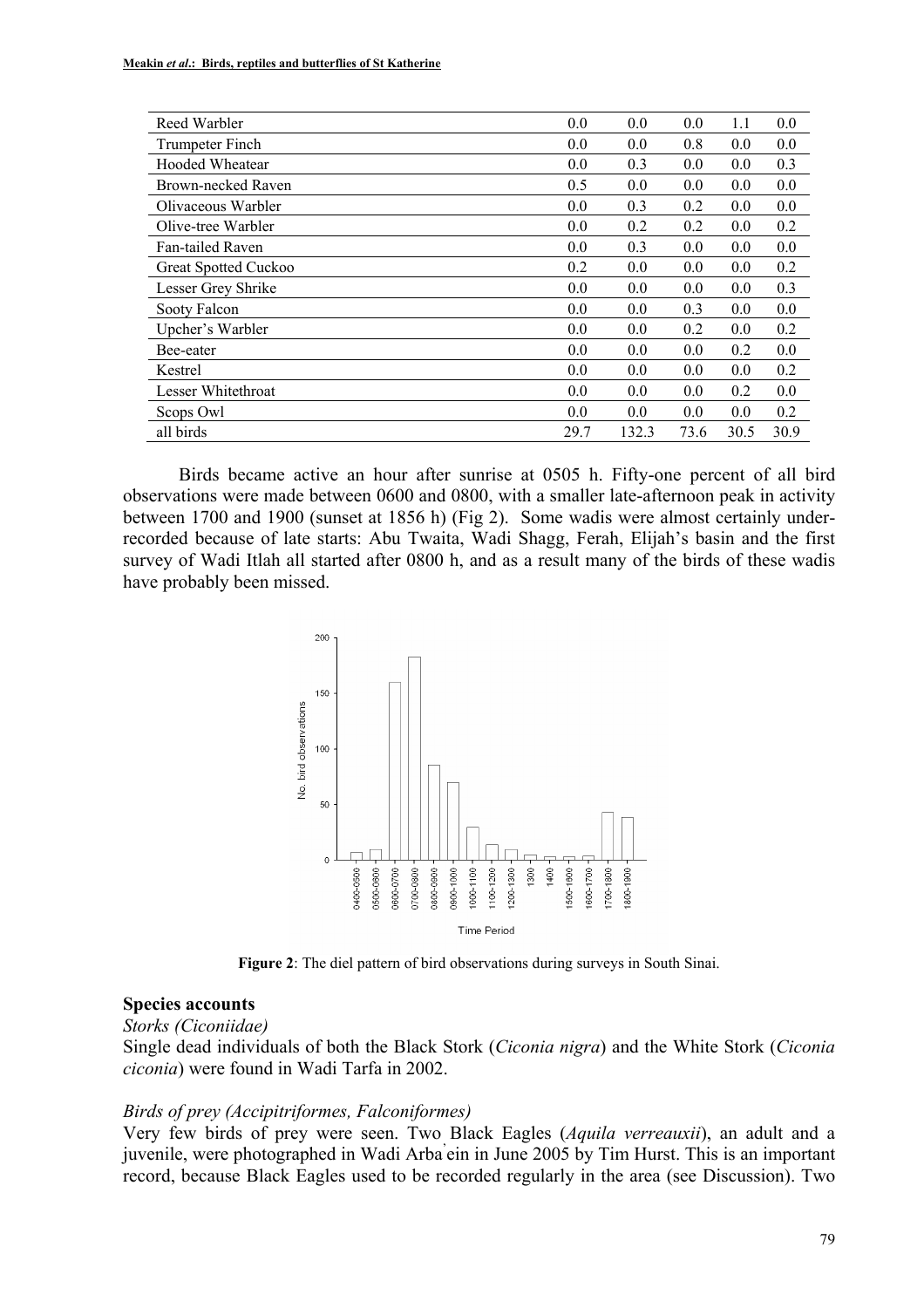Short-toed Eagles (*Circaetus gallicus*) were seen rising on thermals above cliffs at the southern end of Wadi Zawatein on the 22nd July, 2005. The remains of an eagle or buzzard (*Buteo*) species were found in the middle section of Wadi Isla near the wings of a White Stork (*Ciconia ciconia*). Both were probably shot overhead whilst on migration.

One female Marsh Harrier (*Circus aeruginosus)* was recorded in Wadi Sa'al, flying low over the plain in the early morning (2002). A Buzzard (*Buteo buteo)* was recorded in Wadi Feiran, perched on a post in an extensive garden. A Long-legged Buzzard (*Buteo rufinus*) was observed flying over the Environmental Research Centre in 2002. Three observations of Sooty Falcons (*Falco concolor*) were made: one bird circling above a narrow canyon in the lower reaches of Wadi Isla (below 700 m) in the early afternoon, one circling a possible nest site above one of the sandstone outcrops of Abu Matamir in the mid-morning, and a further three circling cliffs above Wadi Hodra in the early evening. A tame Kestrel (*Falco tinnunculus*) reared from a foundling but living wild was also frequently seen at Sheikh Awad. A single Lesser Kestrel (*Falco naumanni)* was recorded in 2002 in Wadi Feiran.

#### *Partridges (Phasianidae) and Sand Grouse (Pteroclididae)*

The Chukar (*Alectoris chukar*) is a characteristic bird of the high mountains and was seen in groups on Safsafa, the slopes of Gebel Musa, in the Wadi Gebal wadis and in Wadi Talah. They were seen regularly in Wadi Arba'ein in the late afternoon and a couple were seen in the upper reaches of Wadi Isla. Below an altitude of approximately 1200 m they were replaced by Sand Partridge (*Ammoperdix heyi*): the maximum number (20) of Sand Partridge were recorded in Sheikh Awad.

Several birds of an unidentified species of Sand Grouse were heard during a night walk of the gravel plain at Gebel Barqa.

### *Waders (Charadriiformes)*

A single individual of the Green Sandpiper (*Tringa ochropus*) was seen Wadi Feiran in 2002.

### *Doves (Columbidae)*

Laughing Doves (*Streptopelia senegalensis,* also known as Palm Doves) were most numerous in gardens with fruit and palm trees. A maximum of 24 individuals was recorded in the lowaltitude Ain Hodra oasis but the species occurred in gardens all the way up to the basin of Elijah on Gebel Musa. Rock Doves (*Columba livia*) were most abundant in wadis with tall cliffs and gardens or wells, such as Wadi Itlah, Tala, Arba'ein, Isla and Ain Hodra. One hundred birds were counted in Wadi El Deir, with a maximum flock size seen at one time of 50 birds over the monastery. Flocks of free-flying feral or domestic pigeons kept by the Bedouin for food were under-recorded on the surveys, but approximately 100 birds were regularly seen mixing with individuals with pure rock-dove plumage around the town of St Katherine, with lower numbers of domestic pigeons in the nearby village of Abu Seila and around the inhabited areas of Wadi Feiran. Most feral pigeons stayed close to human habitation: the furthest away from a village were two seen among a flock of Rock Dove feeding around camel dung where camels are kept on the open ground beyond the monastery at the head of the trail to Gebel Musa.

### *Cuckoos (Cuculidae)*

Single Great Spotted Cuckoos (*Clamator glandarius*) were seen in an acacia tree at the mouth of Wadi Isla in the early morning on the  $2^{nd}$  July and on the 19<sup>th</sup> August in Sheikh Awad. One common Cuckoo (*Cuculus canorus*) was seen flying in Wadi El Galt Al Azraq in 2002.

*Owls (Strigiformes)*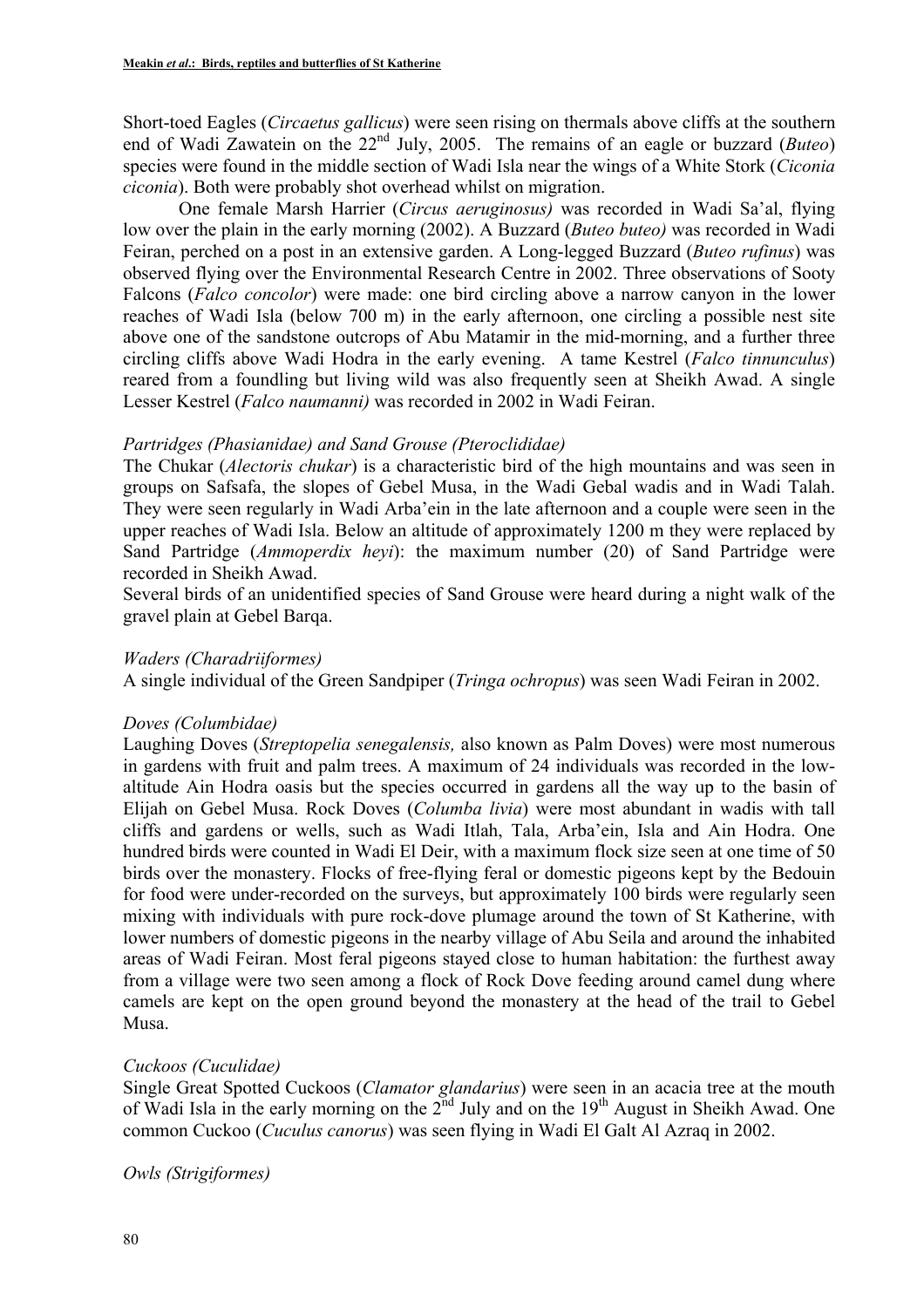In 2002, the voices of two individuals of Hume's Tawny Owl (*Strix butleri)* were recorded after dusk at the end of Wadi Arba'ein, beneath Mt. Sinai. The recorded sounds were then played back and the birds approached the speaker and answered the playbacks from the speaker. A possible Hume's Tawny Owl was seen flying through floodlights opposite the field base at St Katherine and an owl call was heard at night at Ain Hodra. Because of the uncertainty of these records, they have not been included in the expedition species list.

While mist-netting for bats at Sheikh Awad in 2005, Christian Dietz caught an individual of the Striated Scops Owl (*Otus brucei*).

### *Bee-eaters (Meropidae)*

Bee-eaters (*Merops apiaster*) come to feed occasionally at the beehives near the St Katherine Research Centre. One individual was seen in Wadi Gebel and two individuals were observed in Wadi Ain el Hodra in 2002. Bee-eaters had been seen in June 2005 before the start of the expedition and were seen again briefly by Rebecca Guenther in late July. A Bee-eater was heard as it flew over Feiran Garden on the  $12<sup>th</sup>$  August by Hosni Helmy Aly Asran.

## *Hoopoe (Upupidae)*

In 2002 Hoopoes (*Upupa epops*) were seen individually in wadis Tarfa and Razana, and three birds together were observed in Wadi Feiran. Hoopoes were seen singly in Wadi Arba'ein, Wadi el Deir (by the monastery walls) and Farsh Rumana (Wadi Gebel area). These are likely to have been the same bird or one a local wide-ranging pair. Two Hoopoes were frequently seen around El Bragga garden in Wadi Feiran and a further three in Feiran Garden.

## *Larks (Alaudidae)*

The Desert Lark (*Ammomanes deserti*) was the only species of bird seen in the open sandy desert at the camp at Abu Matamir. It can be found throughout the area outside gardens on rocks and rubble, either solitary or in pairs. Seven individuals came in to feed on seeds in camel dung.

### *Rock Martins (Hirundidae)*

Rock Martins (*Ptyonoprogne fuligula*) were often one of the first species seen in a morning, patrolling cliff faces along the wadi, feeding high over open areas, or making low passes along the wadi floor. Very seldom landing, they were only observed to perch briefly on a ledge on a building in St Katherine between feeding forays. Rock Martins were also seen making drinking passes over small open reservoir tanks in gardens at Ain Hodra, Wadi Feiran and Mr Ramadan's garden in Wadi Arba'ein.

# *Bulbuls (Pycnonotidae)*

Yellow-vented Bulbuls (*Pycnonotus xanthopygos*) are predominantly found in gardens foraging in trees. They are habituated and very abundant in the gardens of Wadi Ain El Hodra. Yellow-vented Bulbuls were the species most common where there were palm trees and a good water supply up to approximately 1900 m at Farsh Rumana.

# *Wheatears, Blackstart (Turdidae)*

The distinctive black-and-white markings and habit of perching on top of rocks made the White-crowned Black Wheatear (*Oenanthe leucopyga*) one of the most easily recognisable of birds. The highest number (14) was recorded over the length of Wadi Isla, the longest wadi surveyed (over four days and a total combined transect length of 10 km). White-crowned Black Wheatears and Desert Larks (*Ammomanes deserti*) were the passerines most likely to occur in sparsely vegetated rocky areas.

The wide and open Wadi El Sheikh within the Ring Dyke was the only location where White-crowned Black Wheatears were not recorded, but it probably does occur towards the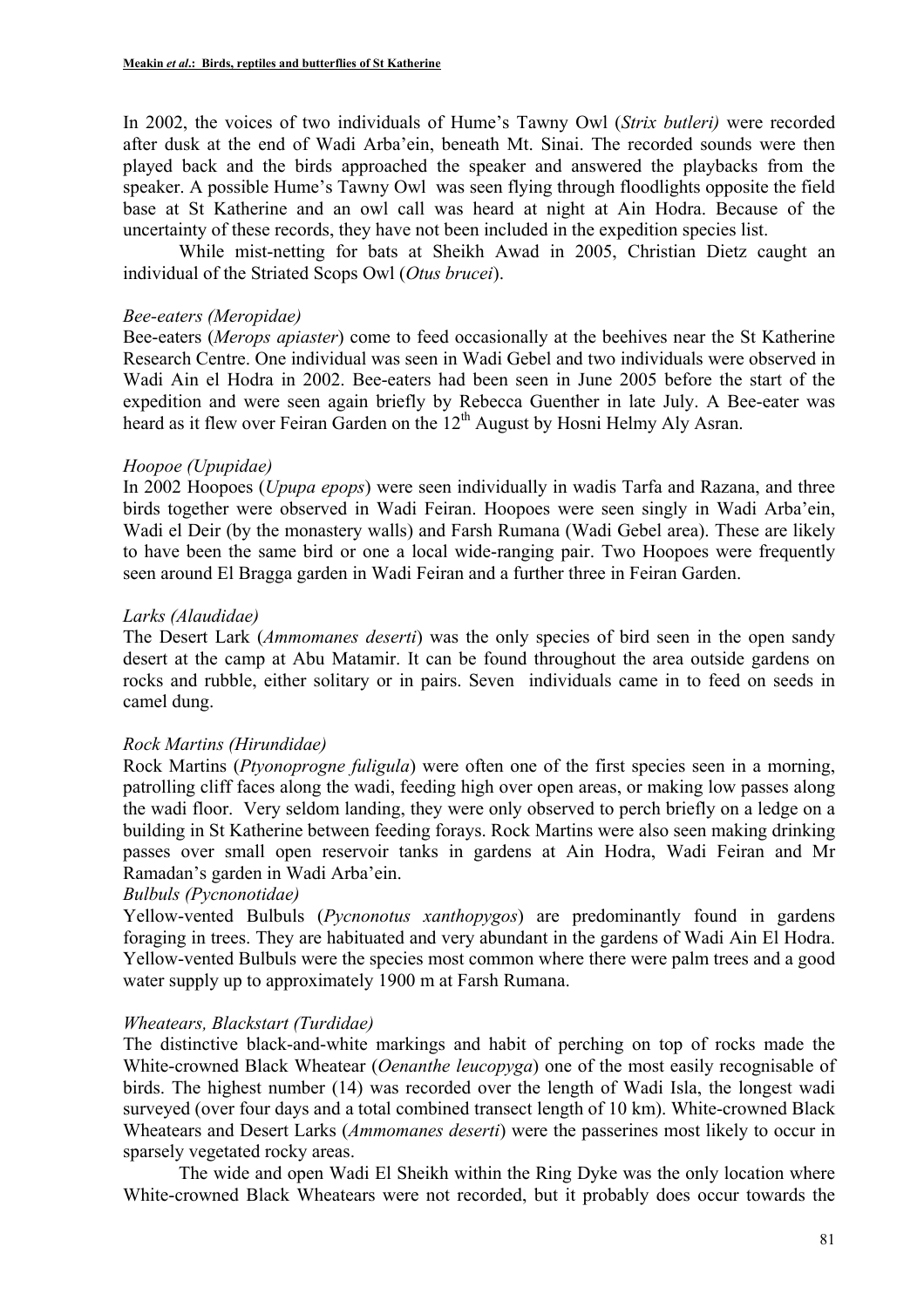rockier sides of the wadi. Two individual wheatears were recorded in the lower-altitude and more exposed desert of Abu Matamir, the only location where Rock Martins (*Ptyonoprogne fuligula*) were not recorded. However these wheatears were not recorded on the sandy plain surrounding the sandstone outcrops of Abu Matamir itself, but further to the east in a metamorphic rock wadi with rocks and occasional acacia trees.

The largest number of White-crowned Black Wheatears seen at one time in Wadi Isla was four birds, which came together to mob a Burton's Carpet Viper (*Echis coloratus*) hiding under vegetation on the wall of the wadi. One bird started calling, flying and attempting to hover in front of the snake, indicating where it was: it was joined by the others, who also drew attention to the location of the snake by hopping around perches, calling near where it was, but they also harried each other and dispersed as we approached to attempt to identify the snake. Whether White-crowned Black Wheatears had a white crown (male or female) or an all black head (only immatures?) was not consistently recorded, but white-crowned and black-headed birds were more often seen in pairs or in close succession than two white-headed birds.

Three female Hooded Wheatears (*Oenanthe monacha*) were observed. One quite tame female flew in front of the group where the trail to the summit of Gebel Musa meets the trail to Elijah's Basin. Another female was seen at Sheikh Awad and also in Wadi Zawatein (in the Wadi Gebel area). There was an unconfirmed sighting of a male Hooded Wheatear from Abu Twaita (Wadi Gebel Area). A single Mourning Wheatear (*Oenanthe lugens*) was observed in Wadi Tarfa in 2002.

Uncommon birds at altitude within the Ring Dyke, Blackstarts (*Cercomela melanura*) were much more numerous at lower altitudes. Twelve were seen over the length of Wadi Isla, and 5-10 birds (depending on how many times individuals were recounted) in the oasis at Ain Hodra. Blackstarts were also frequently observed in the gardens in Wadi Feiran.

#### *Scrub warbler (Cisticolidae)*

Scrub Warblers (*Scotocerca inquieta*) were more frequent in the wadis around St Katherine and on Safsafa, moving through patches of vegetation in basins as very vocal feeding groups. This small bird was often heard before it was seen. Scrub Warblers occurred at lower altitudes along Wadi Isla and Wadi Hamman, but were uncommon in Wadi Feiran and absent from the more open areas of sandy desert and the oasis at Ain Hodra.

### *Hippolais warblers*

The first Olivaceous Warbler (*Hippolais pallida*) was recorded in Wadi Itlah on July 6 in 2002, and again in a different area of Wadi Itlah on the  $9<sup>th</sup>$  August with an Orphean Warbler. An Olive-tree Warbler (*Hippolais olivetorum*) was seen in an acacia tree on the 4<sup>th</sup> August, 2002 in a wadi above Wadi Hamman. In 2005, during the final early morning survey of El Bragga Garden on the 13<sup>th</sup> August, an Upcher's Warbler (*Hippolais languida*) was seen with a unidentified *Phylloscopus* in a *Ziziphus spina-christi* tree on the edge of the garden. Intermediate in size and colouration between the smaller lighter-coloured Olivaceous and darker more heavily built Olive-tree Warbler, the bird was observed for approximately 20 min, moving and feeding around the tree. Its identity was confirmed by its characteristic circular bobbing motion and flicking of a more elongate tail than the other two species, exhibited every time it landed on a new perch (cf. Porter et.al. 2004). One Olivaceous Warbler and one Orphean Warbler were seen on different days in a large *Ziziphus spina-christi* tree during the second visit to Ain Hodra on the  $5<sup>th</sup>$  and  $6<sup>th</sup>$  August. The largest number of migrant warblers were seen in Wadi Feiran between the  $11<sup>th</sup>$  and  $13<sup>th</sup>$  August.

### *Sylvia Warblers*

Orphean Warblers (*Sylvia hortensis*) were the most frequently observed migrant warbler (Table 4). They were first seen in a group of four foraging among rocks and rushes (*Juncus* sp)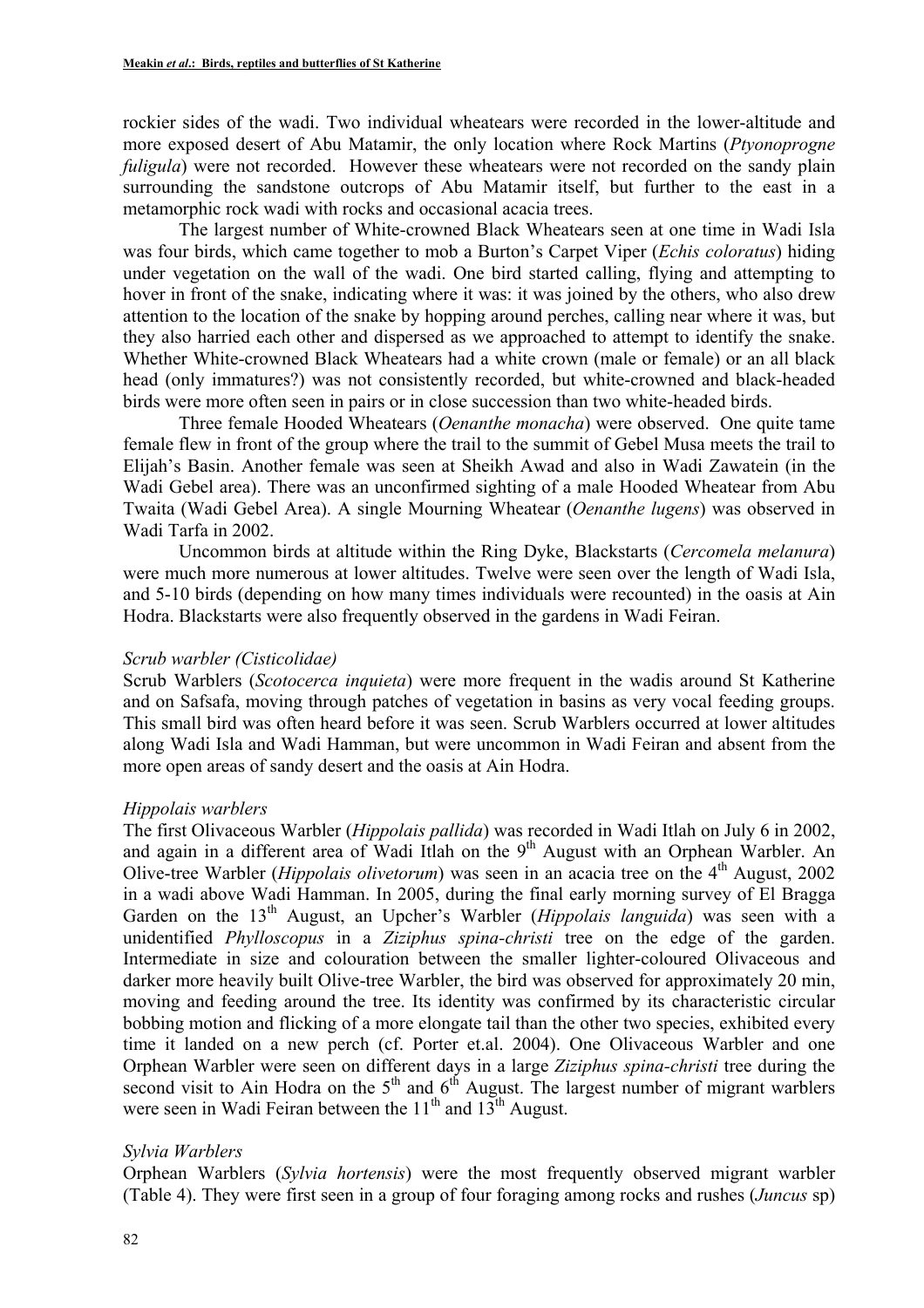in an untended area of the Garden of the Forty Martyrs in Wadi Arba'ein on the 2<sup>nd</sup> August. The Lesser Whitethroat (*Sylvia curruca*) was frequently observed in 2002. Two Blackcaps (*Sylvia atricapilla*) were observed in Wadi Tabouk and three Arabian warblers (*Sylvia leucomelaena*) were spotted in Wadi Gebel in 2002. Arabian Warblers are rare in Egypt, but the observer (SdK) is very familiar with the species, and has no doubt over the identification. Up to six Orphean warblers, an Olive-tree Warbler and a *Phylloscopus* warbler were seen during the final week of the expedition at Sheikh Awad between the  $18<sup>th</sup>$  and  $19<sup>th</sup>$  August, 2005.

### *Acrocephalus warblers*

Seven Reed Warblers (*Acrocephalus scirpaceus*) and a Lesser Whitethroat were seen during a one hour late afternoon count (2005) of birds in a *Ziziphus spina-christi* tree in Feiran Garden (Hosni Helmy Aly Asran). A Reed Warbler was also mist-netted at El Bragga.

## *Phylloscopus warblers*

A maximum of six unidentified *Phylloscopus* species were seen frequently in El Bragga garden and a further two in Feiran Garden. Two Green Warblers (*Phylloscopus nitidus*) were observed foraging in small trees in the gardens of Wadi Gebel. In 2002 Lesser Whitethroats were regularly observed in mixed species groups with Orphean Warblers.

## *Flycatchers (Muscicapidae)*

A total of 10 Spotted Flycacthers (*Muscicapa striata*) were observed in several wadis during 2002.

## *Nuthatches (Sittidae)*

One Rock Nuthatch (*Sitta neumeyer*) was seen by H.G. in Elijah's Basin in August 2004. This species is new to Egypt. The observer is familiar with nuthatches in the UK, and made the following notes: "striped head, black, grey & white; whitish front, buffish u-t coverts, black tail, pale grey back. Call two-tone wistful pee-you followed by tuneful twitter. Largish tit size.". There is little doubt over the identification.

# *Sunbirds (Nectarinidae)*

As nectar feeders, Palestine Sunbirds (*Nectarinia osea*) were seen in gardens with fruit trees, but were more common at altitude. A male and a female were frequently seen visiting flower beds and hibiscus plants at the field centre. None were seen at Ain Hodra, but a possible 11 were seen in Wadi Tubug / Shagg. This number is probably too high as these birds are very active, and what was probably seen was one feeding group of about 5 birds commuting back and forth along the transect between gardens.

### *Shrikes (Laniidae)*

A Masked Shrike (*Lanius dubius*) was seen occasionally by Christian Dietz in El Bragga Garden in Wadi Feiran in 2005. Two Masked Shrikes were seen in Wadi el Haswa and one in Wadi El Galt Al Azraq in 2002. Red-backed Shrikes (*Lanius collurio*) were regularly observed in 2002 with 15 individuals on one morning in Wadi Gebel. The Woodchat Shrike (*Lanius senator*) was observed in Wadis Tarfa and Feiran and the Great Grey Shrike (*Lanius excubitor*) was seen hunting in Wadi Gebel. A Lesser Grey Shrike (*Lanius minor*) was seen during the final week of the 2005 expedition at Sheikh Awad between the  $18<sup>th</sup>$  and  $19<sup>th</sup>$  August.

### *Ravens (Corvidae)*

Three Brown-necked Ravens (*Corvus ruficollis*) were seen circling cliffs above Wadi Muagid (Wadi Isla) and two more Ravens (possibly Fan-tailed, *Corvus rhipidurus*) at Wadi Sheikh. A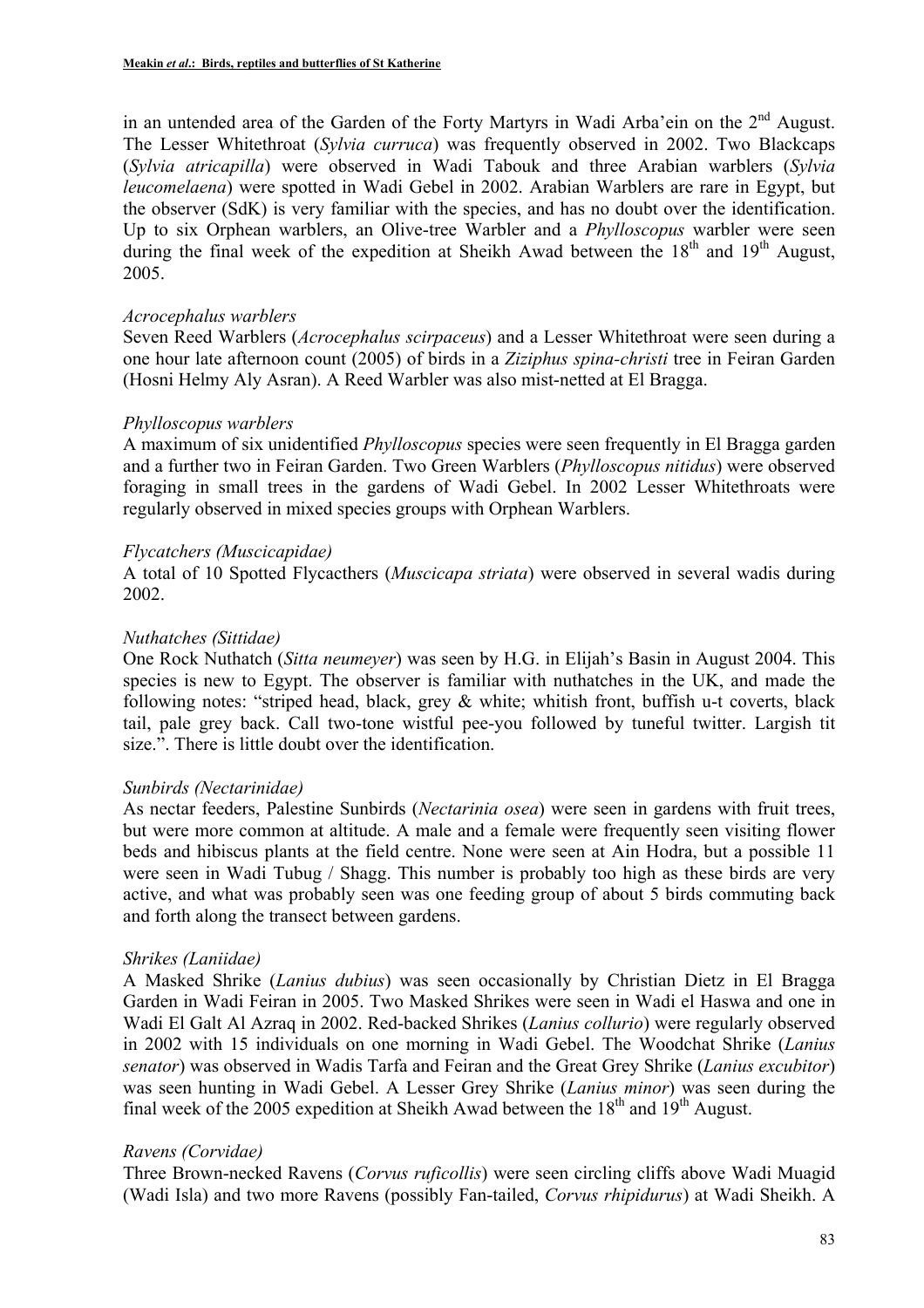further two ravens were seen flying away over sand dunes when disturbed as the group were being driven into the Gebel Barq area, but unfortunately the species could not be identified. In 2002, Brown-necked Ravens were observed in Wadi El Galt Al Azraq, Wadi Feiran and three individuals in Ain El Hodra.

#### *Tristram's Grackle (Sturnidae)*

During the bird count of the farsh beyond the monastery on the  $30<sup>th</sup>$  July 2005, a maximum of 15 Tristram's Grackle (*Onychognathus tristramii*) were seen together in cypress trees in a garden. In comparison a total of six were seen in the El Bragga garden (campsite) in Wadi Feiran. In other wadis Grackles were seen in twos and threes in association with trees, flying down wadis, perched on cliff walls or grooming camels (Wadi Tenya).

#### *Finches (Fringillidae, Sparrows (Passeridae) and Buntings (Emberizidae)*

Sinai Rosefinch (*Carpodacus synoicus*) was commonly seen in Wadi el Deir. Nine females were seen in an open area just beyond the monastery walls at the start of the trail to Gebel Musa. On a follow-up one-hr count started at 0645 on the  $30<sup>th</sup>$  July 2005, the maximum of five Sinai Rosefinch were seen, including one male. 400 m away, seven females were seen, whilst a group of observers walking the wadi from the junction with the St Katherine road to the car park (approximately 700 m) saw none.

Flocks of Sinai Rosefinch were observed coming in to feed on the seeds in fresh camel dung and food left behind from the large number of tourists and their camels traveling down the mountain every morning after sunrise. Four to eight (1 male) were seen on Safsafa/ Elijah's Basin.

Sinai Rosefinches including at least one male were regularly seen during casual walks in Wadi Arba'ein, and twenty-six (two males) were seen during a transect walk of the Wadi on the  $8<sup>th</sup>$  of July 2005, eight in the Garden of the Forty Martyrs. Seventeen were seen in the Garden of the Forty Martyrs on the 2<sup>nd</sup> August, feeding on a ripe fig tree. Sinai Rosefinches were also relatively common in the Wadi Gebel area. Fourteen were seen during the morning transect in Wadi Tenya, and eight from Wadi Shagg/ Wadi Tubug.

Beyond the Ring Dyke, a flock of six females was seen at the garden of Moyat Zalaqa at the head of Wadi Isla (approx. 1200 m altitude). A further three were seen lower down but none below 800 m.

Away from the high mountains only a maximum of three Trumpeter Finches (*Bucanetes githagineus*) were seen visiting a leak from a reservoir tank at Ain Hodra. They were seen every morning, but nowhere else on the expedition. No species of finch were seen at Abu Matamir, Wadi Hammam or Wadi Feiran. In 2002 two Trumpeter Finches were seen and heard in Wadi El Galt Al Azraq, and four birds were seen in Wadi Feiran. Like the Trumpeter Finch, House Sparrows (*Passer domesticus*) were not seen at altitude but in association with water and human habitation at Ain Hodra (maximum of 9) and six at Sheikh Awad. None were seen in Wadi Feiran, despite the numbers of people living there.

Two Rock Sparrows (*Petronia petronia*) were seen on low-lying rocks in Wadi Talah in 2002. The male had the distinctive yellow throat spot. This is a newly recorded species for the Sinai and Egypt, but it may have been overlooked. The yellow spot on the chest is diagnostic. One Black-headed Bunting (*Emberiza melanocephala*) was observed in Wadi El Haswa in 2002.

### *Bird densities*

The density estimate from the raw data (Table 5) is about 40% higher than the estimate from Distance5. This is because of the relationship between group size, detectability and distance (which is allowed for in the Distance program). We therefore adjusted downwards all estimates by the same proportion (see Methods), giving the adjusted densities of Tables 4 and 5. The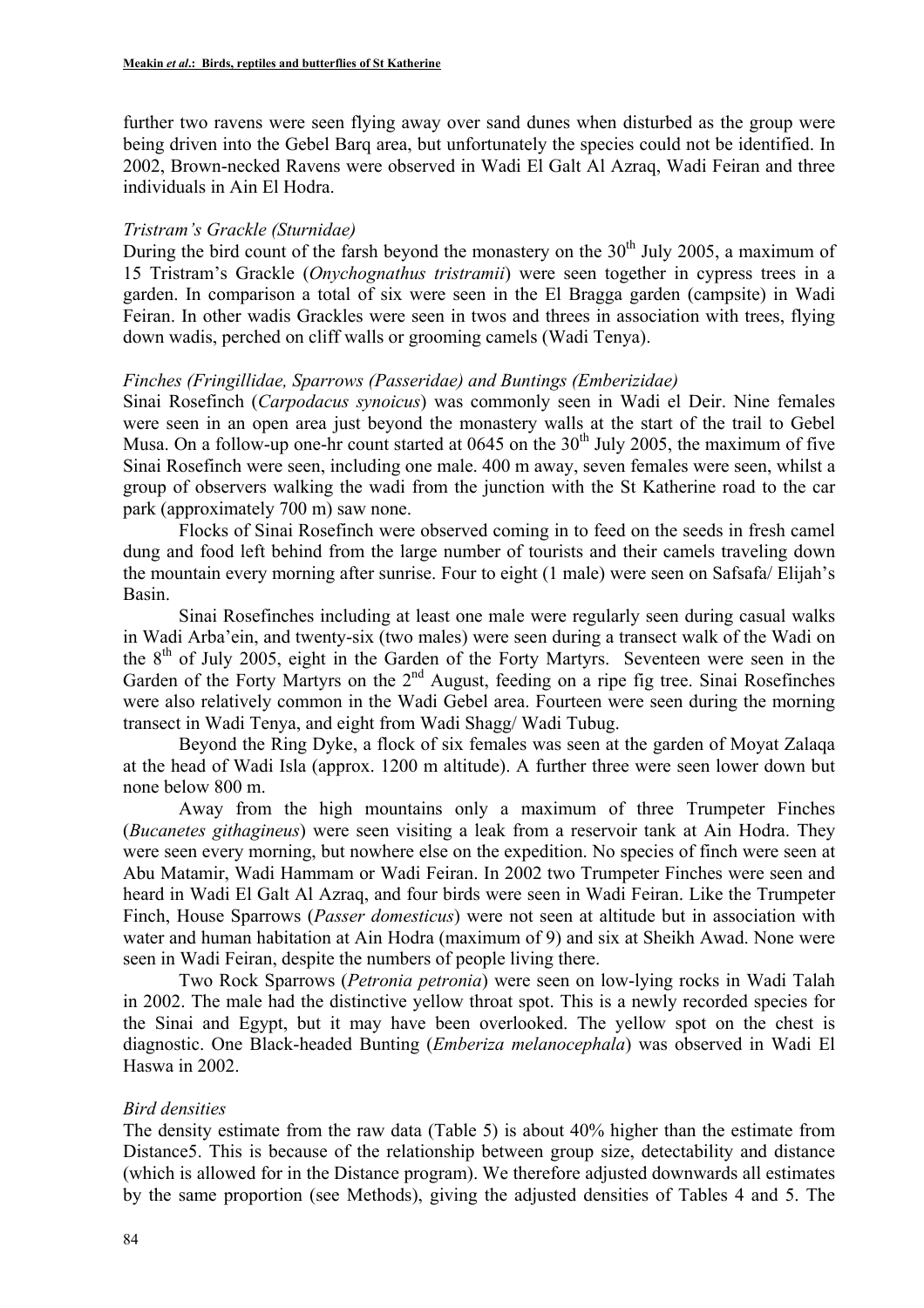three commonest species (the doves and the Rock Martin) may have inflated density estimates because the same individuals may have been repeatedly recorded as they flew back and forth along the wadis. Densities of migrants too are clearly very variable according to the time of the census relative to the phenology of migration.

|                                        |                                 |               |                         |                         | -- Number of groups -- |                         |                |                | $\circ$ $\overline{\phantom{0}}$<br>$\alpha$ |            |                             |                  |
|----------------------------------------|---------------------------------|---------------|-------------------------|-------------------------|------------------------|-------------------------|----------------|----------------|----------------------------------------------|------------|-----------------------------|------------------|
| <b>Species</b>                         |                                 | <b>Status</b> | No. of sites rec.       | Isla                    | RingDyke               | Sinai<br>$\blacksquare$ | Feiran         | Sheikh Awad    |                                              | group size | density per km <sup>2</sup> | 2<br>Adj density |
| <b>Rock Dove</b>                       | Columba livia                   | $\mathbf R$   | 11                      | $\overline{\mathbf{3}}$ | 39                     | 30                      |                |                | 72                                           | 4.4        | 71.4                        | 50.9             |
| <b>Rock Martin</b>                     | Hirundo fuligula                | $\mathbb{R}$  | 16                      | 14                      | 56                     | 20                      | 8              | 18             | 116                                          | 2.3        | 61.5                        | 43.9             |
| Laughing Dove                          | Streptopelia<br>senegalensis    | ${\bf R}$     | 9                       | 3                       | 20                     | 51                      | 13             | 11             | 98                                           | 2.3        | 51.7                        | 36.9             |
| White-crowned<br><b>Black Wheatear</b> | Oenanthe<br>leucopyga           | R             | 16                      | 18                      | 56                     | 22                      | 10             | 12             | 118                                          | 1.5        | 40.6                        | 28.9             |
| Yellow-vented<br>Bulbul                | Pycnonotus<br>xanthopygos       | R             | 8                       | $\overline{2}$          | 9                      | 9                       | 21             | 5              | 46                                           | 2.8        | 29.7                        | 21.2             |
| Chukar                                 | Alectoris chukar                | $\mathbf R$   | 9                       | 1                       | 9                      |                         |                |                | 10                                           | 11.1       | 25.2                        | 17.9             |
| Sinai Rosefinch                        | Carpodacus<br>synoicus          | $\mathbb{R}$  | 9                       | $\overline{2}$          | 40                     |                         |                |                | 42                                           | 2.5        | 23.5                        | 16.7             |
| <b>Blackstart</b>                      | Cercomela<br>melanura           | $\mathbb{R}$  | 10                      | 14                      | 10                     | 19                      | 11             | $\overline{4}$ | 58                                           | 1.8        | 23.1                        | 16.5             |
| Desert Lark                            | Ammomanes<br>deserti            | ${\bf R}$     | 12                      | 6                       | 31                     | 3                       |                | $\overline{3}$ | 43                                           | 1.6        | 15.6                        | 11.2             |
| Tristram's Grackle                     | Onychognathus<br>tristramii     | ${\bf R}$     | $\overline{7}$          | 3                       | 17                     |                         | $\overline{2}$ |                | 22                                           | 2.9        | 14.5                        | 10.3             |
| Sand Partridge                         | Ammoperdix<br>heyi              | $\mathbf R$   | $\overline{2}$          | $\overline{4}$          |                        |                         |                | 5              | 9                                            | 6.9        | 14.1                        | 10.0             |
| House Sparrow                          | Passer<br>domesticus            | $\mathbb{R}$  | $\overline{2}$          |                         |                        | 19                      |                | $\mathbf{1}$   | 20                                           | 2.5        | 11.3                        | 8.1              |
| Scrub Warbler                          | Scotocerca<br>inquieta          | $\mathbb{R}$  | 10                      | 3                       | 14                     | $\overline{2}$          | 1              | $\overline{2}$ | 22                                           | 1.8        | 8.8                         | 6.3              |
| Palestine Sunbird                      | Nectarinia osea                 | $\mathbf R$   | $\sqrt{ }$              |                         | 18                     |                         | 3              |                | 21                                           | 1.3        | 6.1                         | 4.4              |
| Orphean Warbler                        | Sylvia hortensis                | M             | 5                       |                         | $\overline{3}$         | $\overline{c}$          |                | 6              | 11                                           | 2.0        | 5.0                         | 3.6              |
| Hoopoe                                 | Upupa epops                     | $\mathbb{R}$  | $\overline{3}$          |                         | 5                      |                         | $\overline{2}$ |                | 7                                            | 1.4        | 2.3                         | 1.6              |
| Chiffchaff <sup>1</sup>                | Phylloscopus<br>collybita       | M             | $\mathbf{1}$            |                         |                        |                         | 3              | 1              | 4                                            | 1.8        | 1.6                         | 1.1              |
| Domestic Pigeon                        | Columba livia                   | $\mathbf R$   | $\overline{\mathbf{3}}$ |                         | $\mathbf{1}$           |                         |                | 1              | $\overline{c}$                               | 3.5        | 1.6                         | 1.1              |
| Reed Warbler                           | Acrocephalus<br>palustris       | M             | $\,1\,$                 |                         |                        |                         | $\mathbf{1}$   |                | $\mathbf{1}$                                 | 7.0        | 1.6                         | 1.1              |
| <b>Trumpeter Finch</b>                 | <b>Bucanetes</b><br>githagineus | ${\bf R}$     | $\mathbf{1}$            |                         |                        | 5                       |                |                | 5                                            | $1.0\,$    | 1.1                         | 0.8              |
| Hooded Wheatear                        | <b>Oenanthe</b><br>monacha      | ${\bf R}$     | $\overline{\mathbf{3}}$ |                         | $\overline{2}$         |                         |                | $\overline{2}$ | $\overline{4}$                               | 1.0        | 0.9                         | 0.6              |
| Brown-necked<br>Raven                  | Corvus ruficollis               | $\mathbf R$   | $\mathbf{1}$            | $\mathbf{1}$            |                        |                         |                |                | $\mathbf{1}$                                 | 3.0        | 0.7                         | 0.5              |
| Olivaceous<br>Warbler                  | Hippolais<br>pallida            | $\mathbf M$   | $\sqrt{2}$              |                         | $\overline{2}$         | 1                       |                |                | $\overline{3}$                               | 1.0        | 0.7                         | 0.5              |
| Olive-tree Warbler                     | Hippolais<br>olivetorum         | M             | $\sqrt{2}$              |                         | $\mathbf{1}$           | 1                       |                | $\mathbf{1}$   | 3                                            | 1.0        | 0.7                         | 0.5              |
| Fan-tailed Raven                       | Corvus<br>rhipidurus            | $\mathbf R$   | $\mathbf{1}$            |                         | $\mathbf{1}$           |                         |                |                | $\mathbf{1}$                                 | 2.0        | 0.5                         | 0.3              |
| <b>Great Spotted</b><br>Cuckoo         | Clamator<br>glandarius          | M             | $\overline{2}$          | 1                       |                        |                         |                | $\mathbf{1}$   | $\overline{2}$                               | 1.0        | 0.5                         | 0.3              |
| Lesser Grey Shrike                     | Lanius minor                    | M             | $\mathbf{1}$            |                         |                        |                         |                | $\overline{2}$ | $\overline{2}$                               | 1.0        | 0.5                         | 0.3              |
| Sooty Falcon                           | Falco concolor                  | $\mathbf R$   | $\mathfrak{Z}$          |                         |                        | $\mathbf{1}$            |                |                | $\,1$                                        | $2.0$      | 0.5                         | 0.3              |

**Table 5**: Birds seen in south Sinai during Operation Wallacea expeditions in summer 2005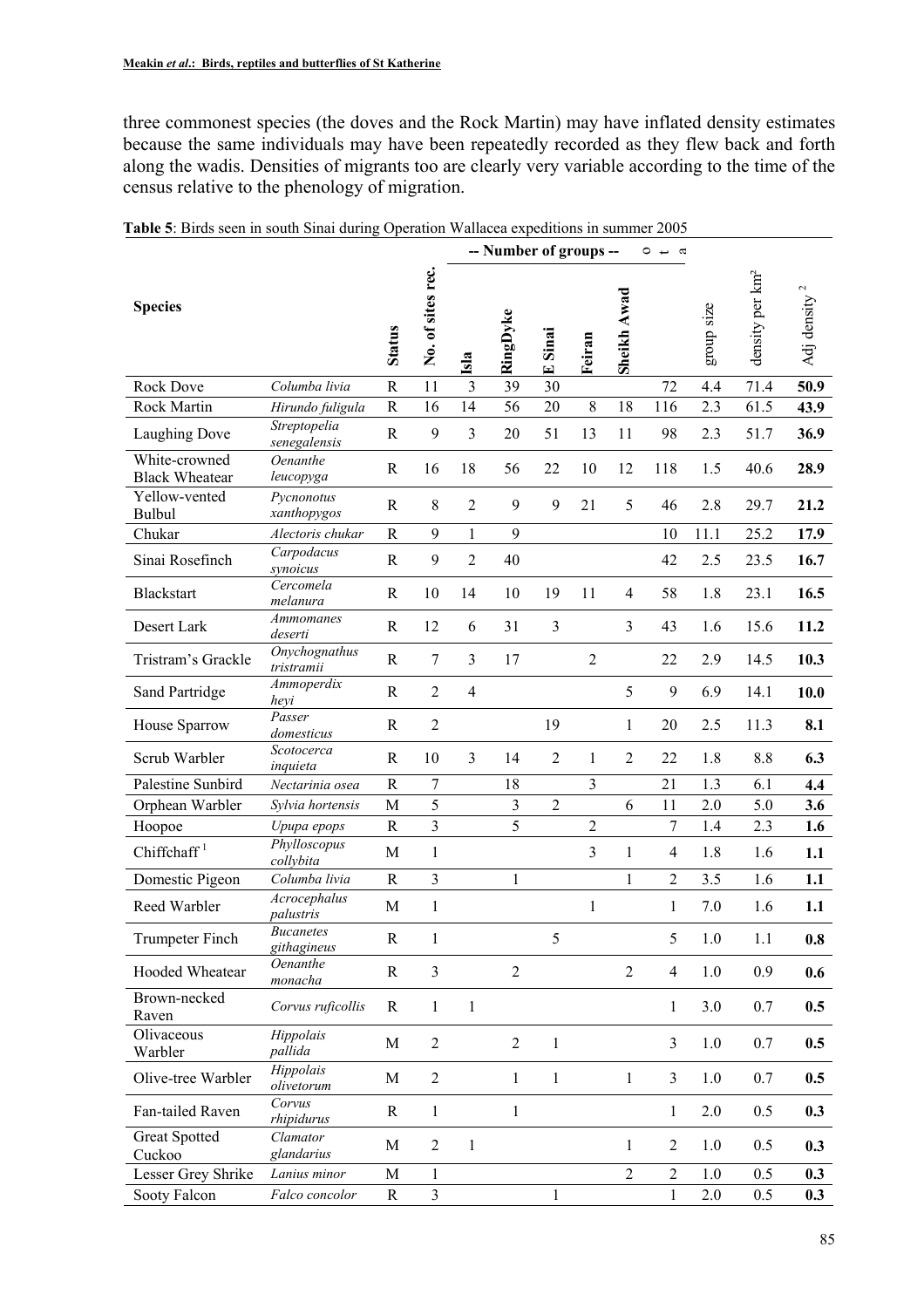| Upcher's Warbler       | Hippolais<br>languida | M |          |                |     |    | 1  | $\overline{2}$ | 1.0 | 0.5   | 0.3   |
|------------------------|-----------------------|---|----------|----------------|-----|----|----|----------------|-----|-------|-------|
| Bee-eater              | Merops apiaster       | М |          |                |     |    |    |                | 1.0 | 0.2   | 0.2   |
| Kestrel                | Falco<br>tinnunculus  | R |          |                |     |    |    |                | 1.0 | 0.2   | 0.2   |
| Lesser Whitethroat     | Sylvia curruca        | M |          |                |     |    |    |                | 1.0 | 0.2   | 0.2   |
| Striated Scops Owl     | Otus brucei           | R |          |                |     |    |    |                | 1.0 | 0.2   | 0.2   |
| Masked Shrike          | Lanius nubicus        | М |          |                |     |    |    |                |     |       |       |
| <b>Black Eagle</b>     | Aquila<br>verreauxii  | R |          | $\overline{c}$ |     |    |    |                |     |       |       |
| Short-toed Eagle       | Circaetus<br>gallicus | M |          | 2              |     |    |    |                |     |       |       |
| <b>Grand Total</b>     |                       |   | 75       | 334            | 186 | 77 | 78 | 750            | 2.4 | 416.5 | 297.0 |
| transect distance (km) |                       |   | 10       | 21.1           | 6   |    | 6  | 44.1           |     |       |       |
| No. of point counts    |                       |   | $\theta$ | 6              | 5   |    | 2  | 14             |     |       |       |

1. possibly misidentified (Baha El Din, pers.comm.)

2. adjusted according to the technique outlined in the Methods

#### *Bird species richness and diversity*

The modal number of species per survey in 2005 was seven. Over a 1-km transect, the most species-rich wadi was Farsh Rumana with ten species. Seventeen bird species in all were recorded over the total surveyed length of Wadi Isla (approximately 10 km) in the course of four separate transects of varying length. Species richness increased in August with the arrival of migrants and birds gathering to feed on ripe fruit trees. Nine of thirteen species recorded over 1.4 km in Wadi Itlah on the 9<sup>th</sup> August were feeding together in one ripe fig tree, whereas previously only eight species were recorded over 3.1 km when Itlah was surveyed in early July. Twelve species were recorded over a 2-km transect at Sheikh Awad on the 18<sup>th</sup> August.

Human impact also increased species richness. During one hour of stationary observations 11 species were seen in the heavily used Farsh beyond the monastery in Wadi el Deir. Ten species were seen during a survey of the Garden of Forty Martyrs in Wadi Arba'ein in August 2005. In contrast, low numbers of species were seen in more open desert (e.g. three species at Abu Matamir) or if a route moved away from areas of vegetation (e.g. three species down from eight on Safsafa during the late July survey).

Simpson's diversity index (1-D) was calculated for each survey of 2005, and an average taken where there were repeat surveys of the same wadi. Farsh Rumana in the Wadi Gebel system was the single most-diverse wadi (Simpson index  $= 0.91$ ): 28 individuals of ten species were seen during one hour's slow walk. Abu Matamir was the least diverse wadi (0.51), with only ten individuals of three species seen over one and a half days. Based on transect data only, the least diverse wadi was Wadi el Deir (Simpson index  $= 0.55$ ), where 27 individuals of six species were seen. The average diversity was very similar inside  $(0.77 \pm 0.1)$ and outside ( $0.78 \pm 0.08$ ) the Ring Dyke. There was no tendency for bird diversity to increase with altitude  $(r^2 = 0.066, n = 43$  transects, n.s.).

### *Reptiles*

Fifty-five records of seven species of reptile were made from 21 locations during 2005 (Table 6). Most observations were made between 1000 and 1100 h, after which time it was generally too hot for surveying. The maximum number of reptile species seen in any one location or wadi was four. *Acanthodactylus boskianus* was the most frequently recorded species (44% of observations), followed by *Pseudotrapelus sinaitus* (24%). There was some altitudinal separation in the ranges of these species: 46% of *A*. *boskianus* records came from Wadi Isla and 83% of all records below 1500 m altitude, whereas 93% of *P. sinaitus* records came from within the Ring Dyke area, above 1500 m altitude (apart from one record from Sheikh Awad).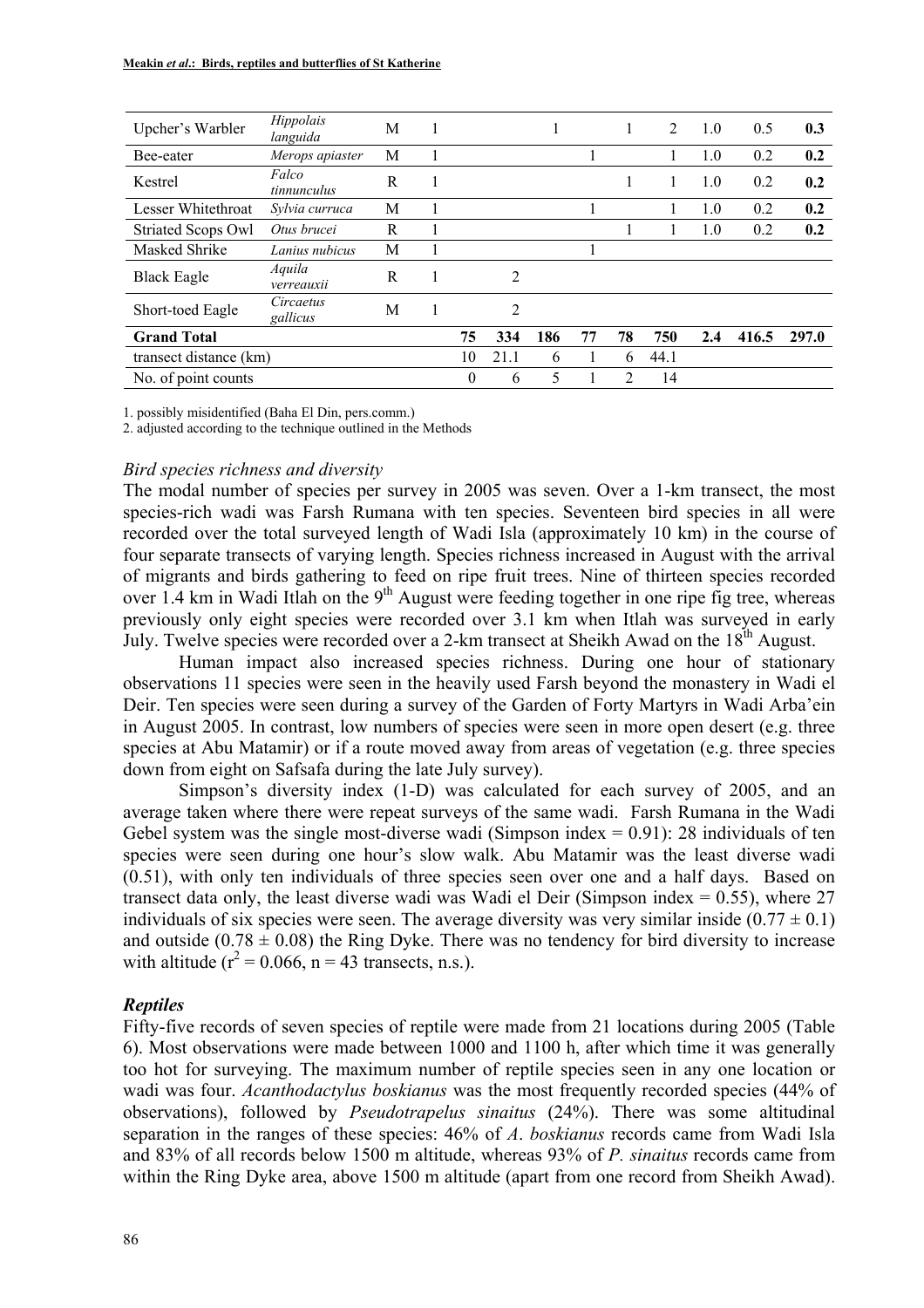*A. boskianus* appeared to prefer more open sand and gravel beds of wadi floors with scattered large rocks and vegetation. *P. sinaitus* preferred much more rocky terrain, with large boulders offering crevices in which to hide. A male and a female were observed together on Safsafa on the same boulder, the male displaying on the top, the female at the mouth of a crevice at the bottom that may have been their burrow.

*Laudakia stellio* was the species next most frequently seen (15% of observations); it showed the same altitudinal distribution pattern and habitat preference as *P. sinaitus*. The highest numbers of *Laudakia* and *Pseudotrapelus* were seen in the Wadi Gebel system. Juveniles of *Mesalina guttata* were encountered more often than adults, scurrying across open slabs of rock to reach narrow slits in the rock – including under people's shoes. *M. guttata* was the only species seen below 700 m in Wadi Hodra, in an area of sand and small rocks beneath the wadi wall. *M. guttata* was also incidentally recorded at the mouth of Wadi Arba'ein after the expedition had ended.

Geckos were only seen in the shelter of boulders. It was difficult to combine searching boulder spaces with the bird and butterfly surveys, and geckos were the most under-recorded group of species during transects. *Ptyodactylus hasselquistii* could not be separated from *P.guttatus* with confidence, and there was also confusion with the recently described endemic *P.mindiae*: as a consequence, sighting records have been lumped together. Identifications by Sherif Baha El Din from photographs demonstrated that both *P.hasselquistii* and *P.mindiae* occurred at the Suez Canal Environmental Research Centre in St Katherine, and both *P.hasselquistii* and *P.guttattus* occurred at Wadi Hamman.

Only one individual of *Uromastyx* (unidentified) was seen at high altitude out in the open in the Wadi Gebel area, but much more evidence of these species was seen at lower altitudes, mostly burrows. Burrows were dug into sand under a rock shelf or into a gap between two plates of soft rock and were often near to an *Acacia* tree. The Bedouin staff was familiar with trapping these animals outside of their burrows and two *U. ornata* were caught: one at Gebel Barq and one among the rocks above El Bragga Garden, Wadi Feiran. Burrows were also seen in Wadi Hamman and in a metamorphic rock wadi near Abu Matamir, where there was a well-used trail from the burrow, up the slope across a sand dune, to an area of scattered droppings in the lee of a sandstone rock outcrop with deep clefts and lots of small-reptile and rodent tracks. Tracks in sand also revealed lot of nocturnal reptile activity in the metamorphic rock hills and sand dunes between Abu Matamir and the road to Dahab.

An experienced animal trapper Mr Rashid El Rafaei was engaged for the last week of the expedition in August. Mr Rafaei trapped a Pale Agama *Trapelus pallida* and an unidentified snake, possibly a Racer, in Wadi Arba'ein. An Egyptian sand snake "*Psammophis aegyptius"* was also seen at the white canyon on the route to Ein Hodra.

A Burton's Carpet Viper (*Echis coloratus*) was seen being mobbed by White-crowned Black Wheatears in Wadi Isla during the early morning. The snake was moving down a crevice on a rock face covered by a fig tree. A second Burton's Carpet Viper was killed in the camp on the sand at Gebel Barq. A burrow was found a short distance away and fresh tracks indicated the presence of another individual.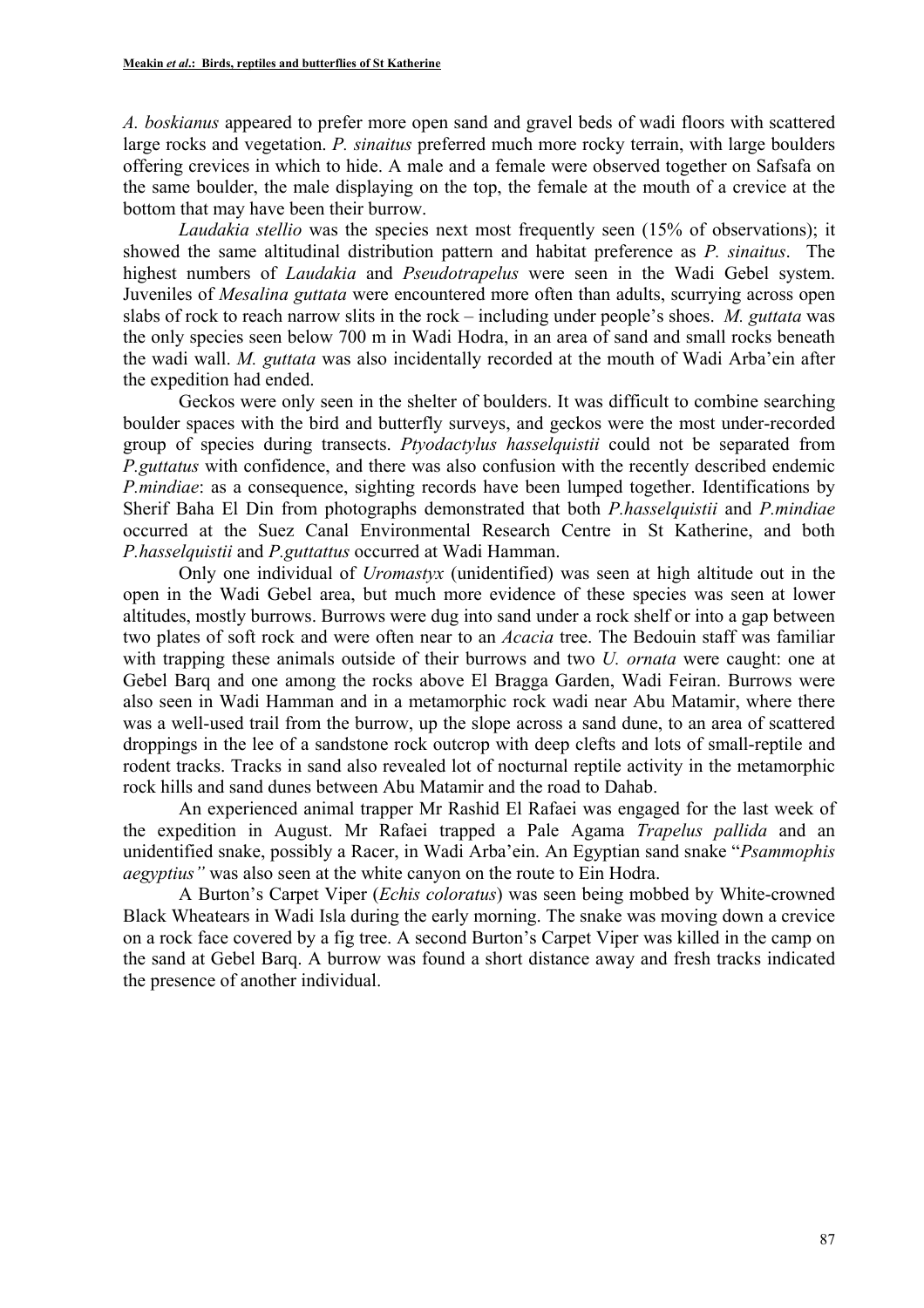|            |                                           | Acanthodactylus | Pseudotrapelus | Laudakia       | Mesalina       | Uromastyx         | Gecko          | Echis          |
|------------|-------------------------------------------|-----------------|----------------|----------------|----------------|-------------------|----------------|----------------|
| Date       | Isla                                      | boskianus       | sinaitus       | stellio        | guttulata      | ornata            | sp.            | coloratus      |
| 30/06/2005 |                                           | 5               |                |                |                |                   |                |                |
| 01/07/2005 | Isla (Muagid)                             | 6               |                |                |                |                   |                |                |
| 02/07/2005 | Isla (Mouth)                              | 1               |                |                |                |                   |                |                |
| 05/07/2005 | El-Loza basin (Safsafa)                   | 4               | 7              | $\overline{c}$ |                |                   |                |                |
| 05/07/2005 | Gebel Musa West                           |                 | 2              |                |                |                   |                |                |
| 06/07/2005 | Itlah                                     |                 |                |                |                |                   |                |                |
| 08/07/2005 | Arba'ein                                  |                 | 1              | 1              |                |                   |                |                |
| 12/07/2005 | Talah                                     |                 |                | 1              | $\overline{2}$ |                   |                |                |
| 14/07/2005 | Ein Hodra                                 |                 |                |                | 1              |                   |                |                |
| 15/07/2005 | Abu Matamir                               |                 |                |                | $\overline{c}$ |                   |                |                |
| 20/07/2005 | Wadi Shagg / Tubug                        |                 |                | 1              |                |                   |                |                |
| 21/07/2005 | Abu Twaita & route to<br><b>Blue Pool</b> | 1               | $\overline{2}$ |                |                |                   | 1              |                |
| 26/07/2005 | Nabq el Hawa                              |                 | 1              |                | 1              |                   |                |                |
| 27/07/2005 | Ferah                                     |                 |                | 1              |                |                   |                |                |
| 29/07/2005 | Wadi el Sheikh                            | 5               |                |                |                |                   |                |                |
| 04/08/2005 | Wadi El Hamam                             | 3               |                |                |                |                   | 3              |                |
| 03/08/2005 | Gebel Barq                                |                 |                |                |                | 1                 | 1              |                |
| 08/08/2005 | Wadi Gebel area<br>(Christian Dietz)      |                 | 20             | 8              |                | 1 (unident<br>sp) |                |                |
| 11/08/2005 | El Bragga Garden,<br>Wadi Feiran          |                 |                | 1              |                | ı                 | 1              |                |
| 18/08/2005 | Sheikh Awad                               | 1               | 1              | 1              |                |                   | 1              |                |
| 28/07/2005 | Pilgrim trail Gebel<br>Musa               |                 |                |                |                |                   |                |                |
| Jul -Aug   | Field Centre, St.<br>Katherine            |                 | 2              | 1              | 1              |                   | 2              |                |
|            | Total No. individuals                     | 26              | 36             | 17             | 6              | 3                 | $\overline{7}$ | $\overline{2}$ |

#### **Table 6:** Reptile Records

#### *Butterflies*

Seventy-three records of ten species of butterfly were made from ten wadis (Table 7), nine of which were within the Ring Dyke: three species were recorded from Wadi Isla. Four of the target species were not seen: the Sinai Baton Blue (*Pseudophilotes sinaicus*)*,* the Sinai Hairstreak (*Satyrium jebelia*), the Mediterranean Grass Blue (*Zizeria karsandra),* and the Bluespotted Arab (*Colotis phisadia*). The Sinai Baton Blue and Sinai Hairstreak were probably not seen because they are spring-flying high-altitude species, and were at the end of their flight period. The Mallow Skipper (*Carcharodes alceae*) was only seen visiting plants around the Research Centre in St Katherine.

Five non-target species were seen in addtion: Clouded Yellow (*Colias croceus*)*,* Small White (*Pieris rapae*)*,* Mediterranean Tiger Blue (*Tarucus rosaceus*)*,* Long-tailed Blue (*Lampides boeticus*) and the Plain Tiger (*Danaus chrysippus*). Most of these were seen around the gardens of Wadi Itlah on the  $6<sup>th</sup>$  July, when Sabrine Rashed, the St Katherine Protectorate butterfly expert, joined the surveys (seven species were recorded in total that day). Most butterflies were seen between 0900 and 1100.

Members of the Pieridae were the most common. The Salmon Arab (*Colotis fausta*) was the most frequently recorded species (22% of records), but was only seen in Wadi Isla and Wadi Itlah. Species of *Pontia* and the Desert Grayling (*Pseudotergumia pisidice*) were the next most frequently observed species (21% of records each). The most common *Pontia* was the Bath White (*Pontia daplidice*) but according to Sabrine Rashed, other species were present also in the area: all *Pontia* records have therefore been lumped together. *Pontia* were seen at eight of the ten survey locations, and the Desert Grayling at five. The tiny Grass Jewel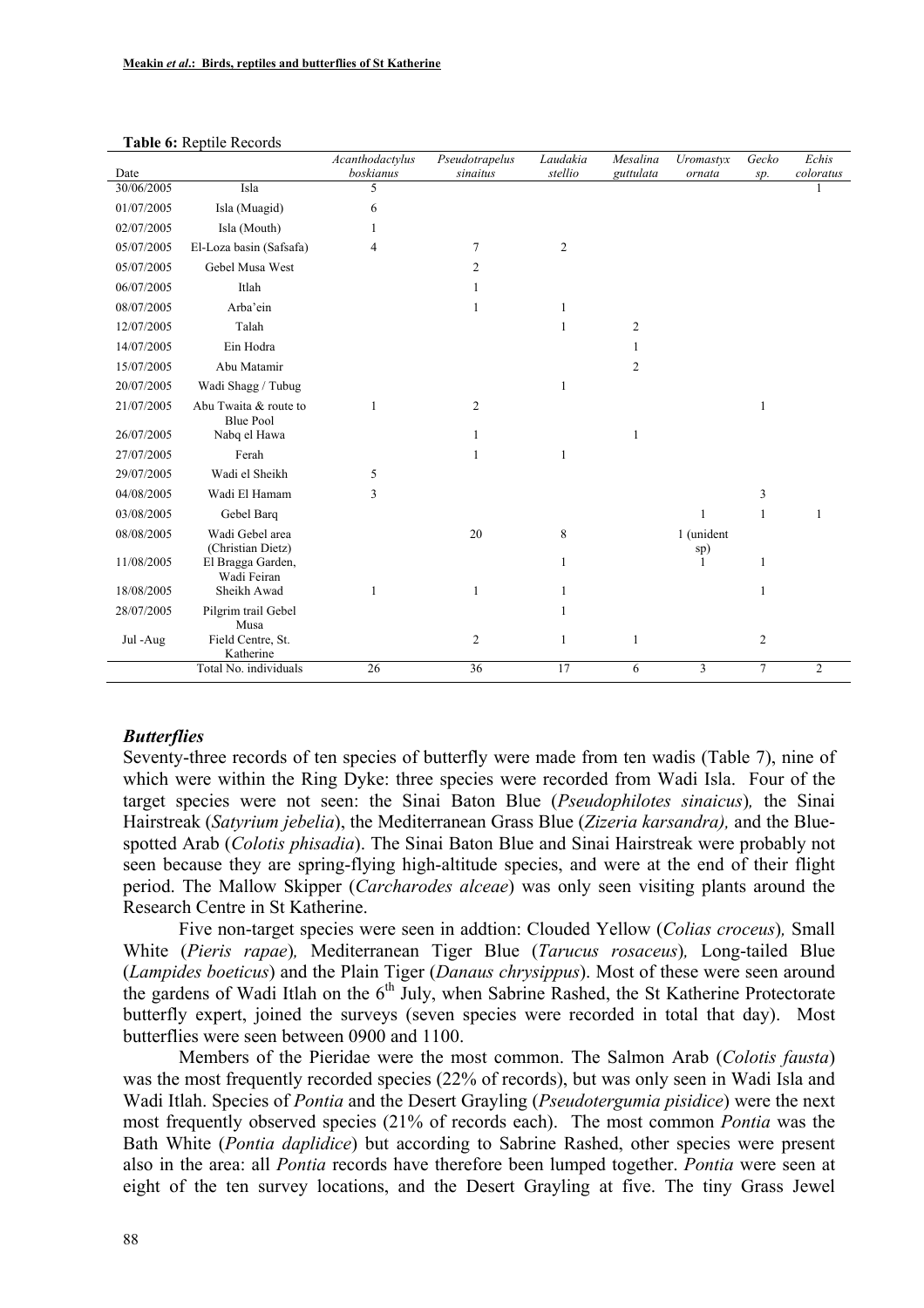(*Freyeria trochylus*) was the next most frequently seen, but only from Wadi Itlah, Tala and Arba'ein. The remaining species were all seen either once or singly at a couple of locations.

|            |             | Colotis        | Colotis | Pontia | Pieris | Pseudotergumia | Freyeria  | Tarucu   | Lampides       | Melitaea    | Danaus     |
|------------|-------------|----------------|---------|--------|--------|----------------|-----------|----------|----------------|-------------|------------|
| Date       |             | fausta         | croceus | sp     | rapae  | pisidice       | trochylus | rosaceus | boeticus       | deserticola | chrysippus |
| 30/06/2005 | Isla        | 10             |         | 3      |        | $\overline{2}$ |           |          |                |             |            |
| 01/07/2005 | Isla        | $\overline{2}$ |         | 4      |        | $\overline{4}$ |           |          |                |             |            |
|            | (Muagid)    |                |         |        |        |                |           |          |                |             |            |
| 05/07/2005 | El Loza     |                |         | 4      |        |                |           |          |                |             |            |
| 06/07/2005 | Wadi Itlah  | 4              | 2       |        | 8      | 3              | 20        | 3        |                |             |            |
| 08/07/2005 | Arba'ein    |                |         |        |        |                | 6         |          |                |             |            |
| 12/07/2005 | Wadi Tala   |                |         |        |        |                | 8         |          |                |             |            |
| 20/07/2005 | Wadi        |                |         | 5      |        | 4              |           |          |                |             |            |
|            | Shagg/      |                |         |        |        |                |           |          |                |             |            |
|            | Tubug       |                |         |        |        |                |           |          |                |             |            |
| 21/07/2005 | Abu         |                |         |        |        |                |           |          |                |             |            |
|            | Twaita      |                |         |        |        |                |           |          |                |             |            |
| 27/07/2005 | Wadi        |                |         |        |        |                |           |          |                |             |            |
|            | Ferah       |                |         |        |        |                |           |          |                |             |            |
| 29/0705    | Wadi        |                |         |        |        | 3              |           |          |                |             |            |
|            | Sheikh      |                |         |        |        |                |           |          |                |             |            |
|            | Total no.   | 16             | 3       | 20     | 8      | 16             | 34        | 3        | $\overline{2}$ |             | 3          |
|            | individuals |                |         |        |        |                |           |          |                |             |            |

**Table 7:** Butterfly records

#### **DISCUSSION**

During these expeditions, many records of birds from a variety of wadis were added to the databases of St Katherine Protectorate, contributing to mapping the region's biodiversity. Two new species for Egypt, the Rock Sparrow (*Petronia petronia*) and the Rock Nuthatch (*Sitta neumeyer*) were observed. This former species is not mentioned in Goodman *at al.* (1997), but it is considered not uncommon in northern Israel and may reach Eilat (Shirihai 1996). Twentytwo resident breeding birds out of a possible total of 50 were recorded. The data includes significant records of resident species: Black Eagle, Striated Scops Owl and Hume's Tawny Owl. They also included rare migrants: Great Spotted Cuckoo and Upcher's Warbler. The last species is an eastern Mediterranean and Middle-Eastern species rejected from the Egyptian list by Goodman *et al.* (1989), but there are four recent Sinai records of Upcher's Warbler (Snow *et al.*, 1998), so it is not unknown.

Most notable for their absence were the birds of prey. Only six species were recorded with certainty (excluding the hand-reared Kestrel at Sheikh Awad and the owl records) and none of these species were recorded regularly. The two Short-toed Eagles seen in Wadi Zawatein are most likely to have been early migrants although they may breed in the Sinai (Goodman *et al.* 1989). Sherif Baha El Din identified the two Black Eagles from a photograph, and the presence of a juvenile may constitute a breeding record: these birds must range widely because they were not seen again. Two adults and a fledgling were previously seen in Wadi Arba'ein in 1978 (Goodman *et al.* 1989). The last known definite records for the St Katherine Protectorate were in the early 1980s in autumn (Baha El Din & Baha El Din 2000), although Shirihai (1996) states that one to three birds were regularly seen there and were assumed to be breeding. The main prey of Black Eagles are usually hyrax, and these are not common in St Katherine.

The most striking observation made by the Bedouin in 2002 was the decline in the large birds of prey in the area. They recall a great diversity and abundance of large predatory species, such as vultures, that used to soar high above the mountains only a few years previously. The decline of these species has been dramatic. The apparent degradation of the entire ecosystem, probably related to a ten-year period of low rainfall and overgrazing, has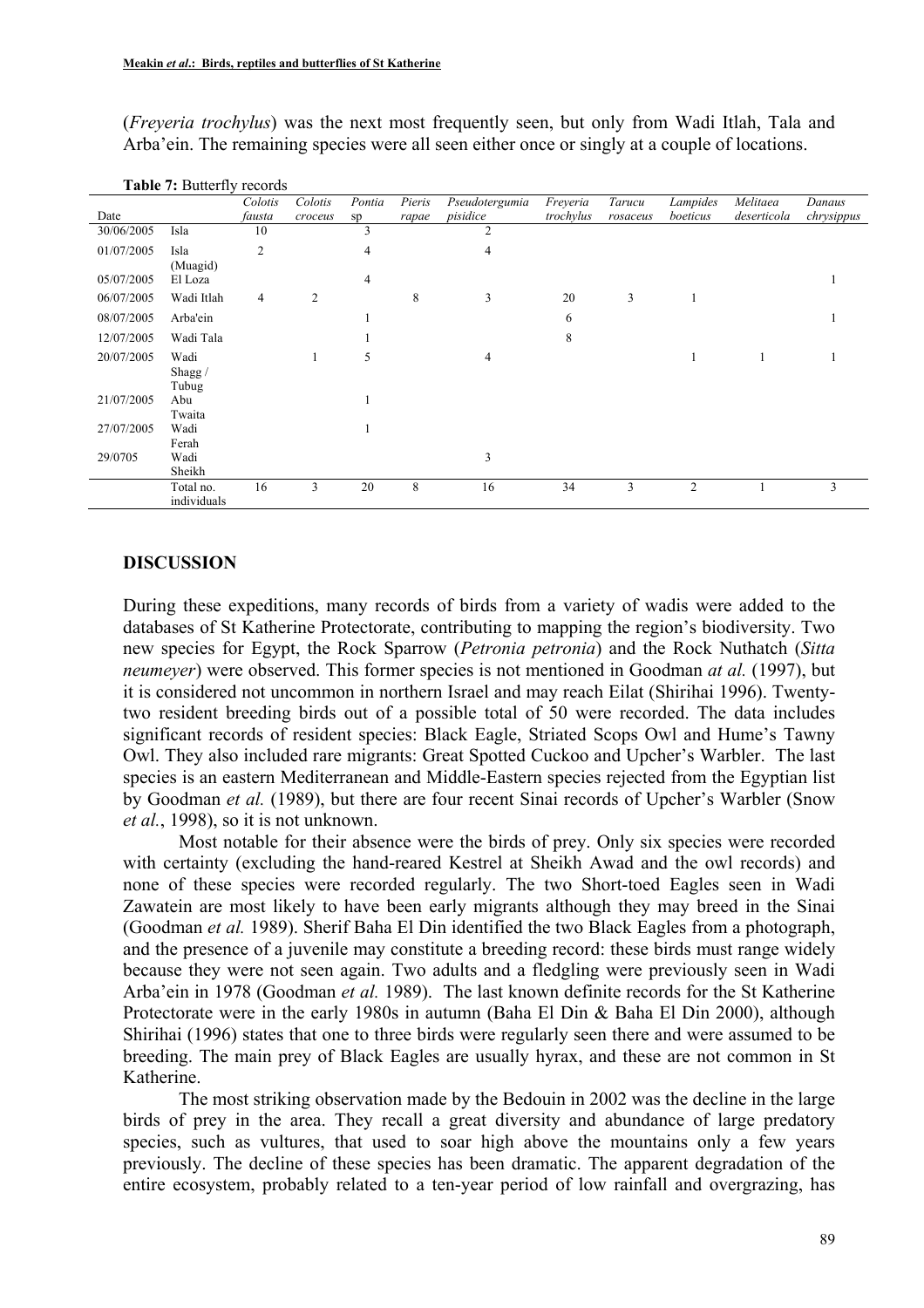clearly taken its toll on the higher trophic levels. We suggest that a reduction in productivity of the whole ecosystem has reduced the level of nutrition available to all trophic levels, reducing abundance and diversity throughout.

Brown-necked and Fan-tailed Ravens were also much rarer than expected. Prey did not appear to be a limiting factor, reptiles and carrion from livestock were easily available. From the remains of a shot bird of prey and white stork found in Wadi Isla there is still persecution in places and species may take a long time to re-colonise. Fan-tailed Ravens are know to have depended on the town dump, which has now been cleaned up and is no longer a regular source of food.

There have been claims that Hooded, Mourning (*Oenanthe lugens*) and Desert Wheatears (*Oenanthe deserti*) are common residents along with the White-crowned Black Wheatear. However, except for two positively identified female Hooded Wheatears and one Mourning Wheatear, only the White-crowned Black Wheatear was common; the latter is known to occur at high densities in rugged granitic country (Goodman *et al*. 1989). The low number or absence of the other species is puzzling. Snow & Perrins (1998) show the Desert Wheatear as having a north-Sinai distribution outside the survey area. There is a possibility that some male Hooded and Mourning Wheatears were overlooked and misrecorded as Whitecrowned Black Wheatears, but this is unlikely. Goodman *et al.* (1989) note that the Mourning Wheatear may undergo considerable altitudinal movements and dispersal during the nonbreeding season, but we surveyed a range of altitudes without finding it.

From one season of surveys at the hottest time of year when bird behaviour changes after the breeding season, it is not possible to tell whether species are in decline. At all altitudes bird diversity within the wadis was very patchily distributed between gardens and small areas of natural vegetation interspersed with hostile areas of desert, through which only one or two bird species may occasionally pass (Desert Larks, Sooty Falcon, Ravens).

There were some apparent altitudinal changes in species composition and abundance. The smallest species (Palestine Sunbirds, Scrub Warblers) appeared to prefer the patchy but relatively high density of vegetation and fruit trees in and around Bedouin gardens within the Ring Dyke. Palestine Sunbirds are a Middle Eastern species relatively new to the Sinai: they were recorded for the first time in Sinai in 1979 and as breeding in 1984 (Snow *et al*., 1998). Sinai Rosefinch and Tristram's Grackle also only tended to occur at higher altitudes and were most numerous around gardens, areas of human disturbance and livestock. A bird of ravines and cliffs but dependent on vegetation for food, Tristram's Grackle has been extending its range, tracking the development of agriculture and settlements, and becoming increasingly tame (Snow *et al*., 1998). In contrast, House Sparrows and Trumpeter Finch were limited to the low-altitude sites around Ain Hodra. Sinai Rosefinch remain at 1000-1500 m in mild winters, but disperse to lower altitudes when it gets colder (Snow *et al*., 1998). No information has been found that could indicate why so few adult males were seen.

At the start of August the bird diversity of wadis was augmented by migrants, including the rare Orphean and Olive-tree warblers, on passage from their breeding range in the Middle East and Eastern Mediterranean to wintering grounds in sub-Saharan Africa. Migrants occurred in scattered trees of *Acacia* or *Zizphus* at all altitudes but were most frequent in the gardens at Wadi Feiran. This is in part due to a good cover of suitable trees and in part due to surveying Wadi Feiran in mid-August when migration would have been fully underway. Olivaceous warblers are an abundant breeding species of semi-desert and the Nile Valley (Snow *et al*., 1998) and the July record of one in Wadi Itlah may represent a resident individual.

With the exception of White-crowned Black Wheatear, Desert Lark and Rock Martin (three of the most common birds), the majority of the birds seen all showed some dependence on the presence of trees. Occasional trees of *Acacia* and *Ziziphus spina-christi* are probably particularly important as "stepping stones" of food across the desert for many of the migrants.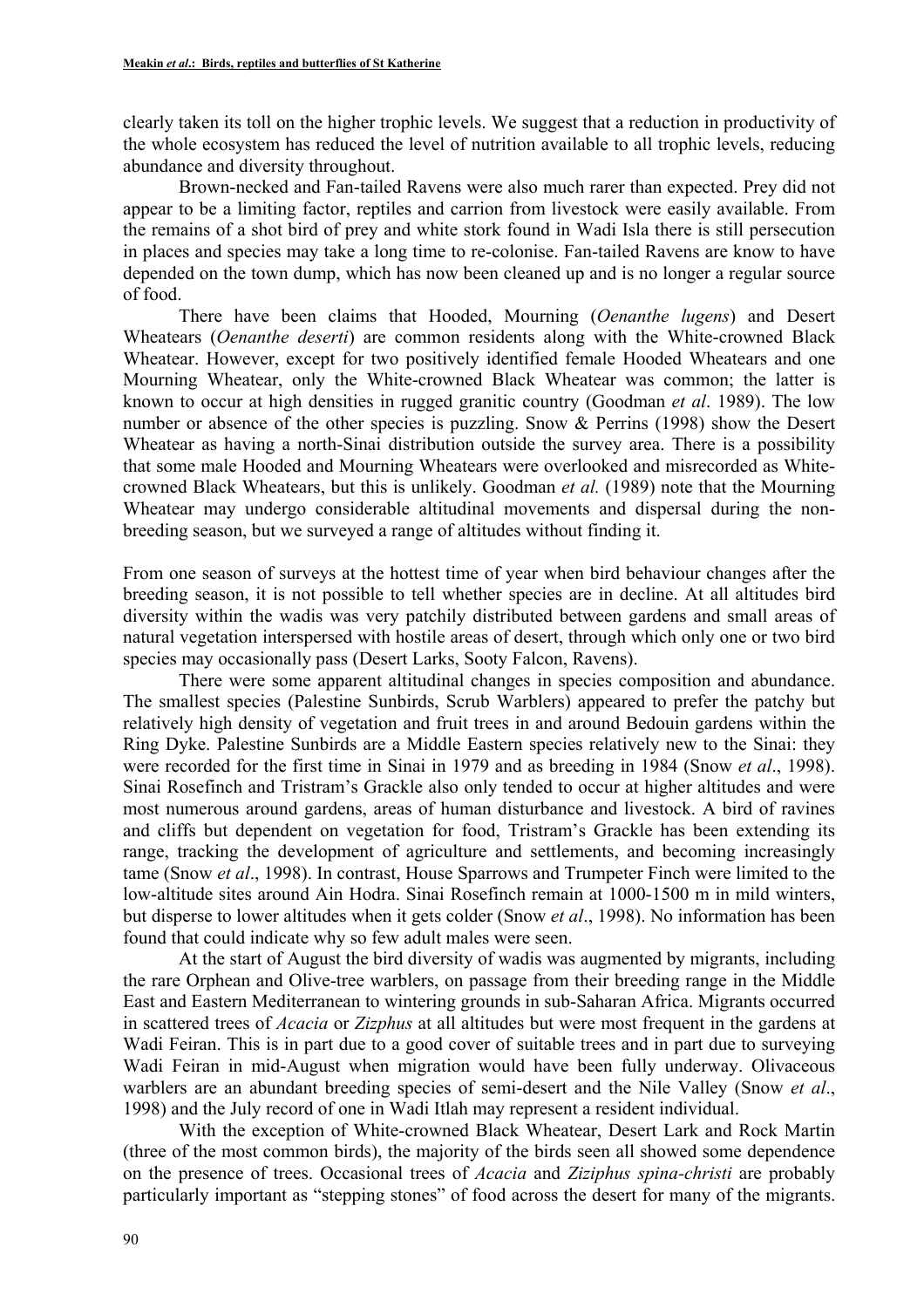Outside of the Bedouin gardens, there are very few trees, and within a wide radius of villages many trees that would naturally have been growing between rock crevices have been lost to fuelwood (Hobbs 1996).

Tending gardens is a centuries-old but declining tradition among the Jebaliya, as young people shift towards working in the tourism sector (Hobbs 1996). Coupled with increased human demand for water, there are also problems in re-establishing the native vegetation caused by free-roaming or feral livestock. If the fruit trees that are so valuable to birds are no longer watered and tended, then there is a risk of the disappearance of many bird species because there are few wild trees to compensate for their loss.

Loss of genetic purity of Rock Doves by inter-breeding and the spread of feral domestic birds with different plumage variants has been a largely neglected problem in ornithology and it is now impossible in many countries to distinguish wholly wild colonies (Snow *et al*., 1998). Although still common in Egypt, wild Rock Doves will interbreed with escaped domestic birds: mixed flocks of wild and feral pigeons were seen in Wadi el Deir, Wadi Feiran and Nabq el Hawa. Since they are largely sedentary, feral birds should spread into the wild population only slowly. The occurrence of unnatural plumage variants and feral domestic birds in the St Katherine and Wadi Feiran area is well worth monitoring carefully, especially while there is still the prospect of controlling the small numbers of feral birds, and thereby maintaining what will possibly become a rare example of a genetically pure population. In Syria, so much interbreeding has occurred that wild Rock Doves no longer appear to exist (Snow *et al*., 1998) and the last isolated wild populations in the UK on the west of Scotland and Ireland are being diluted by birds showing Feral Pigeon characteristics (Wingfield Gibons *et al.* 1993).

Butterflies and reptiles were recorded in a much more *ad hoc* manner than the birds, partly because they were becoming active late in the morning when surveys of birds had finished, and personnel were preparing to move to another site. Butterflies were often locally quite abundant around gardens, but it was difficult to stop to give these areas full attention at the possible expense of further bird and reptile records. There was no time to chase active fast-flying butterflies, or catch species such as Pierids for accurate identification.

#### **ACKNOWLEDGEMENTS**

We thank Dr Tim Coles of Operation Wallacea for bringing Operation Wallacea to Egypt; the St Katherine Protectorate for permission to work in the Park, and their staff for collaboration and logistical help; the Jebeliya Bedouin for their warmth and hospitality, expert guiding and knowledge of natural history; Steve Oliver for helping with the expeditions; Rebecca Guenther and Dr Christian Dietz for support and friendship in the field; the staff of the Suez Canal Environmental Research Centre and Fox camp for looking after us all so well; and all of the volunteers for their hard work, enthusiasm and patience with the glitches of a new expedition. Sherif Baha El Din kindly reviewed the manuscript.

### **REFERENCES**

- Baha El Din SM (2001) *The herpetofauna of Egypt: species, communities and assemblages*. PhD Thesis, Nottingham University, UK.
- Baha El Din SM & Baha El Din M (2000) *Biodiversity inventory and monitoring in St. Katherine Protectorate, with a special emphasis on reptiles and birds of prey*. Report to the Egyptian Environmental Affairs Agency, Cairo
- Evenari M (1985) The desert environment. In Evenari M, Noy-Meir I & Goodall DW (eds). *Ecosystems of the World* 12A. *Hot deserts and arid shrublands*. Elsevier, New York.
- Goodman SM, Meininger PL, Baha El Din SM, Hobbs JJ & Mullié WC (1989) *The Birds of Egypt*. Oxford University Press, Oxford.
- Hobbs, JJ (1996) *Mount Sinai*. AUC Press, Cairo
- Lande R (1996) Statistics and partitioning of species diversity, and similarity among multiple communities. Oikos 76: 5-13
- Larsen TB (1990) *The butterflies of Egypt*. Apollo Books, Svenborg, Denmark.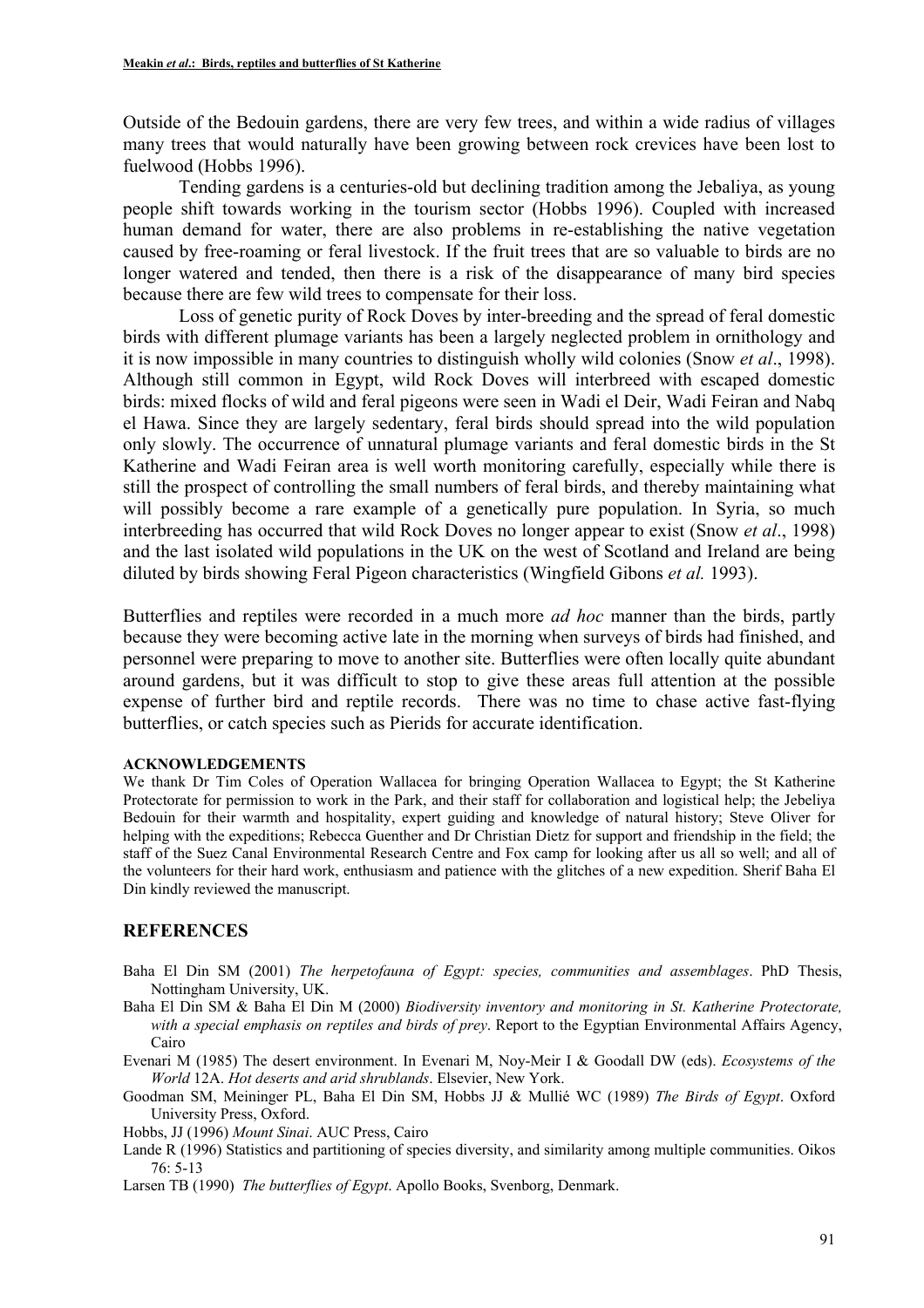Porter RF, Christensen S & Schiermacker-Hansen P (2004) *Birds of the Middle East*. Princeton University Press, Princeton.

Saleh MA (1997) *Amphibians and Reptiles known to occur in Egypt*. Publication No 6 of the National Biodiversity Unit, Egyptain Environmental Affairs Agency, Cairo.

Shirihai H (1996) *The birds of Israel*. Academic Press.

Snow DW, Perrins CM, Gillmor R, Hillcoat B, Roselaar CS, Vincent D, Wallace DIM & Wilson MG (1998) *The Birds of the Western Palearctic*. Concise edition. Oxford University Press, Oxford.

Thomas L, Laake JL, Strindberg S, Marques FFC, Buckland ST, Borchers DL, Anderson DR, Burnham KP, Hedley SL, Pollard JH, Bishop JRB & Marques TA (2005) Distance 5.0. Beta 5. Research Unit for Wildlife Population Assessment, University of St. Andrews, UK. (http://www.ruwpa.st-and.ac.uk/distance/)

Wingfield-Gibons D, Reid JB & Chapman RA (1993) *The New Atlas of Breeding Birds in Britain and Ireland:1988-1991*. British Trust for Ornithology, T & AD Poyser.

Zalat SM & Gilbert F (1998) *A Walk in Sinai: St Katherine to Al Galt Al Azraq*. El Haramen Press, Cairo. 64 pp

Zalat SM & Gilbert F (2007) *Gardens in a Sacred Landscape: Bedouin Heritage and Natural History in the high mountains of Sinai*. AUC Press, Cairo. in press.

**Appendix 1**: Number of individuals of each bird species recorded during each survey.

|                       |                                                | 05/07/05              | 28/07/05 | 28/07/05       | 06/07/05       | 12/07/05                | 19/07/05       | 06/07/05       | 09/08/05       | 08/07/05       | 02/08/05                                 |
|-----------------------|------------------------------------------------|-----------------------|----------|----------------|----------------|-------------------------|----------------|----------------|----------------|----------------|------------------------------------------|
| <b>English Name</b>   | <b>Latin Name</b>                              | Gebel Musa<br>Safsafa | Safsafa  | Elijah's basin | Wadi Tala      | Wadi Tala               | Wadi Tala      | Wadi Itlah     | Wadi Itlah     | Wadi Arba'ein  | Arba'ein garden<br>of 40 martyrs<br>Wadi |
| Chuckar               | Alectoris<br>chukar                            | 6                     |          |                |                |                         |                |                |                |                |                                          |
| Rock Dove             | Columba livia<br>Streptopelia                  | 4                     |          | $\mathbf{1}$   | 8              | 8                       | 20             |                | $\mathbf{1}$   | 11             | 25                                       |
| Laughing Dove         | senegalensis                                   | 1                     |          |                |                | $\overline{\mathbf{4}}$ | $\overline{2}$ | 6              | 13             | 6              | 8                                        |
| Hoopoe                | Upupa epops<br><b>Ammomanes</b>                |                       |          |                |                |                         |                |                |                | 1              |                                          |
| Desert Lark           | deserti<br>Ptyonoprogne                        | 4                     |          | 2              | $\mathfrak{2}$ | $\overline{2}$          | $\overline{2}$ | 3              | $\overline{2}$ | 3              | 3                                        |
| Rock Martin           | fuligula<br>Cercomela                          | 5                     | 1        | $\overline{c}$ | 3              |                         | 6              | $\mathbf{1}$   | 7              | 4              | $\overline{c}$                           |
| Blackstart            | melanura<br>Oenanthe                           |                       |          | $\mathbf{1}$   |                |                         |                | 1              | $\mathbf{1}$   |                |                                          |
| Hooded Wheatear       | monacha                                        |                       |          | $\mathbf{1}$   |                |                         |                |                |                |                |                                          |
| White crowned         | Oenanthe                                       |                       |          |                |                |                         |                |                |                |                |                                          |
| <b>Black Wheatear</b> | leucopyga<br>Scotocera                         | 6                     | 1        | 3              | 4              | $\overline{2}$          | 12             | $\overline{c}$ | 6              | 8              | 10                                       |
| Scrub Warbler         | inquieta                                       | 6                     |          | 4              | 3              |                         |                |                | $\mathbf{1}$   |                |                                          |
| Olivaceous<br>Warbler | Hippolais<br>pallida                           |                       |          |                |                |                         |                | $\mathbf{1}$   | $\mathbf{1}$   |                |                                          |
| Orphean Warbler       | Sylvia<br>hortensis                            |                       |          |                |                |                         |                |                | $\mathbf{1}$   |                | $\overline{4}$                           |
| Palestine Sunbird     | Nectarinia<br>osea                             |                       |          |                | $\mathbf{1}$   |                         | 4              | $\mathbf{1}$   | $\mathbf{1}$   | $\overline{c}$ | $\mathbf{1}$                             |
| Yellow-vented         | Pycnonotus                                     |                       |          |                |                |                         |                |                |                |                |                                          |
| Bulbul                | xanthopygos<br>Onychognathus                   |                       |          |                |                |                         | 4              |                | 3              | 1              | 2                                        |
| Tristram's Grackle    | tristramii<br>Carpodacus                       |                       |          |                | $\overline{2}$ |                         | $\overline{4}$ | 5              | $\overline{2}$ |                | 3                                        |
| Sinai Rosefinch       | synoicus                                       | 6                     | 4        | 8              |                |                         |                |                | 8              | 26             | 17                                       |
|                       | Total number<br>of individuals<br>Total number | 38                    | 6        | 22             | 23             | 16                      | 54             | 20             | 47             | 62             | 75                                       |
|                       | of species                                     | 8                     | 3        | 8              | $\tau$         | $\overline{4}$          | 8              | 8              | 13             | 9              | 10                                       |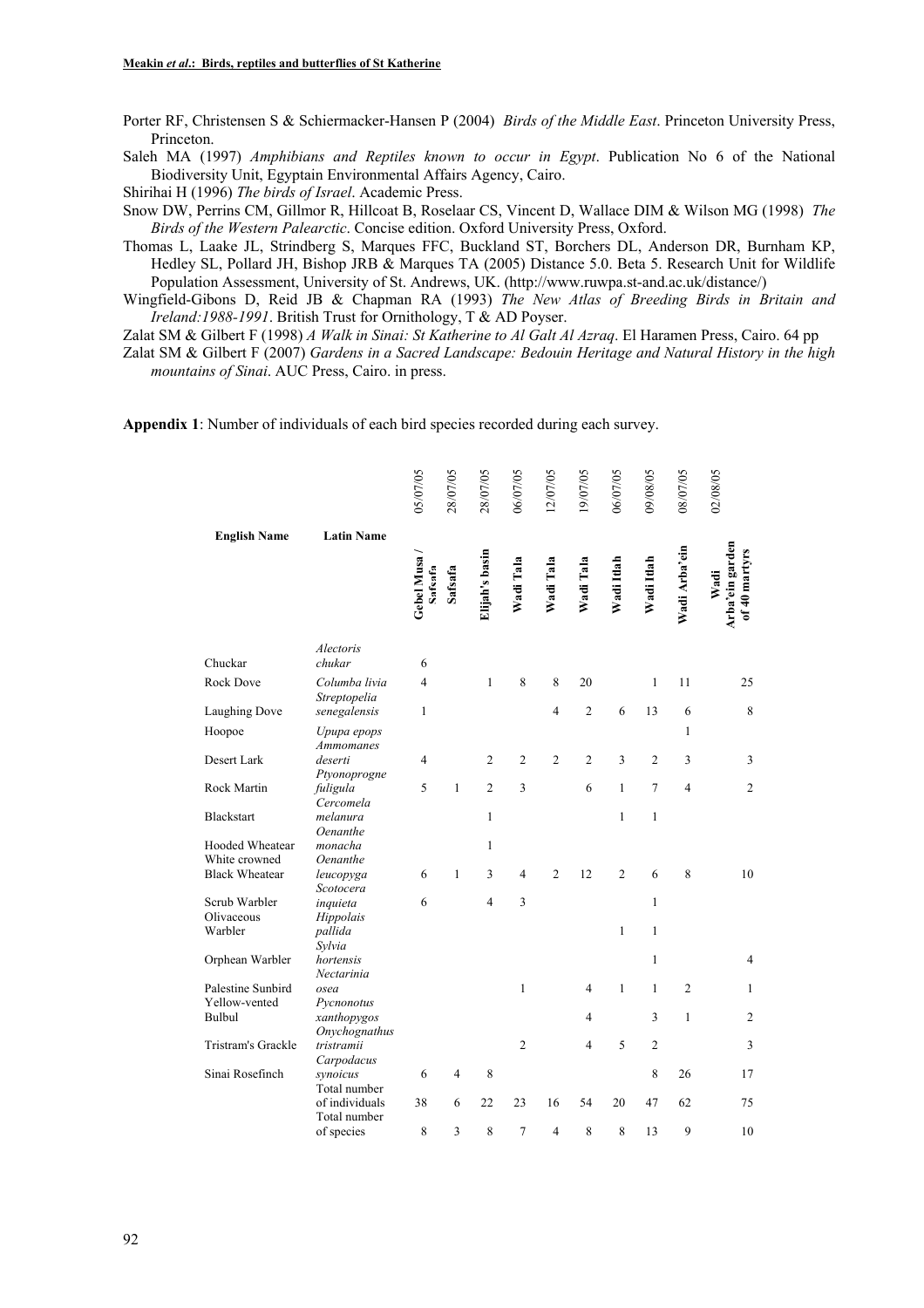|                                         |                                        |                    |            | 20/07/05       | 20/07/05                   | 21/07/05                | 21/07/05               | 22/07/05              | 26/07/05                  | 27/07/05            | 29/07/05       | 29/06-<br>$2/07$      |              |
|-----------------------------------------|----------------------------------------|--------------------|------------|----------------|----------------------------|-------------------------|------------------------|-----------------------|---------------------------|---------------------|----------------|-----------------------|--------------|
|                                         |                                        |                    | Wadi Shagg | / Zawateen     | Wadi Tenya<br>eve transect | Wadi Tenya<br>am        | Abu Tweta              | Romana<br>Farsh       | Nabq el<br>Hawa           | Wadi Ferah          | Wadi Sheikh    | Wadi Isla             |              |
| <b>English Name</b><br>Short-toed Eagle | <b>Latin Name</b><br>Ciraetus gallicus |                    |            | $\overline{2}$ |                            |                         |                        |                       |                           |                     |                |                       |              |
| Sooty Falcon                            | Falco concolor                         |                    |            |                |                            |                         |                        |                       |                           |                     |                | $\mathbf{1}$          |              |
| Chukar                                  | Alectoris chukar                       |                    |            | $\mathbf{1}$   |                            |                         | 4                      | 3                     |                           |                     |                | $\overline{2}$        |              |
| Sand Partridge                          | Ammoperdix heyi                        |                    |            |                |                            |                         |                        |                       |                           |                     |                | 4                     |              |
| Rock Dove                               | Columba livia                          |                    |            |                | 3                          |                         |                        | 4                     |                           | 1                   | 3              | 22                    |              |
| Laughing Dove                           | Streptopelia senegalensis              |                    |            | 1              |                            |                         |                        |                       |                           |                     |                | 3                     |              |
| Great Spotted Cuckoo                    | Clamator glandarius                    |                    |            |                |                            |                         |                        |                       |                           |                     |                | 1                     |              |
| Hoopoe                                  | Upupa epops                            |                    |            |                |                            |                         |                        | 1                     |                           |                     |                |                       |              |
| Desert Lark                             | Ammomanes deserti                      |                    |            | 3              | $\mathbf{1}$               | 3                       |                        | $\mathbf{1}$          | $\overline{2}$            |                     | 5              | $\tau$                |              |
| Rock Martin                             | Ptyonoprogne fuligula                  |                    |            | 25             | $\overline{c}$             | $\overline{4}$          | 16                     | $\overline{2}$        | $\mathbf{1}$              | $\mathbf{1}$        | 5              | 19                    |              |
| Blackstart                              | Cercomela melanura                     |                    |            |                |                            | $\mathbf{1}$            | 1                      |                       |                           |                     |                | 12                    |              |
| Hooded Wheatear                         | Oenanthe monacha                       |                    |            |                |                            |                         | 1                      |                       |                           |                     |                |                       |              |
| White-crowned Black Wheatear            | Oenanthe leucopyga                     |                    |            | 6              | 2                          | 9                       | 3                      | 5                     | $\overline{2}$            | 3                   |                | 14                    |              |
| Scrub Warbler                           | Scotocera inquieta                     |                    |            |                |                            |                         |                        | $\overline{2}$        | $\overline{2}$            | $\overline{c}$      |                | 4                     |              |
| Palestine Sunbird                       | Nectarinia osea                        |                    |            | 11             |                            | $\overline{c}$          |                        |                       |                           |                     |                | 1                     |              |
| Yellow-vented Bulbul                    | Pycnonotus xanthopygos                 |                    |            |                |                            |                         |                        | 4                     |                           |                     |                | 1                     |              |
| Tristram's Grackle                      | Onychognathus tristramii               |                    |            |                | 3                          |                         |                        | 3                     |                           |                     |                | $\overline{2}$        |              |
| Brown-necked Raven                      | Corvus ruficollis                      |                    |            |                |                            |                         |                        |                       |                           |                     |                | 3                     |              |
| Fan-tailed Raven                        | Corvus rhipidurus                      |                    |            |                |                            |                         |                        |                       |                           |                     | 2              |                       |              |
| Sinai Rosefinch                         | Carpodacus synoicus                    |                    |            | 8              | 3                          | 14                      |                        | 3                     |                           | $\,$ 8 $\,$         | $\overline{2}$ | 9                     |              |
| Trumpeter Finch                         | Bucanetes githagineus                  |                    |            |                |                            |                         |                        |                       |                           |                     |                | 1                     |              |
|                                         | Total number of individuals            |                    |            | 55             | 14                         | 33                      | 25                     | 28                    | 7                         | 15                  | 17             | 106                   |              |
|                                         | Total number of species                |                    |            | $\tau$         | $\tau$                     | 6                       | 5                      | 10                    | $\overline{4}$            | $\sqrt{5}$          | 5              | 17                    |              |
|                                         |                                        | 14/07/05           | 14/07/05   | 05/08/05       |                            | 05/08/05                | 05/08/05               | 05/08/05              | 05/08/05                  | 06/08/05            |                | 06/08/05              | 06/08/05     |
| <b>English Name</b>                     | <b>Latin Name</b>                      | Ain Hodra<br>Oasis | Wadi Hodra | Ain Hodra      | Ain Hodra                  | point count<br>mid camp | Ain Hodra<br>edge camp | Ain Hodra<br>transect | Wadi Hodra<br>$M_{\rm H}$ | Ain Hodra<br>garden | Ain Hodra      | Ain Hodra<br>mid camp | edge camp    |
| Sooty Falcon                            | Falco concolor                         |                    |            |                |                            |                         |                        |                       | 3                         |                     |                |                       |              |
| Rock Dove                               | Columba livia                          | 6                  | 18         | 26             |                            | 5                       | 8                      | 10                    | 11                        | $\overline{4}$      |                | 14                    | 1            |
| <b>Laughing Dove</b>                    | Streptopelia                           | 8                  | 6          | 24             |                            | 6                       | $\overline{c}$         | 13                    | 11                        | 10                  |                | 9                     | 8            |
| Desert Lark                             | senegalensis<br>Ammomanes deserti      |                    |            |                |                            |                         |                        | $\mathbf{1}$          |                           |                     |                |                       |              |
| Rock Martin                             | Ptyonoprogne fuligula                  | $\overline{c}$     | 7          | $\mathbf{1}$   |                            |                         |                        | 5                     | $\,$ 8 $\,$               | 4                   |                |                       | 2            |
| <b>Blackstart</b>                       | Cercomela melanura                     | 10                 |            | 8              |                            | 1                       | 2                      | $\overline{c}$        |                           | 3                   |                | $\mathbf{1}$          |              |
| White-crowned Black Wheatear            | Oenanthe leucopyga                     | 3                  | 5          | 3              |                            | 6                       | $\mathbf{1}$           | 3                     | $\overline{c}$            |                     |                | $\mathbf{1}$          |              |
| Olivaceous Warbler                      | Hippolais pallida                      |                    |            |                |                            |                         |                        | 1                     |                           |                     |                |                       | $\mathbf{1}$ |
| Orphean Warbler                         | Sylvia hortensis                       |                    |            |                |                            |                         |                        |                       |                           | $\mathbf{1}$        |                |                       |              |
|                                         | Pycnonotus                             |                    |            |                |                            |                         |                        |                       |                           |                     |                |                       |              |
| Yellow-vented Bulbul                    | xanthopygos                            | 4                  |            | $\mathbf{1}$   |                            |                         | $\mathbf{1}$           |                       |                           | $\mathbf{1}$        |                | 2                     |              |
| House Sparrow                           | Passer domesticus                      | 9                  | 5          | $\overline{4}$ |                            | 3                       |                        | $\tau$                | 3                         | 9                   |                |                       |              |
| Trumpeter Finch                         | Bucanetes githagineus                  | $\mathbf{1}$       |            |                |                            | 3                       |                        | $\mathbf{1}$          |                           |                     |                | $\mathbf{1}$          |              |
|                                         | Total individuals<br>Total number of   | 43                 | 41         | 67             |                            | 24                      | 14                     | 43                    | 38                        | 32                  |                | 28                    | 12           |
|                                         | species                                | 8                  | 5          | $\tau$         |                            | 6                       | 5                      | 9                     | 6                         | $\tau$              |                | 6                     | 4            |
|                                         |                                        |                    |            |                |                            |                         |                        |                       |                           |                     |                | 93                    |              |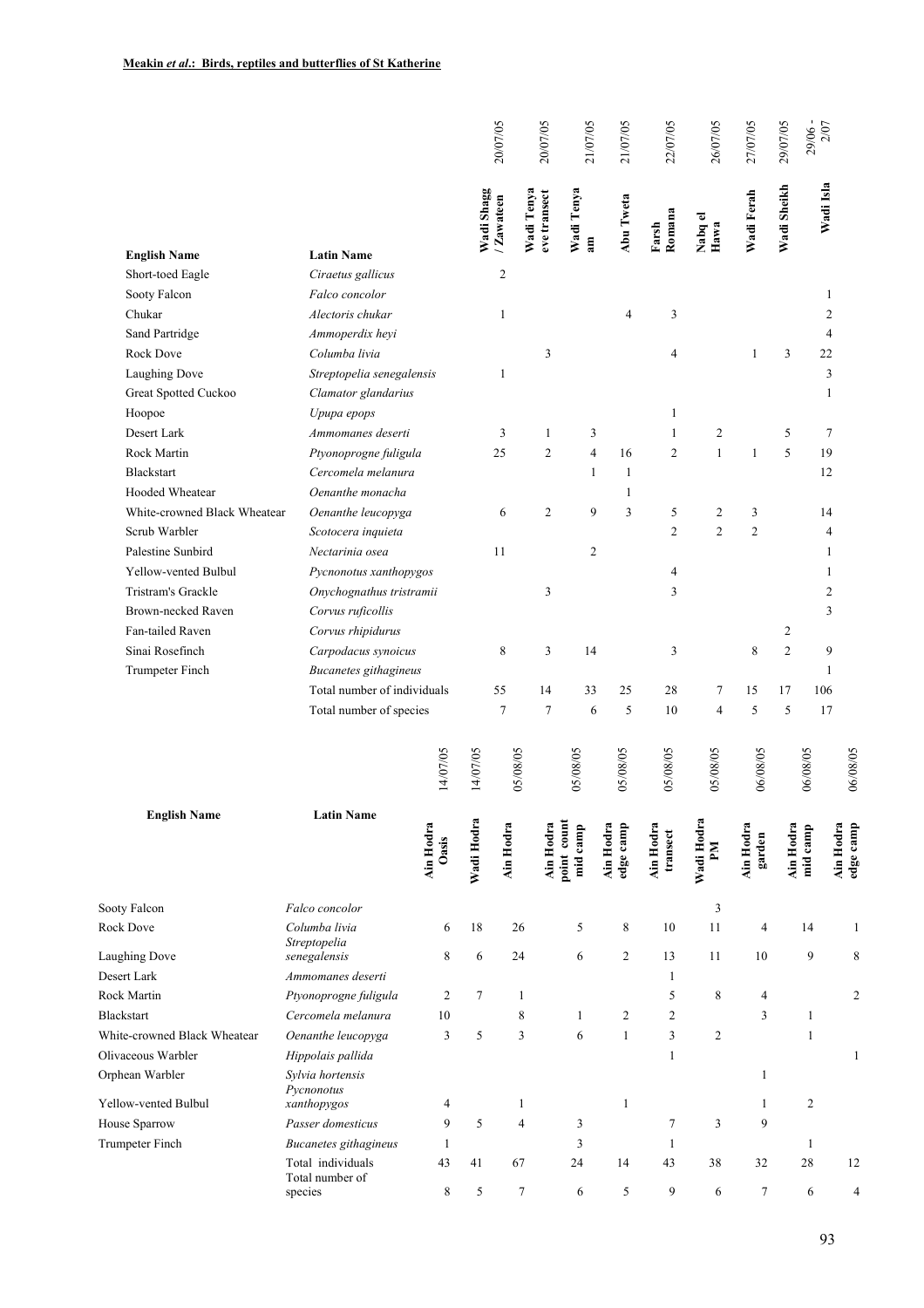| <b>English Name</b><br>Sooty Falcon<br>Falco concolor<br>Kestrel<br>Falco tinniculus<br>Sand Partridge<br>Rock Dove<br>Columba livia<br>Feral pigeon<br>Columba livia<br>Laughing Dove | <b>Latin Name</b><br>Ammoperdix heyi | Matamir<br>Abu<br>$\mathbf{1}$ | Hammam<br>Wadi | El Bragga<br>garden,<br>Feiran | Wadi Feiran<br>pm transect | garden<br>Feiran | point count<br>garden pm<br>Feiran | El Bragga<br>garden<br>Reiran | Awad am<br>transect<br>Sheik h | Awad pm<br>transect<br>Sheikh | Awad am<br>transect<br>Sheikh |
|----------------------------------------------------------------------------------------------------------------------------------------------------------------------------------------|--------------------------------------|--------------------------------|----------------|--------------------------------|----------------------------|------------------|------------------------------------|-------------------------------|--------------------------------|-------------------------------|-------------------------------|
|                                                                                                                                                                                        |                                      |                                |                |                                |                            |                  |                                    |                               |                                |                               |                               |
|                                                                                                                                                                                        |                                      |                                |                |                                |                            |                  |                                    |                               |                                |                               |                               |
|                                                                                                                                                                                        |                                      |                                |                |                                |                            |                  |                                    |                               |                                |                               | 1                             |
|                                                                                                                                                                                        |                                      |                                |                |                                |                            |                  |                                    |                               | 29                             |                               | 26                            |
|                                                                                                                                                                                        |                                      |                                |                |                                |                            |                  |                                    | $10\,$                        |                                |                               |                               |
|                                                                                                                                                                                        |                                      |                                |                |                                |                            |                  |                                    |                               | 5                              |                               |                               |
|                                                                                                                                                                                        | Streptopelia senegalensis            |                                |                | 5                              | 3                          | 15               |                                    | $\boldsymbol{2}$              | 10                             | 11                            | 9                             |
| Great Spotted Cuckoo                                                                                                                                                                   | Clamator glandarius                  |                                |                |                                |                            |                  |                                    |                               |                                |                               | $\mathbf{1}$                  |
| <b>Straited Scops Owl</b><br>Otus brucei                                                                                                                                               |                                      |                                |                |                                |                            |                  |                                    |                               | 1(notted)                      |                               |                               |
| Bee-eater spp<br>Merops spp                                                                                                                                                            |                                      |                                |                |                                |                            | $\mathbf{1}$     |                                    |                               |                                |                               |                               |
| Hoopoe<br>Upupa epops                                                                                                                                                                  |                                      |                                |                |                                | $\overline{c}$             | $\sqrt{3}$       |                                    | 1                             |                                |                               |                               |
| Desert Lark                                                                                                                                                                            | Ammomanes deserti                    | 7                              |                |                                |                            |                  |                                    |                               | 6                              |                               | 1                             |
| Rock Martin                                                                                                                                                                            | Ptyonoprogne fuligula                |                                | 1              | $\overline{c}$                 | 6                          | $22\,$           |                                    | 1                             | 11                             | 5                             | 8                             |
| <b>Blackstart</b>                                                                                                                                                                      | Cercomela melanura                   |                                | 6              | 3                              | $\overline{4}$             | 11               | $\mathbf{1}$                       |                               | $\overline{\mathbf{4}}$        | $\overline{c}$                |                               |
| Hooded Wheatear<br>White-crowned Black                                                                                                                                                 | Oenanthe monacha                     |                                |                |                                |                            |                  |                                    |                               | $\overline{c}$                 |                               |                               |
| Wheatear                                                                                                                                                                               | Oenanthe leucopyga                   | $\overline{c}$                 | 4              | 3                              | $\mathbf{1}$               | 9                |                                    | $\overline{c}$                | $\tau$                         | 5                             | 6                             |
| Scrub Warbler                                                                                                                                                                          | Scotocera inquieta                   |                                | 3              |                                | $\mathbf{1}$               |                  |                                    |                               | $\sqrt{2}$                     |                               |                               |
| Reed Warbler                                                                                                                                                                           | Acrocephalus palustris               |                                |                |                                |                            |                  | $\boldsymbol{7}$                   |                               |                                |                               |                               |
| Olive-tree Warbler                                                                                                                                                                     | Hippolais olivetorum                 |                                | $\mathbf{1}$   |                                |                            |                  |                                    |                               |                                | 1                             |                               |
| Upcher's Warbler                                                                                                                                                                       | Hippolais languida                   |                                |                |                                |                            |                  |                                    | $\mathbf{1}$                  |                                |                               |                               |
| Lesser Whitethroat<br>Sylvia curruca                                                                                                                                                   |                                      |                                |                |                                |                            |                  | 1                                  |                               |                                |                               |                               |
| Orphean Warbler<br>Sylvia hortensis                                                                                                                                                    |                                      |                                | $\overline{c}$ |                                |                            |                  |                                    | 3                             | 5                              | 1                             | 6                             |
| Chiffchaff <sup>1</sup>                                                                                                                                                                | Phylloscopus collybita               |                                |                | $\boldsymbol{2}$               |                            | 2                | $\boldsymbol{2}$                   | 6                             |                                | 1                             |                               |
| Palestine Sunbird<br>Nectarinia osea                                                                                                                                                   |                                      |                                |                |                                |                            | $\overline{c}$   | $\mathbf{1}$                       | 2                             |                                |                               |                               |
| Yellow-vented Bulbul                                                                                                                                                                   | Pycnonotus xanthopygos               |                                |                | 11                             | 14                         | $20\,$           | 9                                  | $\tau$                        | 11                             | $\overline{c}$                | 5                             |
| Tristram's Grackle                                                                                                                                                                     | Onychognathus tristramii             |                                |                | 6                              |                            | $\mathbf{1}$     |                                    |                               |                                |                               |                               |
| Lesser Grey Shrike<br>Lanius minor                                                                                                                                                     |                                      |                                |                |                                |                            |                  |                                    |                               | 1                              |                               | $\mathbf{1}$                  |
| Masked shrike<br>Lanius nubicus                                                                                                                                                        |                                      |                                |                |                                |                            |                  |                                    | $\mathbf{1}$                  |                                |                               |                               |
| House sparrow<br>Total number of<br>individuals                                                                                                                                        | Passer domesticus                    | 10                             | 17             |                                | 31                         | 86               |                                    | $36\,$                        | 93                             | 28                            | 6<br>70                       |
|                                                                                                                                                                                        | Total number of species              |                                |                | 32<br>$\overline{7}$           |                            |                  | 21                                 |                               |                                |                               |                               |
| 1. possibly misidentified (Baha El Din, pers.comm.)                                                                                                                                    |                                      | $\mathfrak{Z}$                 | 6              |                                | $\boldsymbol{7}$           | $10\,$           | 6                                  | 11                            | 12                             | 8                             | 11                            |